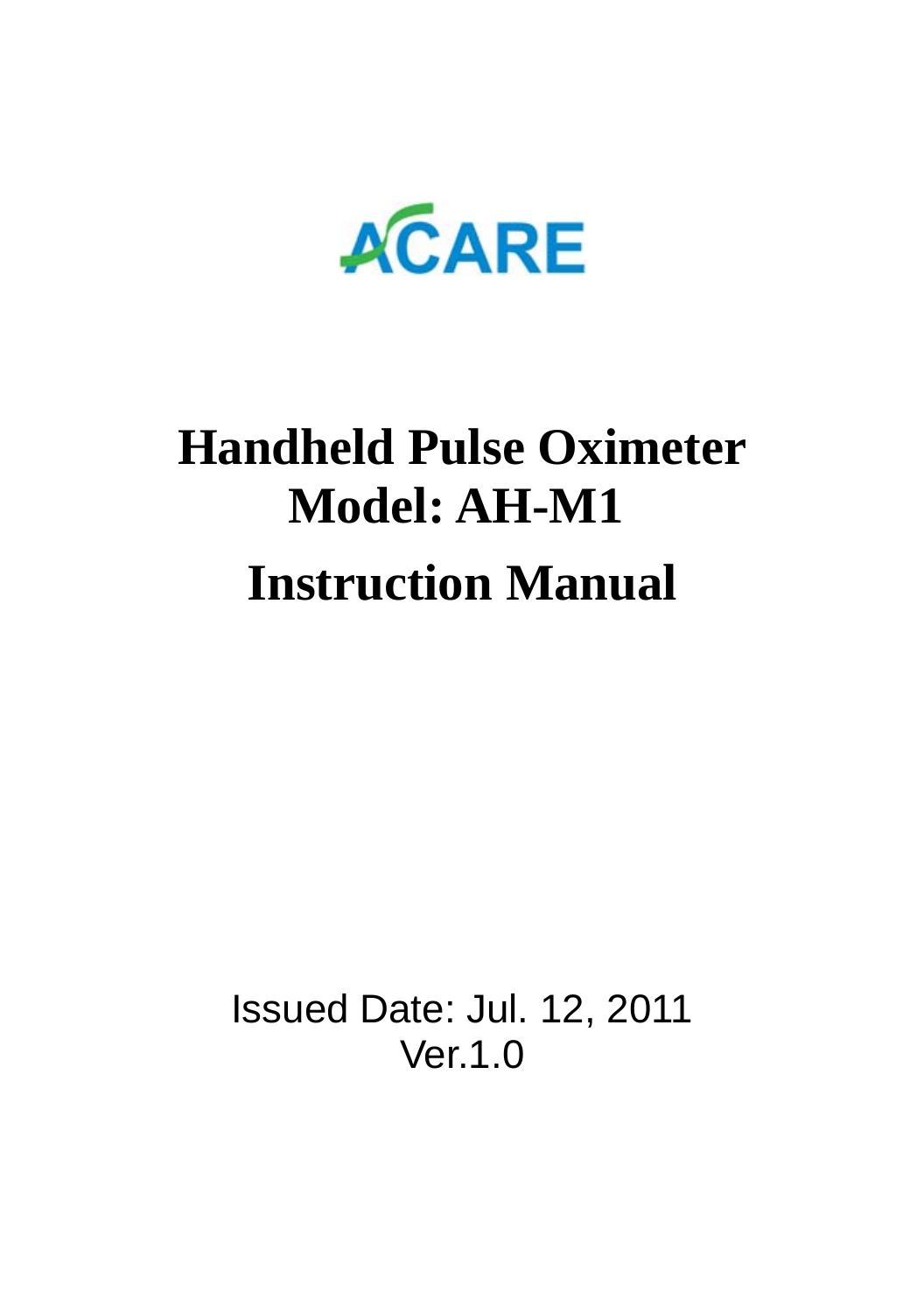### **Product Information**

- Product Model: AH-M1
- Product Name: Handheld pulse oximeter
- Manufacturer: Acare Technology Co., Ltd.
- **•** After Service Contact Information:

Address: 6F.-6, No.5, Wuquan 1st Rd., Xinzhuang Dist.,

New Taipei City 242, Taiwan

TEL : +886-2-2298-8170

FAX : +886-2-2298-8560

Email: service@acaretech.com

### **Revision History**

This manual has a revision number. This revision number changes whenever the manual is updated due to software or technical specification change. Contents of this manual are subject to change without prior notice.

- $\bullet$  Document No.: P2000040-1
- $\bullet$  Revision number: 1.0
- $\bullet$  Release time: 2011-07

Copyright © 2011 Acare Technology Co., Ltd. All rights reserved.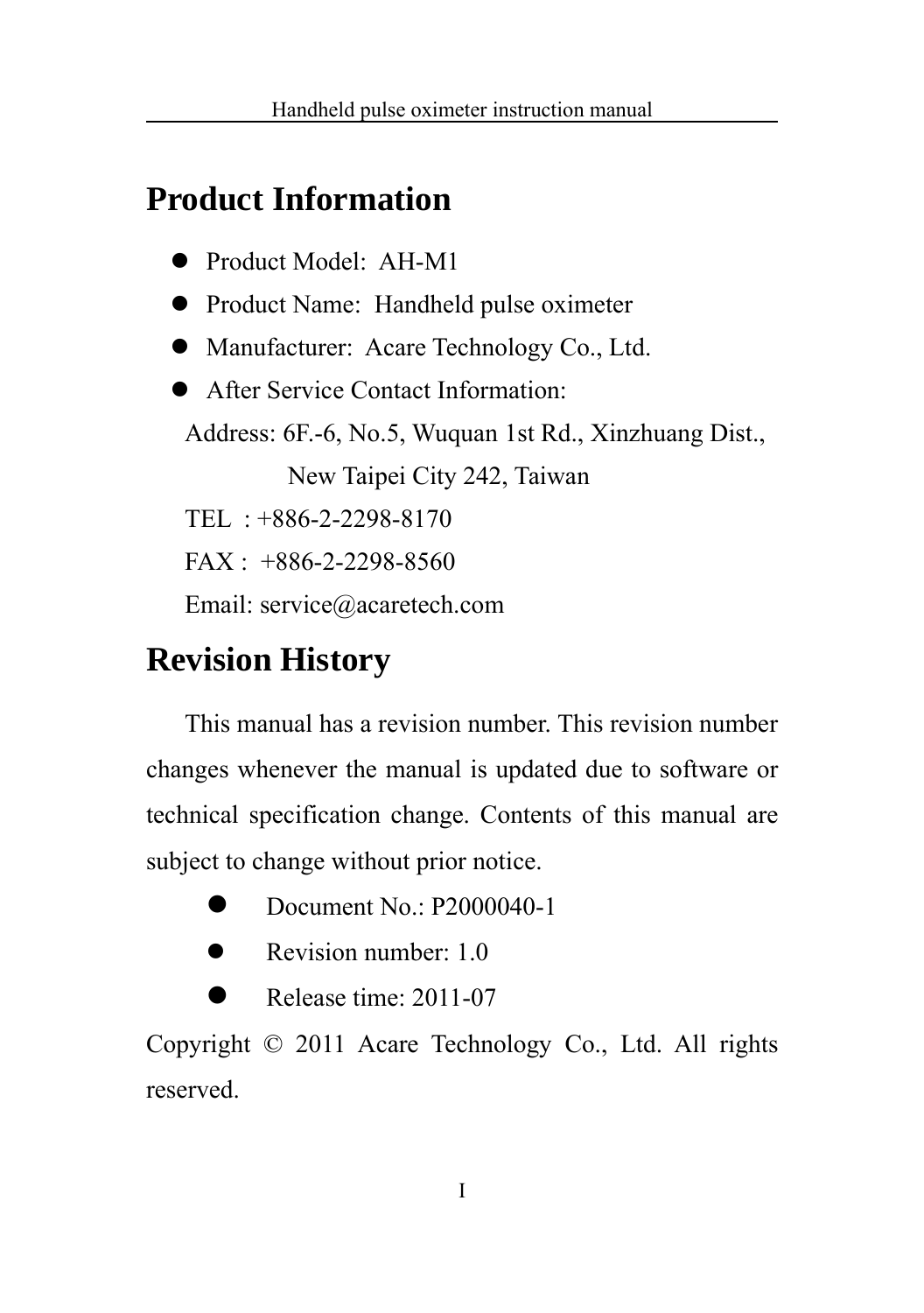# **CE mark** 0434

**EC Representative Name: MEDIPRO** 

> Villapark Business Park, Av Quitapesares 8, Building 8, Villaviciosa de Odon (Madrid) 28670, Spain

### **Statement**

The manufacturer, Acare, holds the copyright to this manual, and is entitled to treat it as a proprietary file. This manual is only to be used for supporting the operation, maintenance and service of the AH-M1 product, and it cannot be resold or republished by any other party.

This manual contains exclusive information protected by copyright laws and we, Acare, reserve its copyright. No parts of this manual shall be photocopied, Xeroxed or translated into other languages without written approval from the manufacturer.

The contents of this manual are subject to amendment without notification.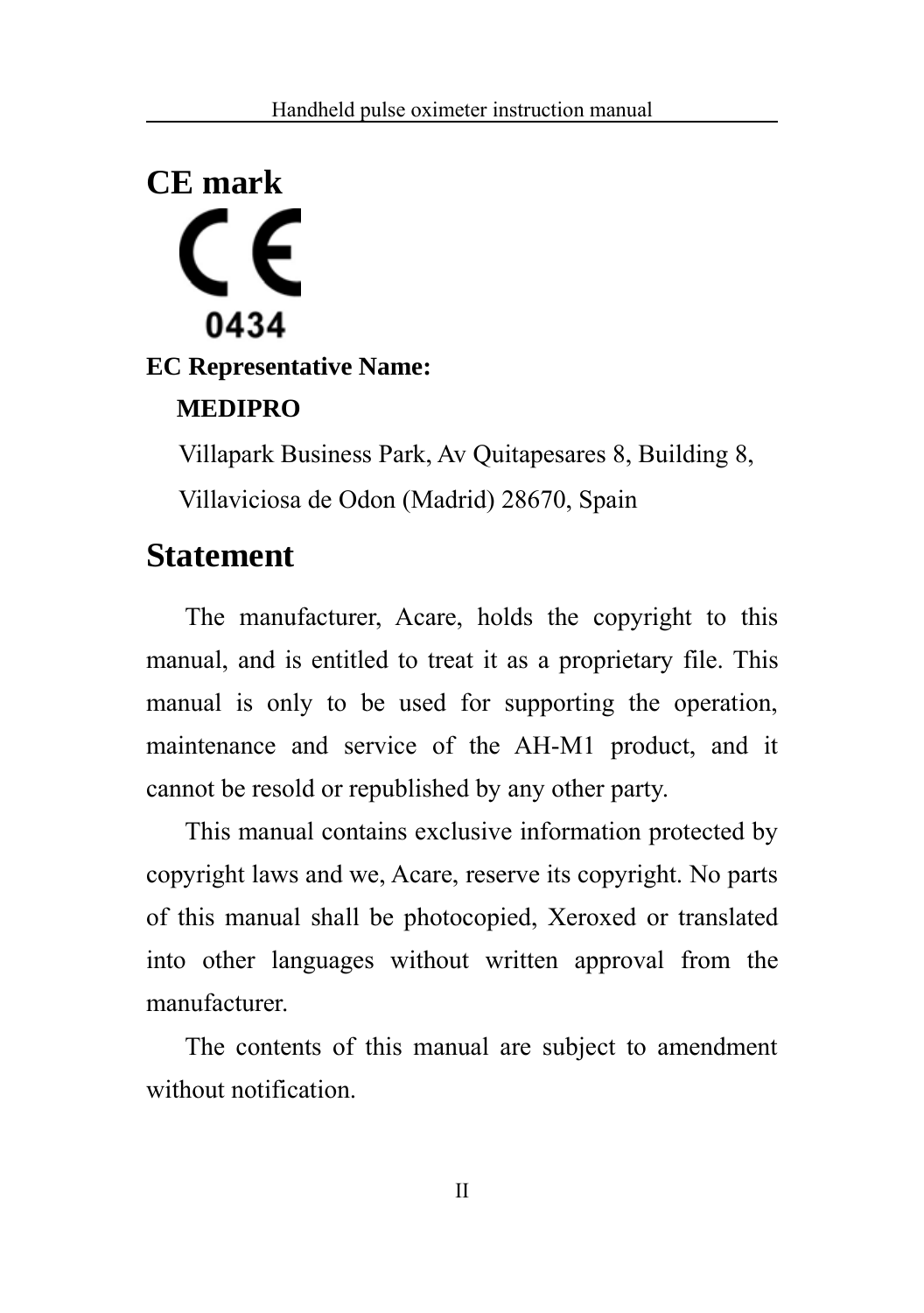### **Manufacturer's Responsibility**

The manufacturer will be responsible for the safety, reliability and performance of the instrument under the following circumstances only:

- All installation, expansion, readjustment, renovation or repairs of the instrument are conducted by personnel certified by the manufacturer.
- The storage conditions, operating conditions and electrical status of the instrument conform to the product specification.
- The instrument is used in accordance with the user manual.

### **About this manual**

This manual contains the instructions necessary to operate the product safely and in accordance with its function and intended use. Observance of this manual is a prerequisite for proper product performance and correct operation of the product, and ensures patient and operator safety.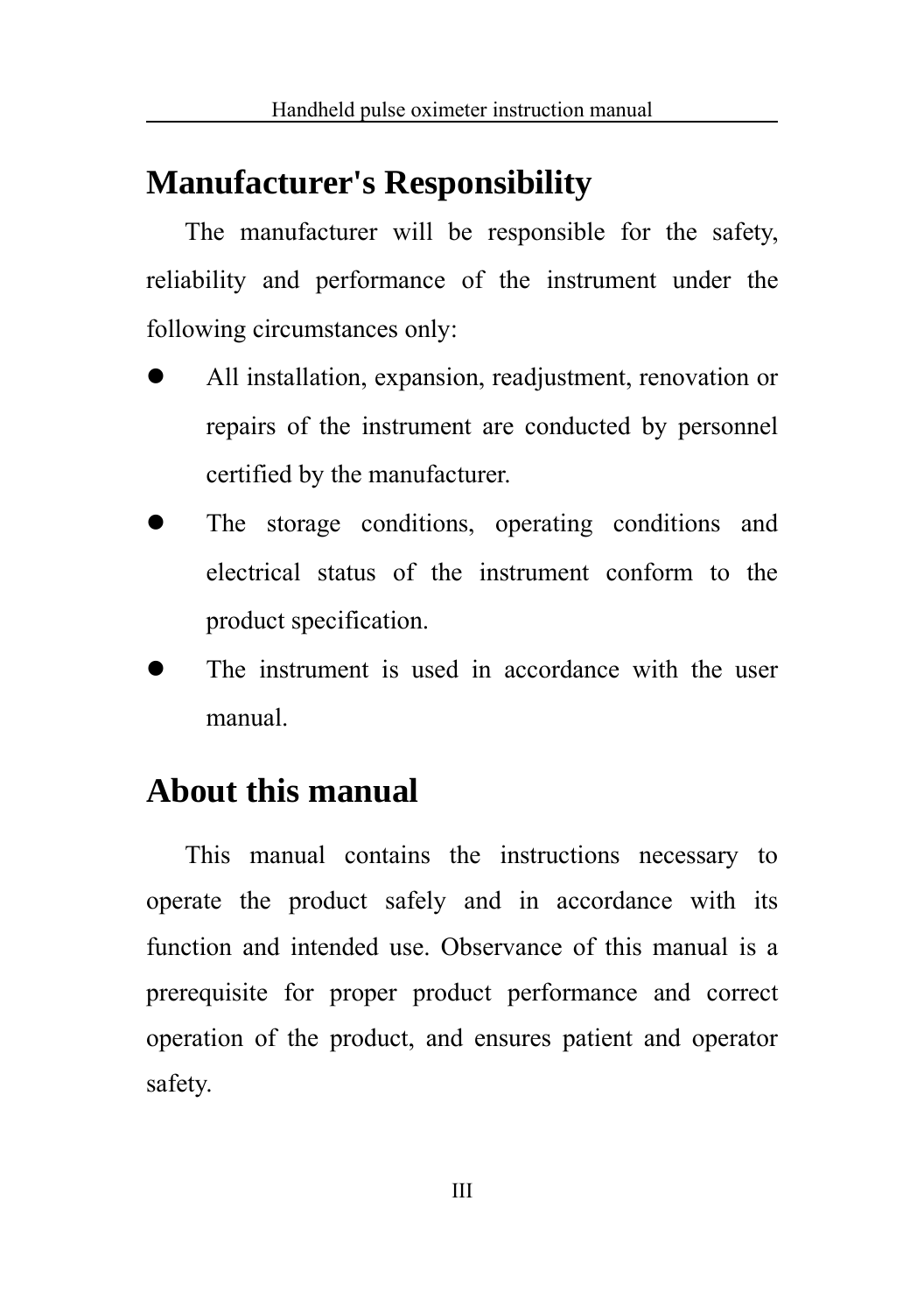This manual is based on the maximum potential configuration of the product, and therefore some contents may not apply to your device. If you have any questions, please contact us.

This manual is an integral part of the product. It should always be kept close to the equipment so that it can be referred to when needed.

All illustrations in this manual serve only as examples. They may not necessarily reflect the setup or data displayed on your product.

#### **Key:**

- **Bold Italic** text is used in this manual to quote the referenced chapter or sections.
- **I** is used to signify text as it appears on the product screen.
- $\rightarrow$  is used to indicate operational procedures.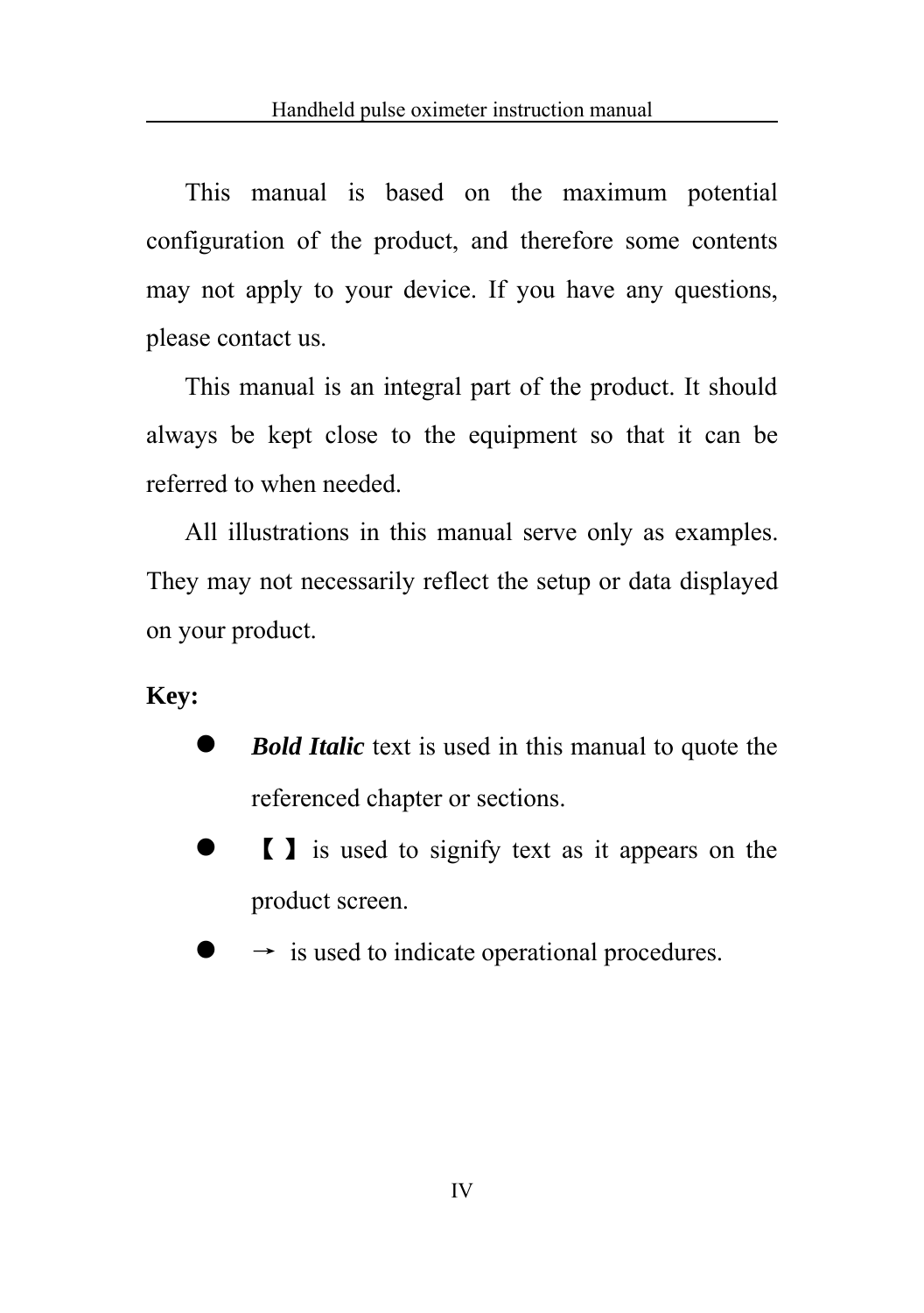

**Warning:** Indicates a potential hazard or unsafe practice that, if not avoided, will result in death or serious injury.



**Caution:** Indicates a potential hazard or unsafe practice that, if not avoided, could result in minor personal injury or product/property damage.



**Note:** Provides application tips or other useful information to ensure that you get the most from your product.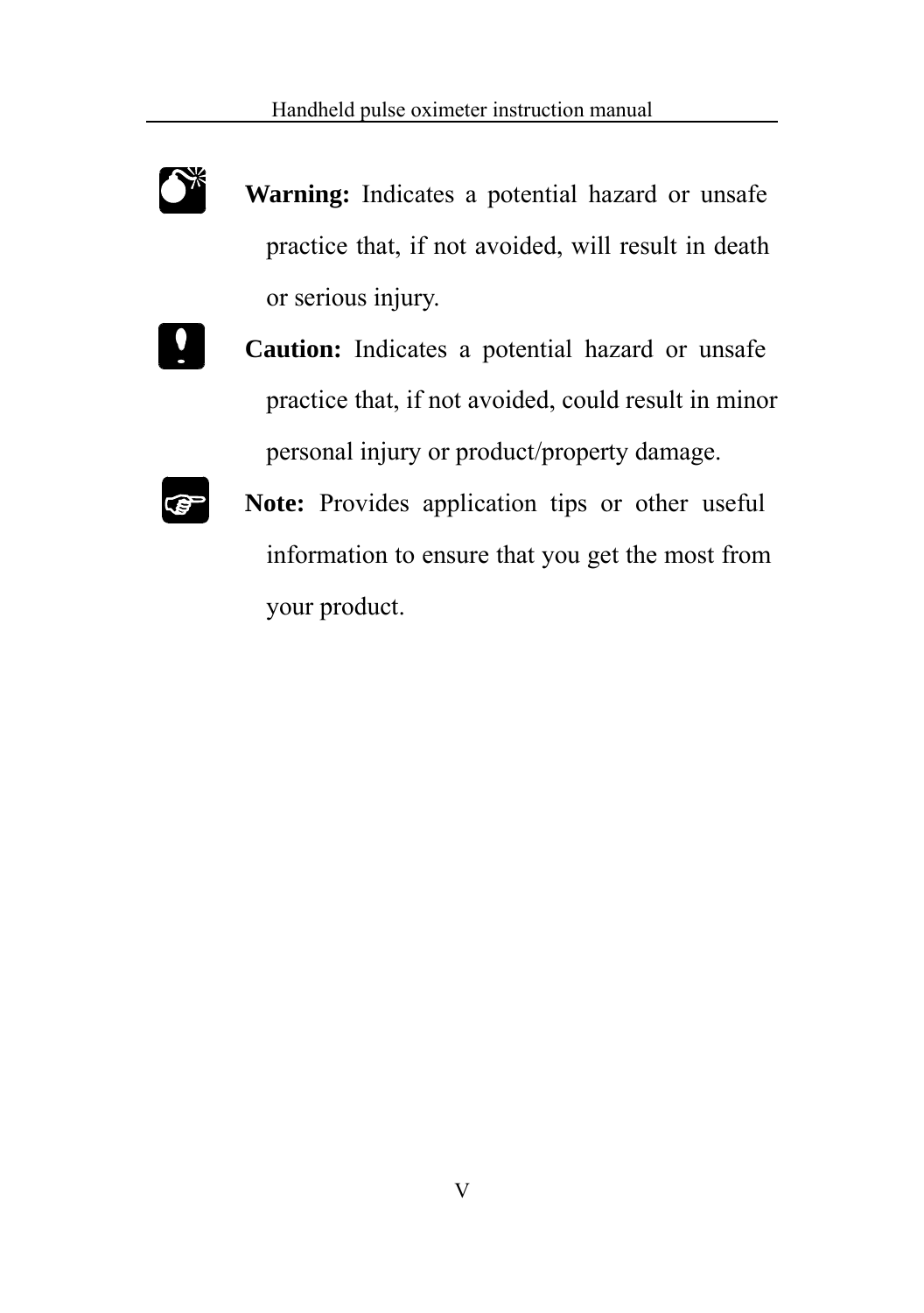### **Contents**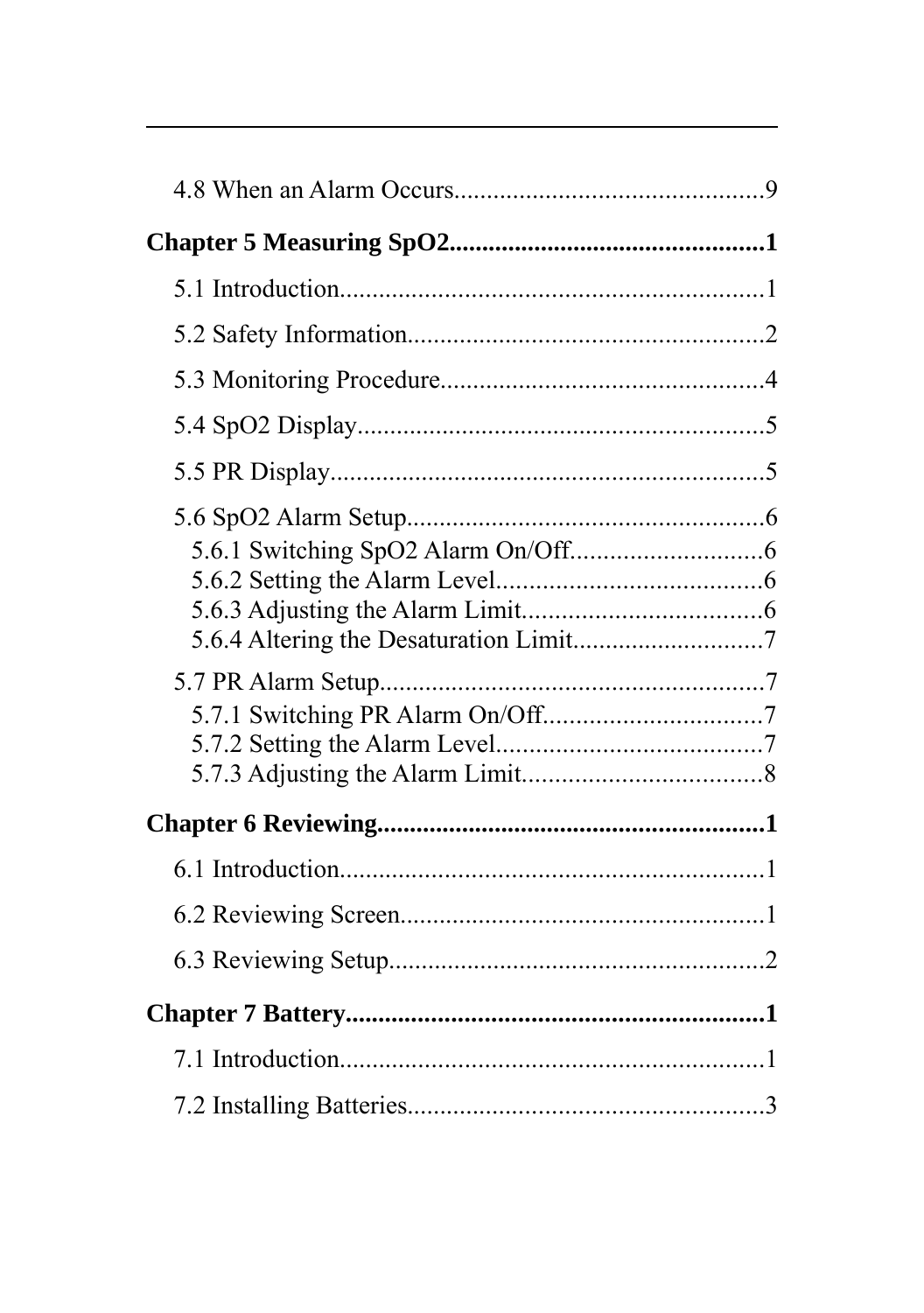| Chapter 8 Maintenance and Cleaning1 |  |
|-------------------------------------|--|
|                                     |  |
|                                     |  |
|                                     |  |
|                                     |  |
|                                     |  |
|                                     |  |
|                                     |  |
|                                     |  |
|                                     |  |
|                                     |  |
|                                     |  |
|                                     |  |
|                                     |  |
|                                     |  |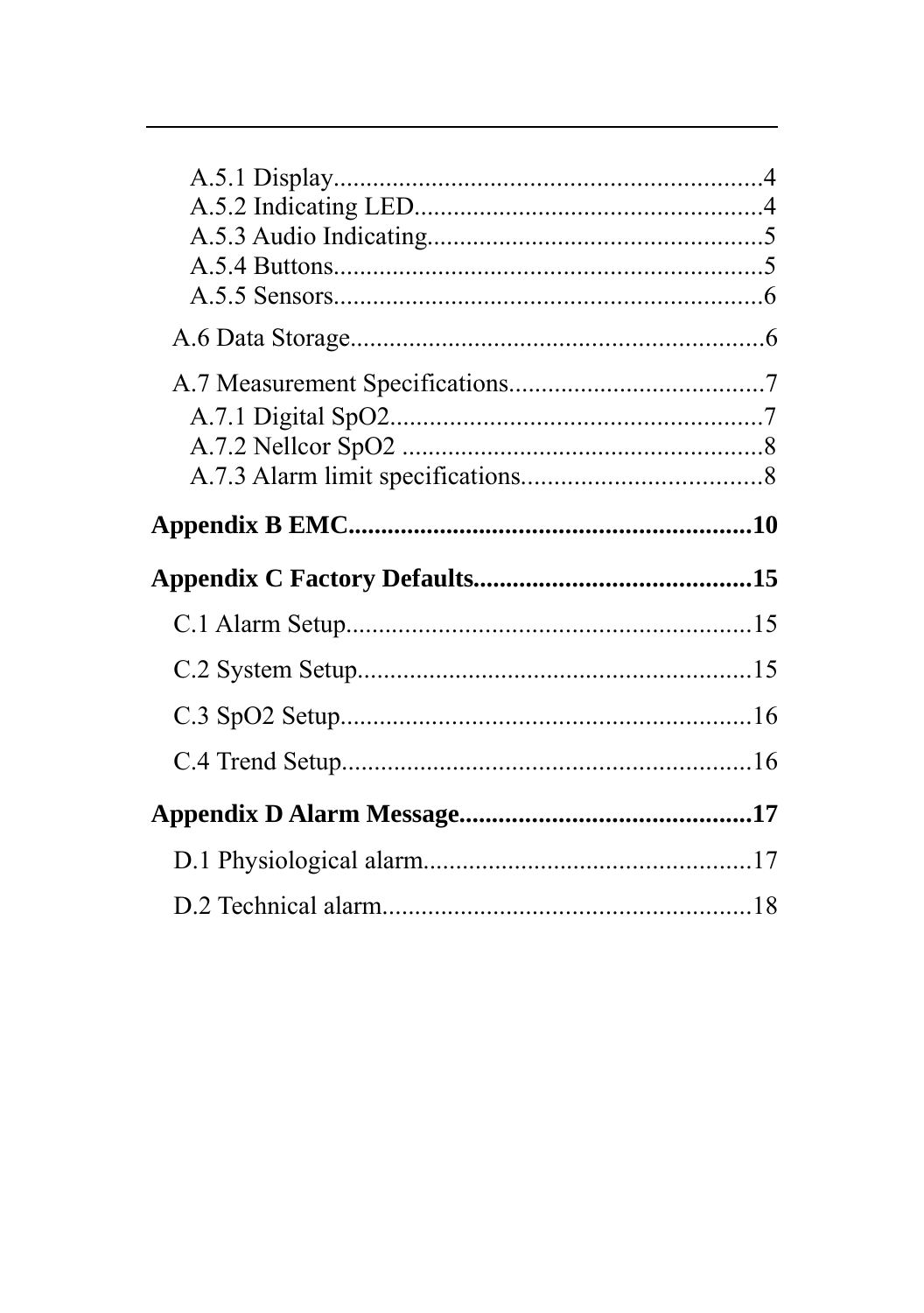### **Chapter 1 General Introduction**

### **1.1 Intended Use**

The AH-M1 handheld pulse oximeter is intended for continuously monitoring or spot checking peripheral oxygen saturation  $(SpO<sub>2</sub>)$  and pulse rate (PR) for adult, pediatric or neonatal patients.

This device can be used in institutions or units with health care capability. This includes outpatient departments, emergency rooms and departments of internal medicine in hospitals, ordinary departments in clinics, nursing hospitals and community medical institutions. It may also be used in the home.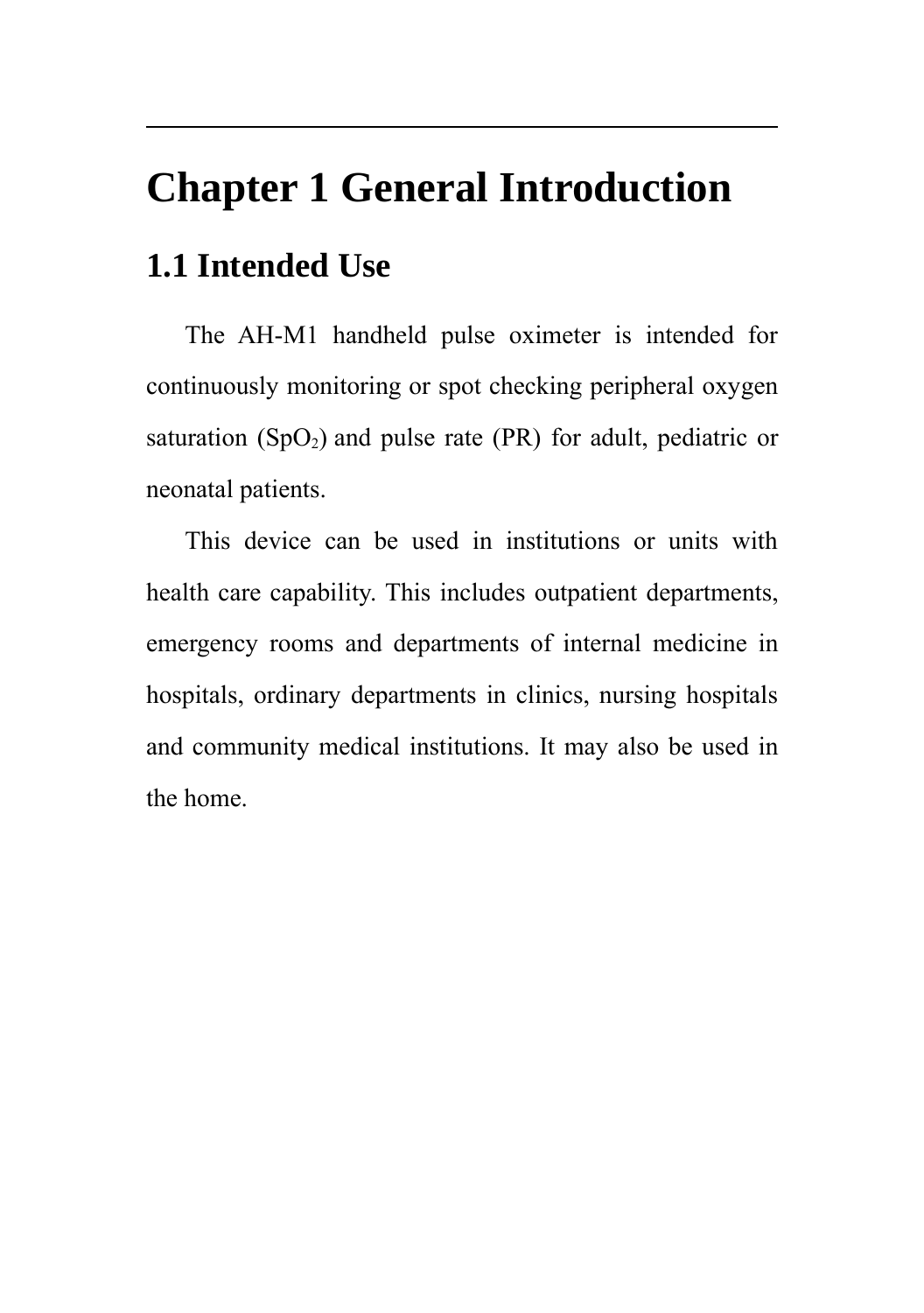### **1.2 Main Unit**

### **1.2.1 Front View**





1 Alarm indication lamp

When an alarm occurs, this lamp will light up as defined below:

- $\bullet$  High level alarm: the lamp quickly flashes red.
- $\bullet$  Medium level alarm: the lamp slowly flashes yellow.
- $\bullet$  Low level alarm: the lamp lights yellow without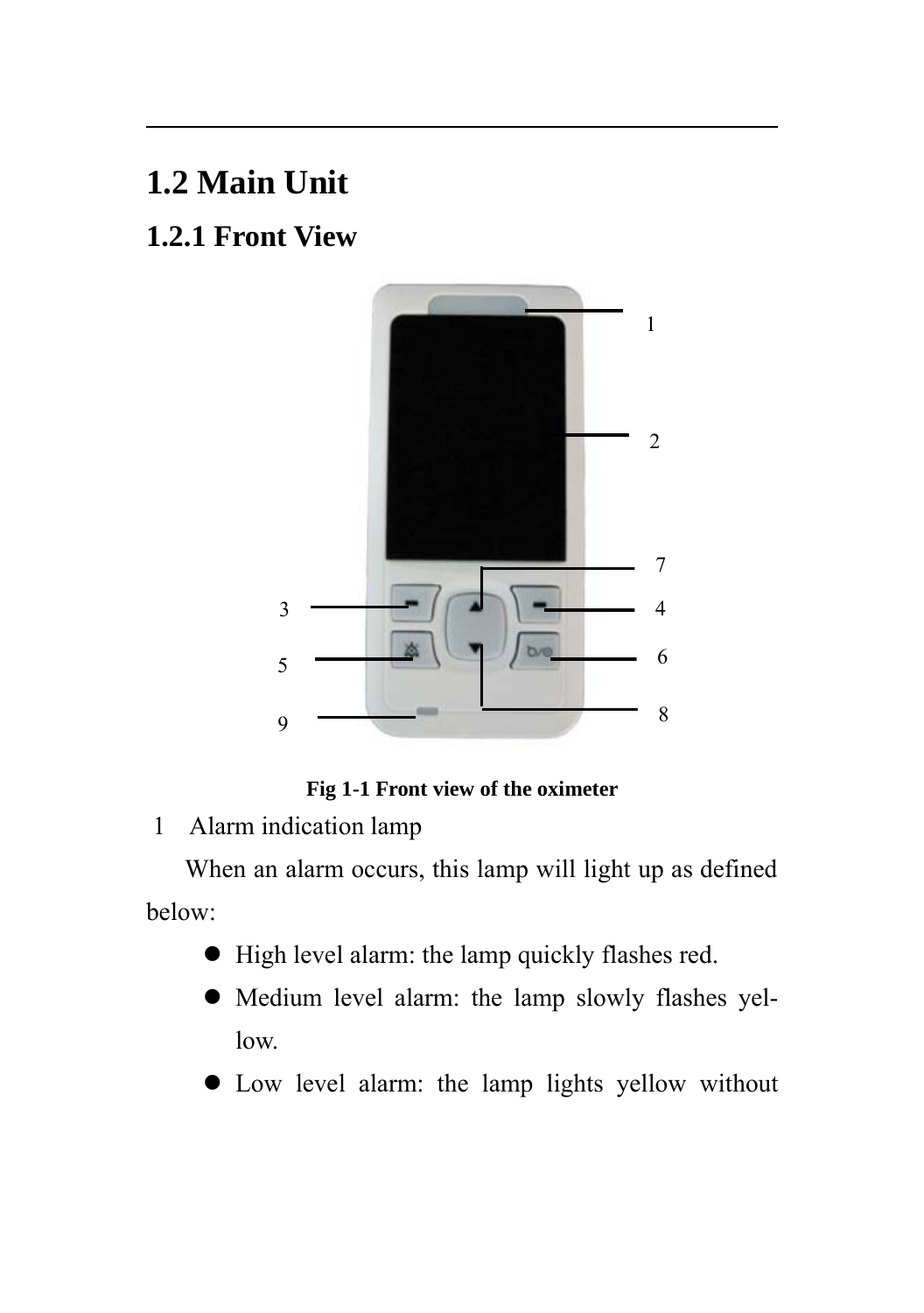flashing.

- 2 Display screen
- 3 Left button

Press this button to:

- $\bullet$  Enter the main menu under the monitoring screen.
- Select the highlighted menu item under the menu screen.
- 4 Right button

Press this button to:

- $\bullet$  Switch the screen display between large numeric mode and  $SpO<sub>2</sub>$  waveform mode under the monitoring screen.
- $\bullet$  Exit current menu under the menu screen.
- 5 Alarm pause button

Pressing this button:

- $\bullet$  Will not work when the alarm volume is off.
- Can pause the alarm for 120 seconds when the alarm volume is on.
- Changes the alarm message to prompt message when "Sensor off" alarm is activated.
- Note: the alarm can-not be permanently switched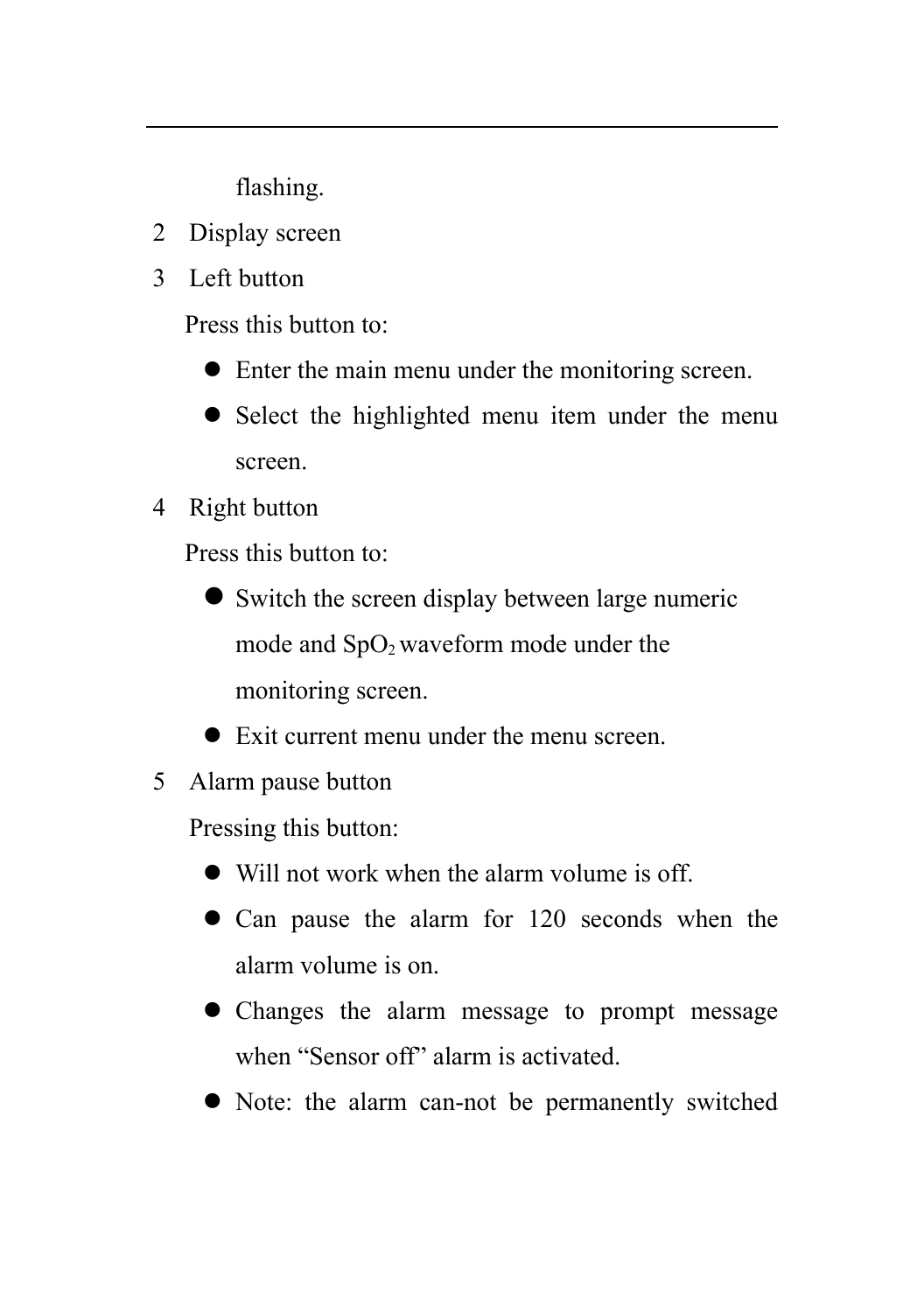off.

6 Power button

After the batteries are installed:

- Press this button to turn on the oximeter.
- $\bullet$  Press and hold it for 2 seconds to turn the oximeter off.
- 7 Up button

Press this button to:

- Raise the volume of the heart beat displayed
- Move the cursor upwards or increase the value of a selected menu item under the menu screen.
- 8 Down button

Press this button to:

- $\bullet$  Lower the volume of the heart beat displayed
- Move the cursor downwards or decrease the value of a selected menu item.
- 9 Battery charging indicating lamp
	- Lights orange when the battery is being charged.
	- Will show no light when the battery is fully charged or not being charged.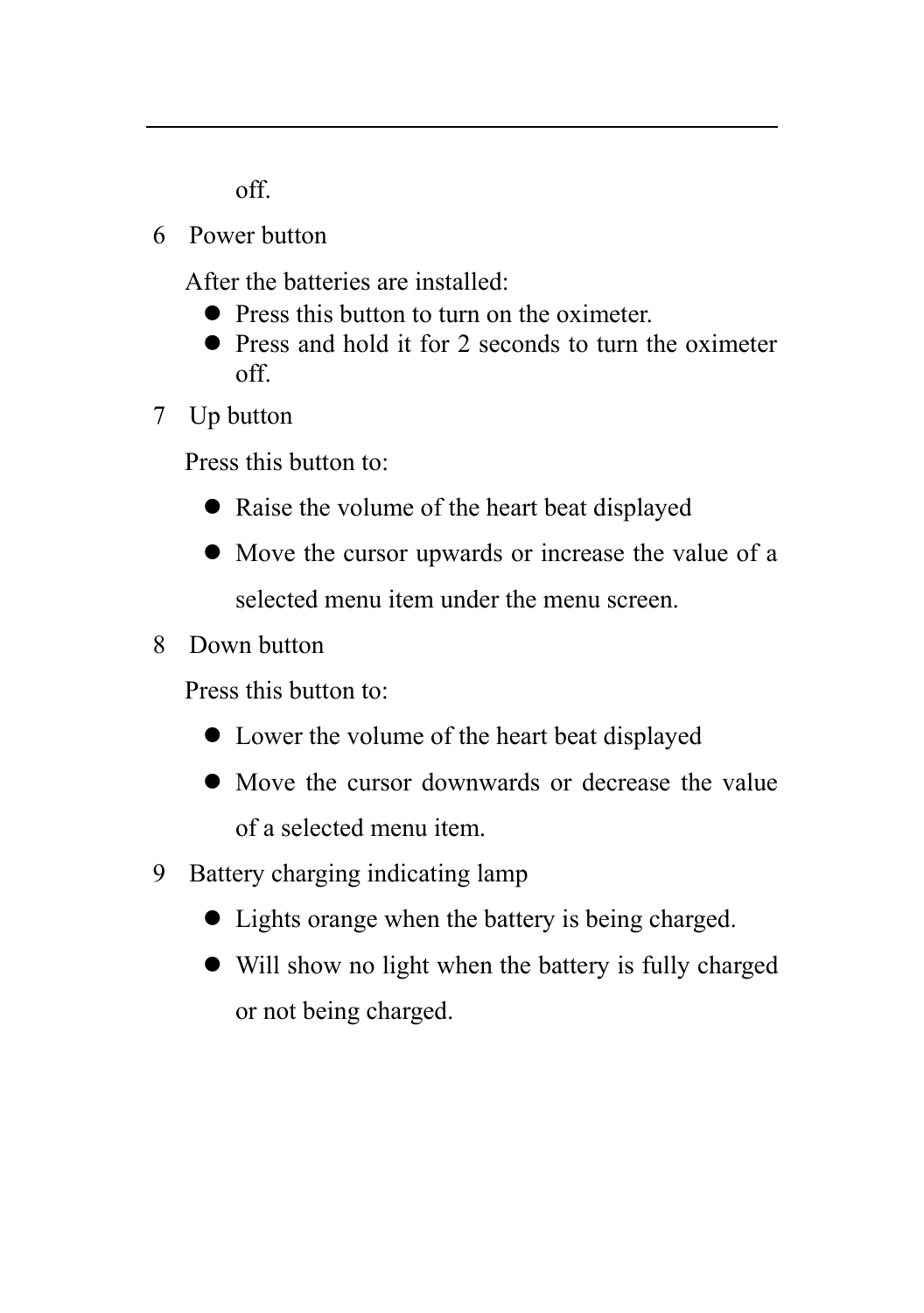### **1.2.2 Rear View**



**Fig 1-2 Rear view of the oximeter**

- 1. Speaker
- 2. Battery door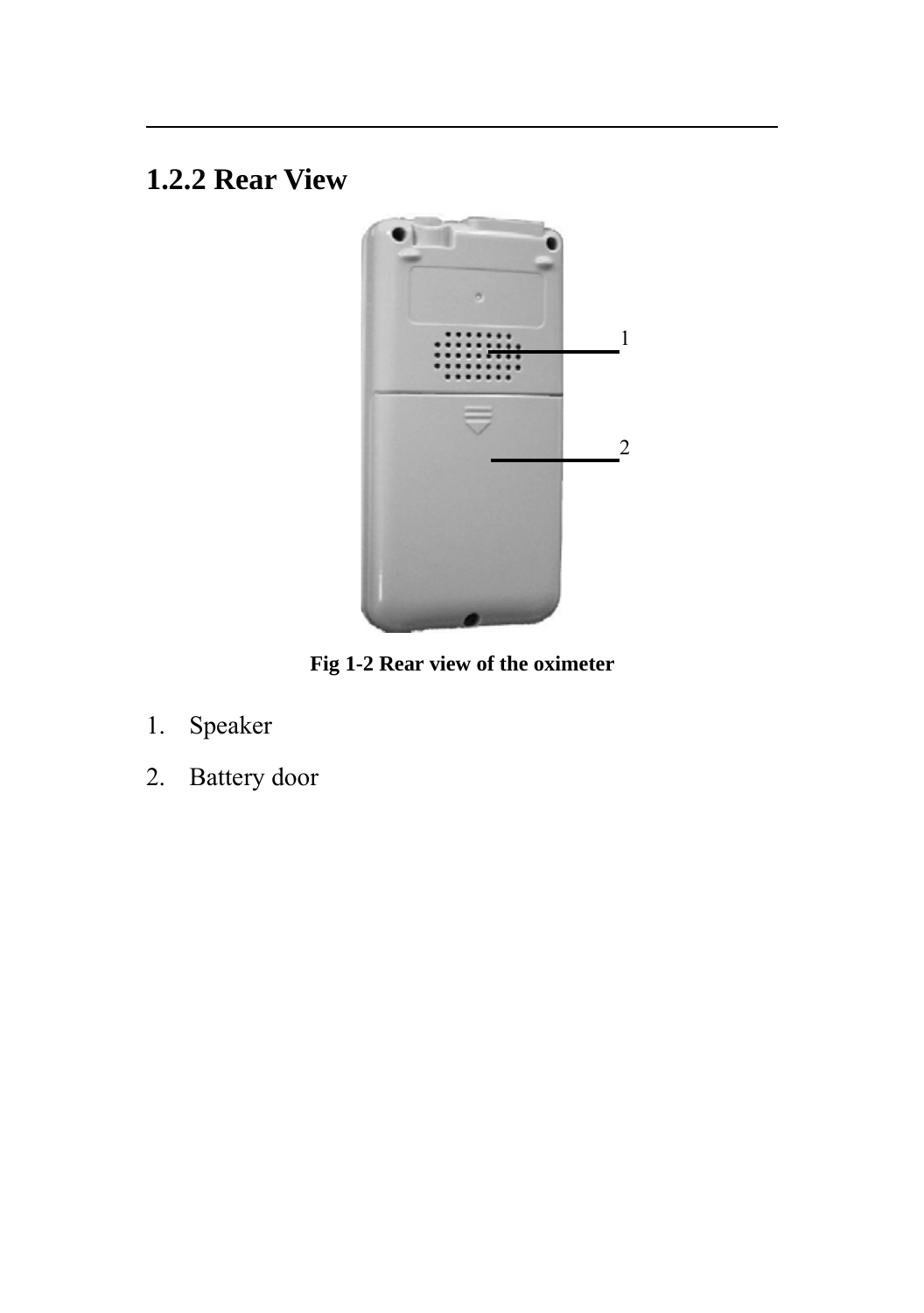### **1.2.3 Side View**



**Fig 1-3 Side view of the oximeter**

- 1.  $SpO<sub>2</sub>$  probe connector
- 2. Cord hold
- 3. Power supply connector

Used to connect the charger stand.

4. Infrared port

A port through which a personal computer can communicate with the product, to export data in real time.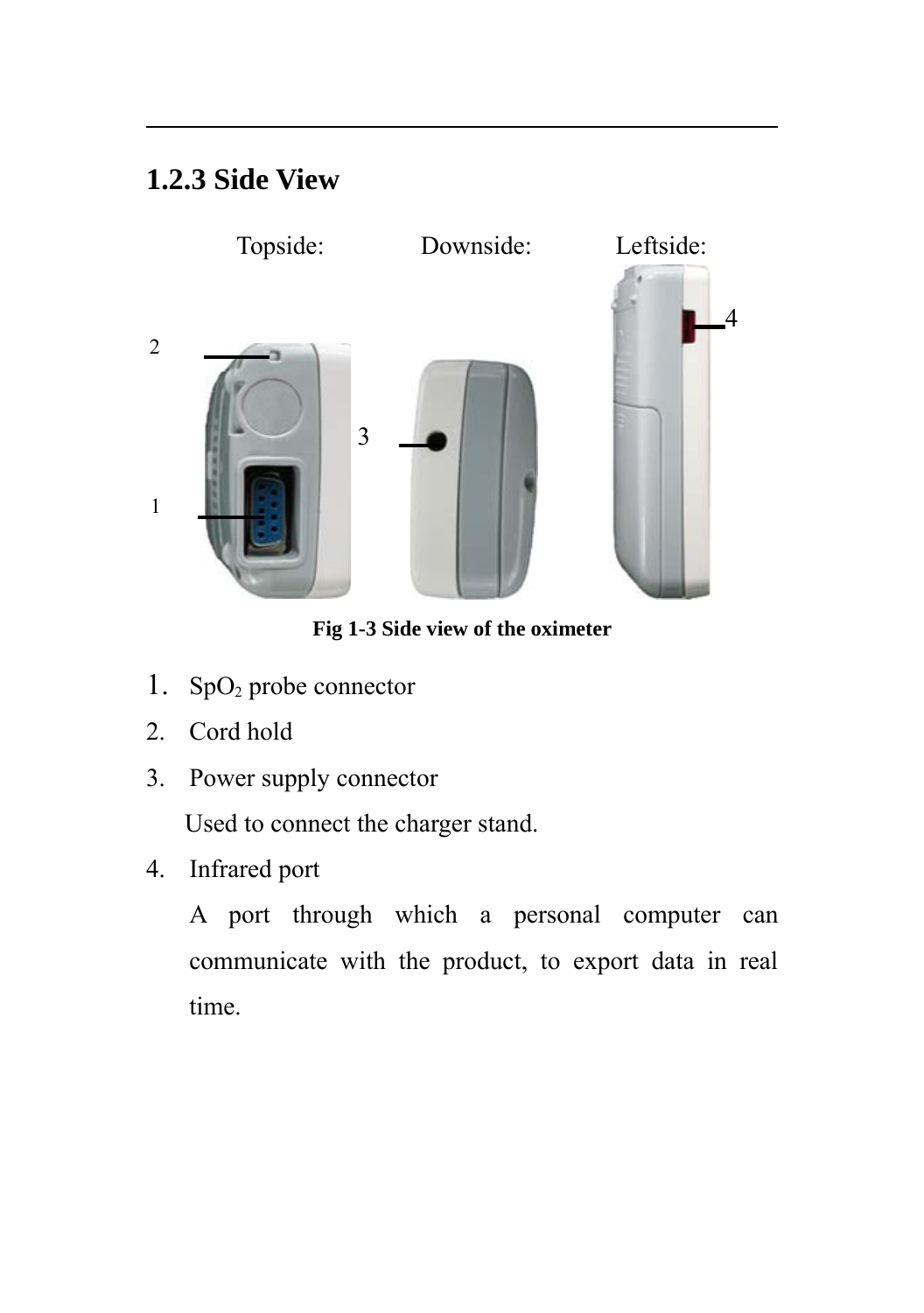### **1.3 Display Views**

This device features an automatic display rotation (gravity activated), which allows vertical and horizontal positioning of the screen, to maximize space utilization and visibility.



### **1.3.1 Large Numeric Display Mode**

1. Menu: Directly after startup, 【**Menu**】shown here, is the function controlled by the left hand button. When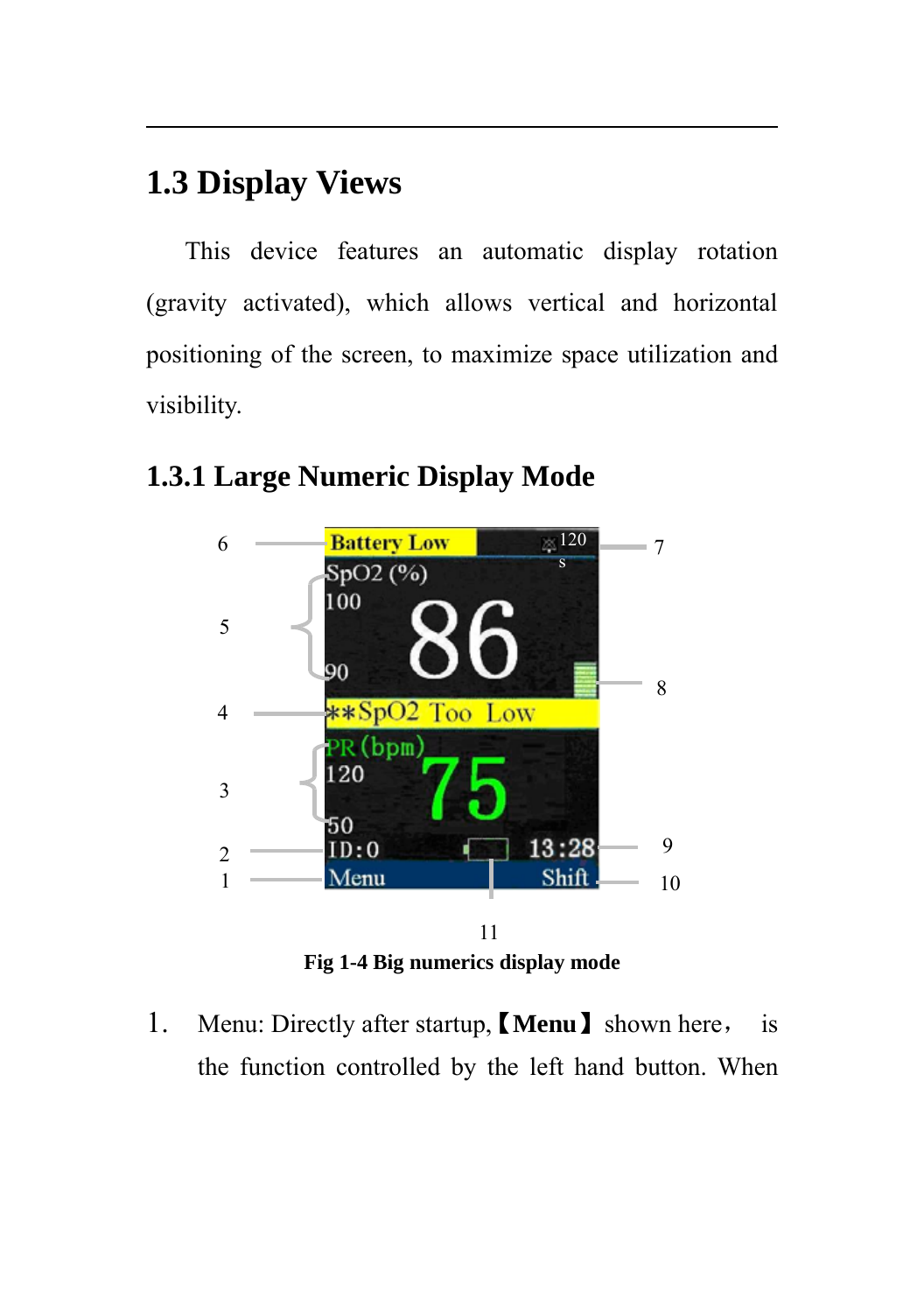appropriate, press the left button to enter 【**Menu**】.

- 2. Patient ID No.: When 【**Continuous**】 is selected for work mode, the patient ID is set at 0 at all times; when 【 **Spot-Check** 】 is selected, the ID will display a number between 1 and 99.
- 3. PR parameter area: Current pulse rate (PR) value and its high and low alarm limits are displayed in this area.
- 4. Physiological alarm area: Current physiological alarm information is displayed in this area.
- 5. SpO<sub>2</sub> parameter area: Current SpO<sub>2</sub> value and its high and low alarm limits are displayed in this area.
- 6. Technical alarm and prompt information area: Current technical alarm and prompt information is shown in this area.
- 7. Alarm status area: Alarm status symbols and alarm pause time are displayed in this area.
- 8. Pleth bar: Pulse intensity is indicated by the number of stacked blocks visible.
- 9. System time: Current time is shown in the area.
- 10. Shift: Directly after startup, 【**Shift**】shown here is the function controlled by the right hand button. Press the right hand button to shift between different display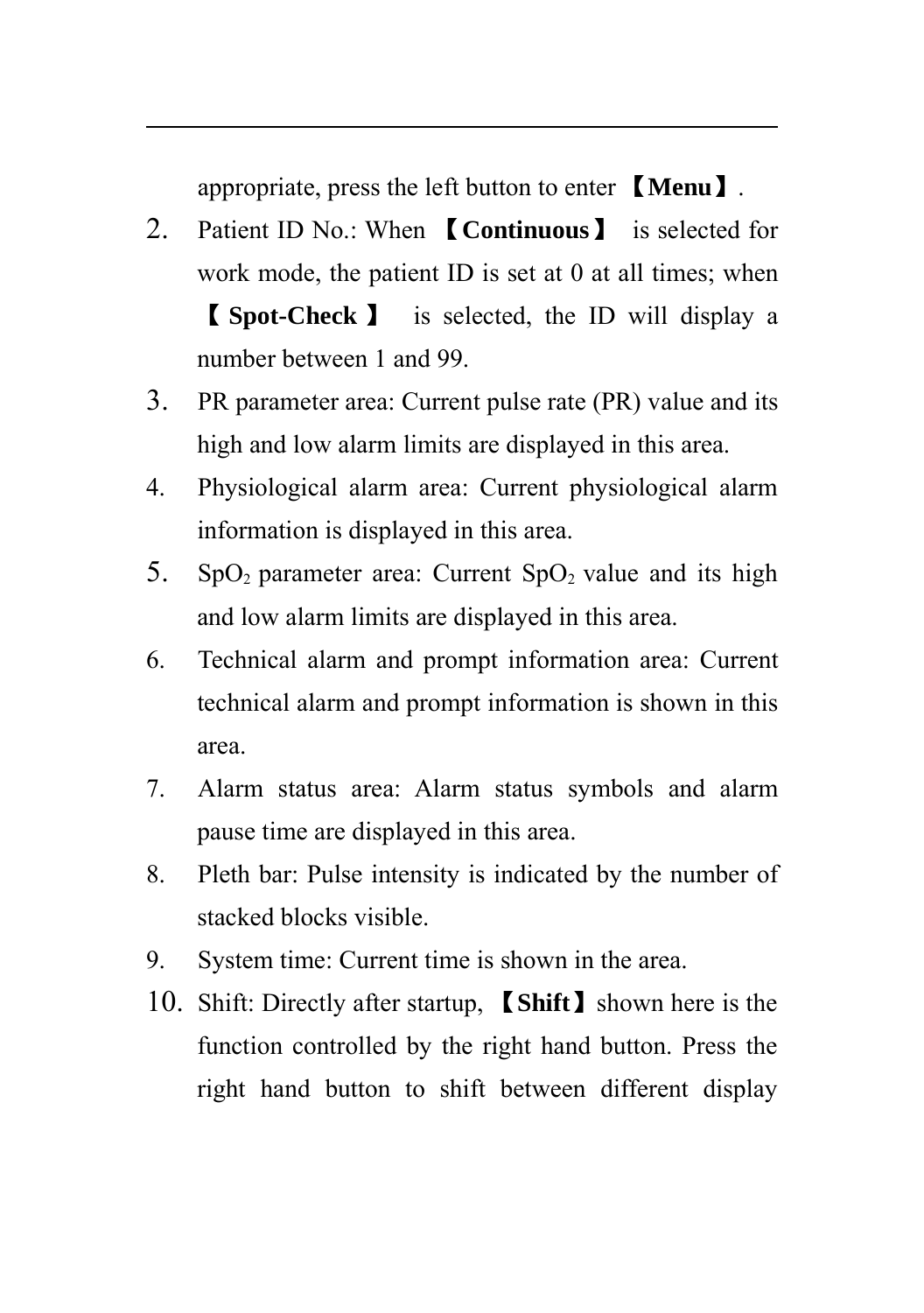modes.

- 11. Battery symbol: This symbol indicates the remaining quantity of electrical charge in the batteries.
- **1.3.2 SpO2 Waveform Display Mode**



Fig 1-5 SpO<sub>2</sub> waveform display mode

- 1.  $SpO<sub>2</sub>$  waveform area: The waveform shown in this area illustrates the current  $SpO<sub>2</sub>$  volume curve of the patient being monitored.
- 2.  $SpO<sub>2</sub>$  parameter area: Current  $SpO<sub>2</sub>$  value and its upper and lower alarm limits are displayed in this area.
- 3. PR parameter area: Current PR value and its upper and lower alarm limits are displayed in this area.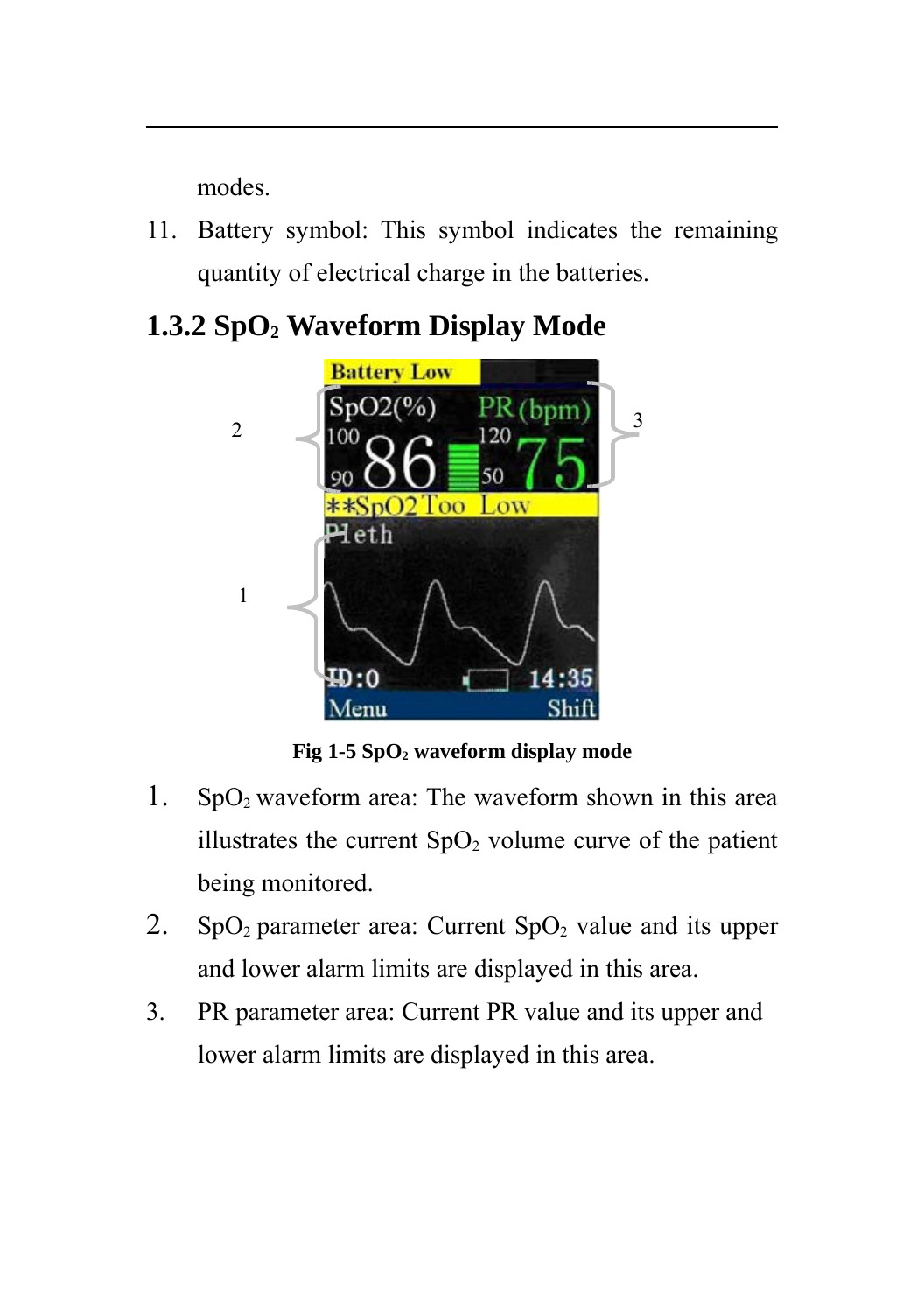# **Chapter 2 Safety**

### **2.1 Safety Information**



- **Explosion hazard: Do not use the oximeter in the presence of flammable anesthetics mixed with air, oxygen, or hydrogen.**
- Do not use the product in the presence of high **power appliances such as high voltage cables, X-ray machines, ultrasound equipment or a defibrillator.**
- **Keep the oximeter away from dust, vibration, corrosive substances, explosive materials, high temperature and moisture.**
- The device is not designed for use in a sterile field
- The oximeter should be handled with care so as to **avoid it getting knocked or falling.**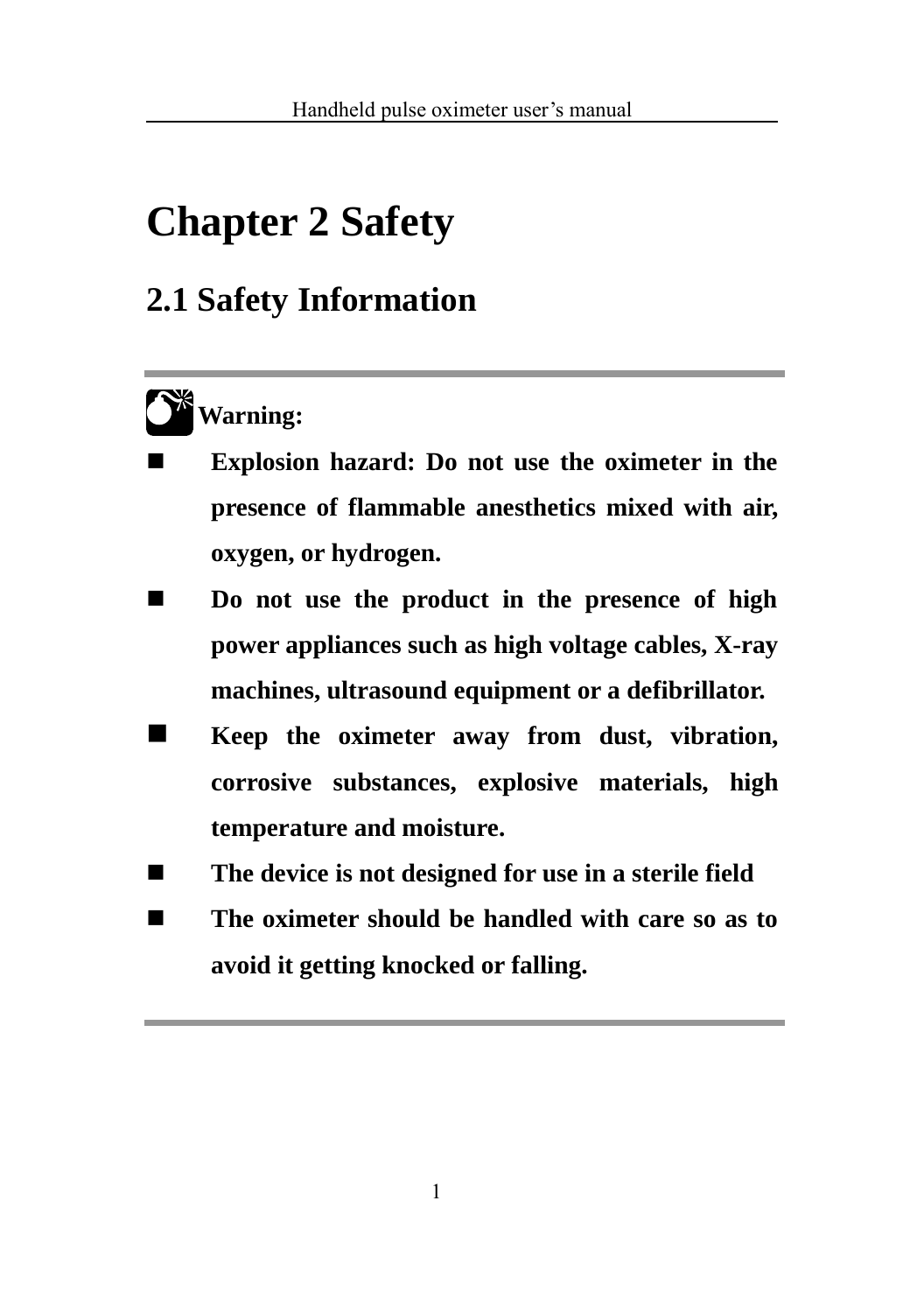### **Warning:**

**0\*** 

**Do not use this device during defibrillation.**

- When the device is in use, ensure that the batteries **have sufficient charge remaining; otherwise startup abnormalities may occur or the measurement data may be inaccurate.**
- **Patients must not wear nail varnish while using the** pulse oximeter as this will lead to unreliable  $SpO<sub>2</sub>$ **measurements.**
- **Measurements and pulse signals can be affected by certain environmental conditions, errors in applying the sensor, and certain patient conditions. See the appropriate sections of this manual for specific safety information.**
- The use of accessories, sensors, and cables other **than those specified may result in increased emission, low anti-disturbance and/or may lead to the oximeter producing invalid readings. It is advisable to check the oximeter at least once a month.**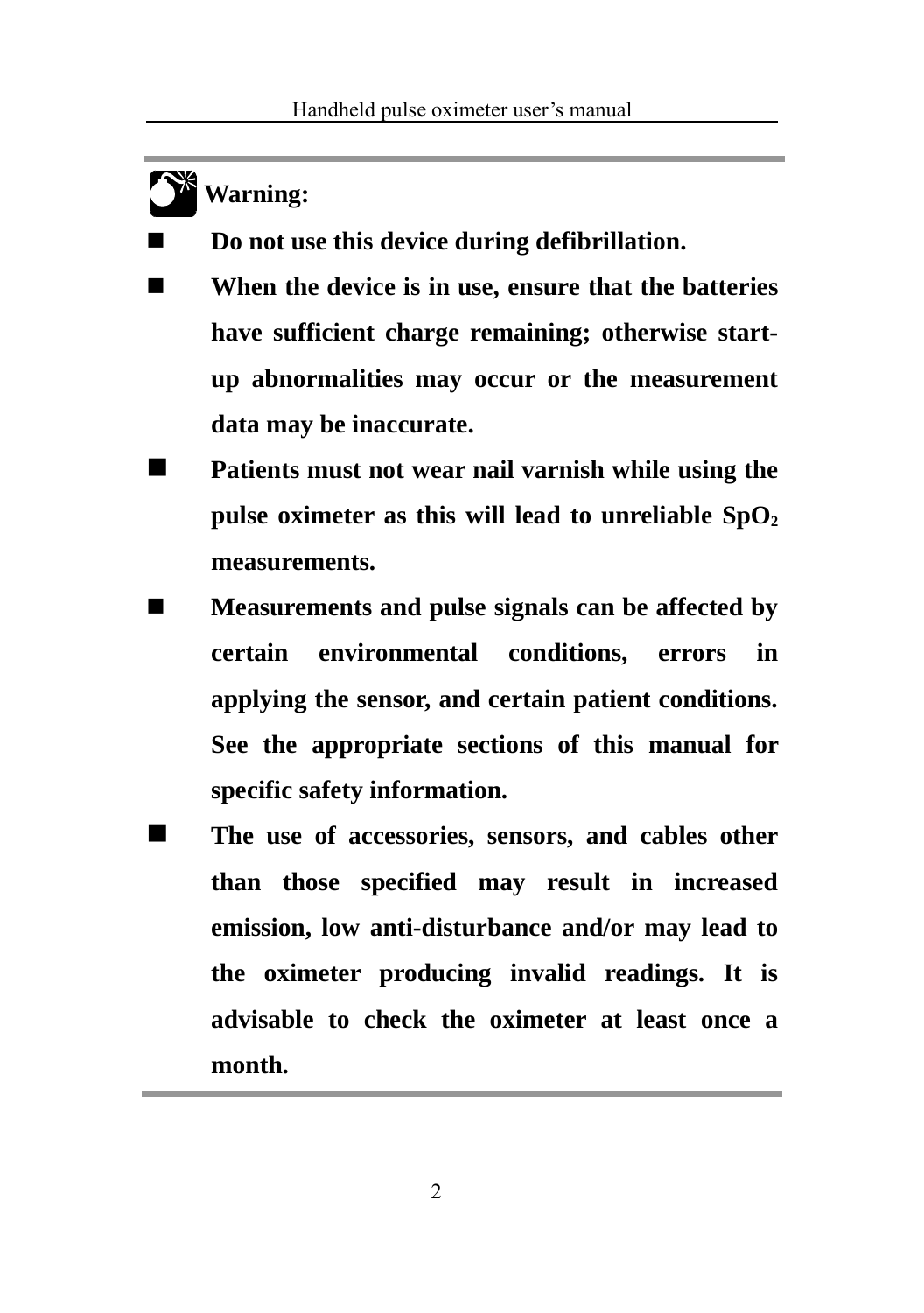**Caution: In order to obtain accurate results, the oximeter should be used in a quiet and comfortable environment.**

### **2.2 Explanation of Symbols**

| <b>Symbol</b> | <b>Symbol Note</b>                                       |
|---------------|----------------------------------------------------------|
|               | Type BF applied part, defibrillation protected           |
|               | Attention: Consult accompanying documents (this manual). |
|               | Direct Current (DC)                                      |
| IPX1          | Degree of protection against ingress of liquid           |
|               | Alarm volume off                                         |
|               | Alarm volume pause                                       |
|               | parameter alarm off                                      |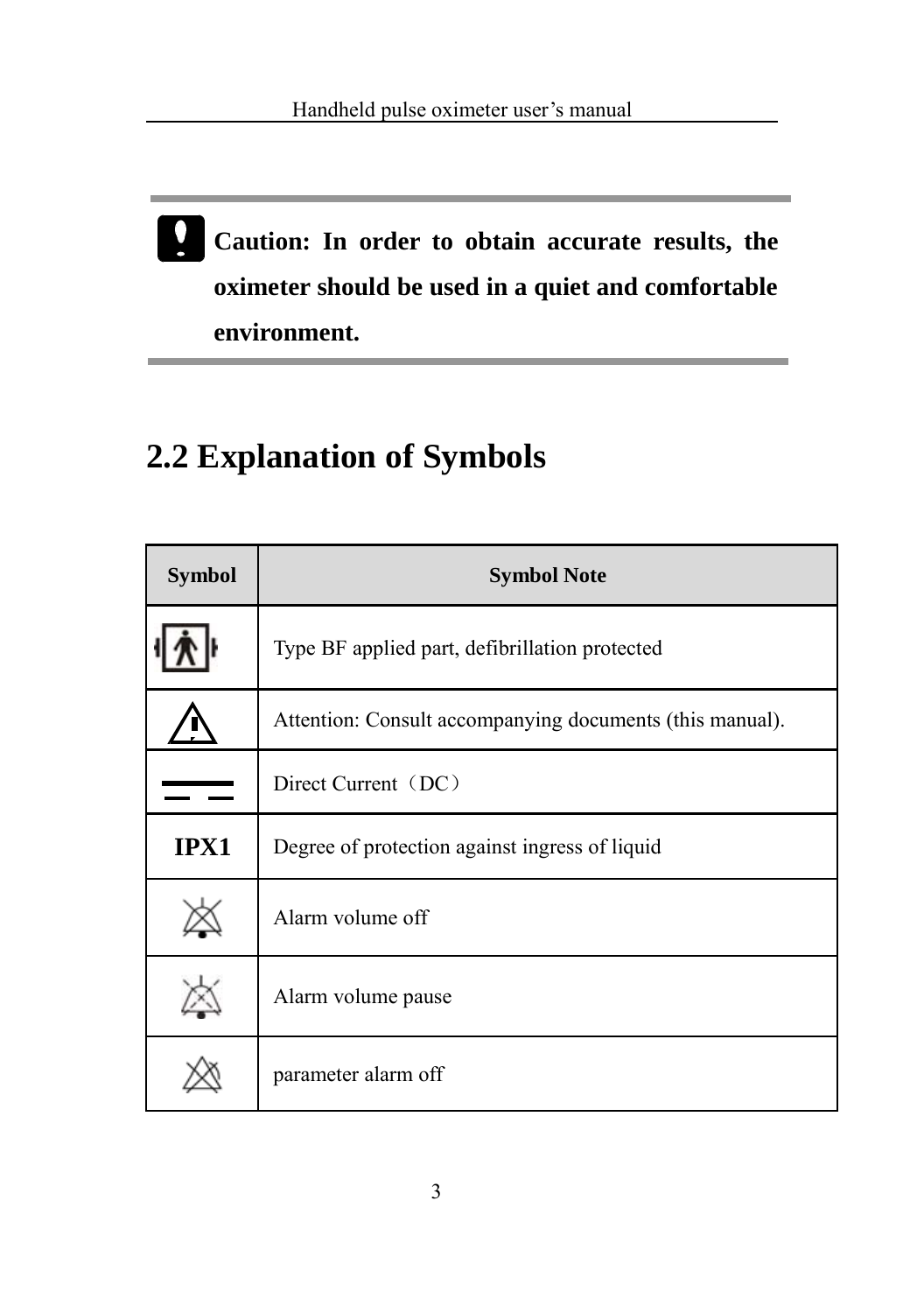| Symbol                   | <b>Symbol Note</b>                                                                                 |
|--------------------------|----------------------------------------------------------------------------------------------------|
|                          | Beep volume off                                                                                    |
| $\odot \oplus$           | Power supply connector                                                                             |
|                          | Left/right button                                                                                  |
|                          | Up button                                                                                          |
| $\blacksquare$           | Down button                                                                                        |
|                          | Date of manufacture                                                                                |
|                          | Manufacturer                                                                                       |
| C 6434                   | CE mark                                                                                            |
| <b>SN</b>                | Serial number                                                                                      |
| $\overline{O}$ $I \odot$ | Power button                                                                                       |
|                          | Symbol for the marking of electrical and electronics devices<br>according to Directive 2002/96/EC. |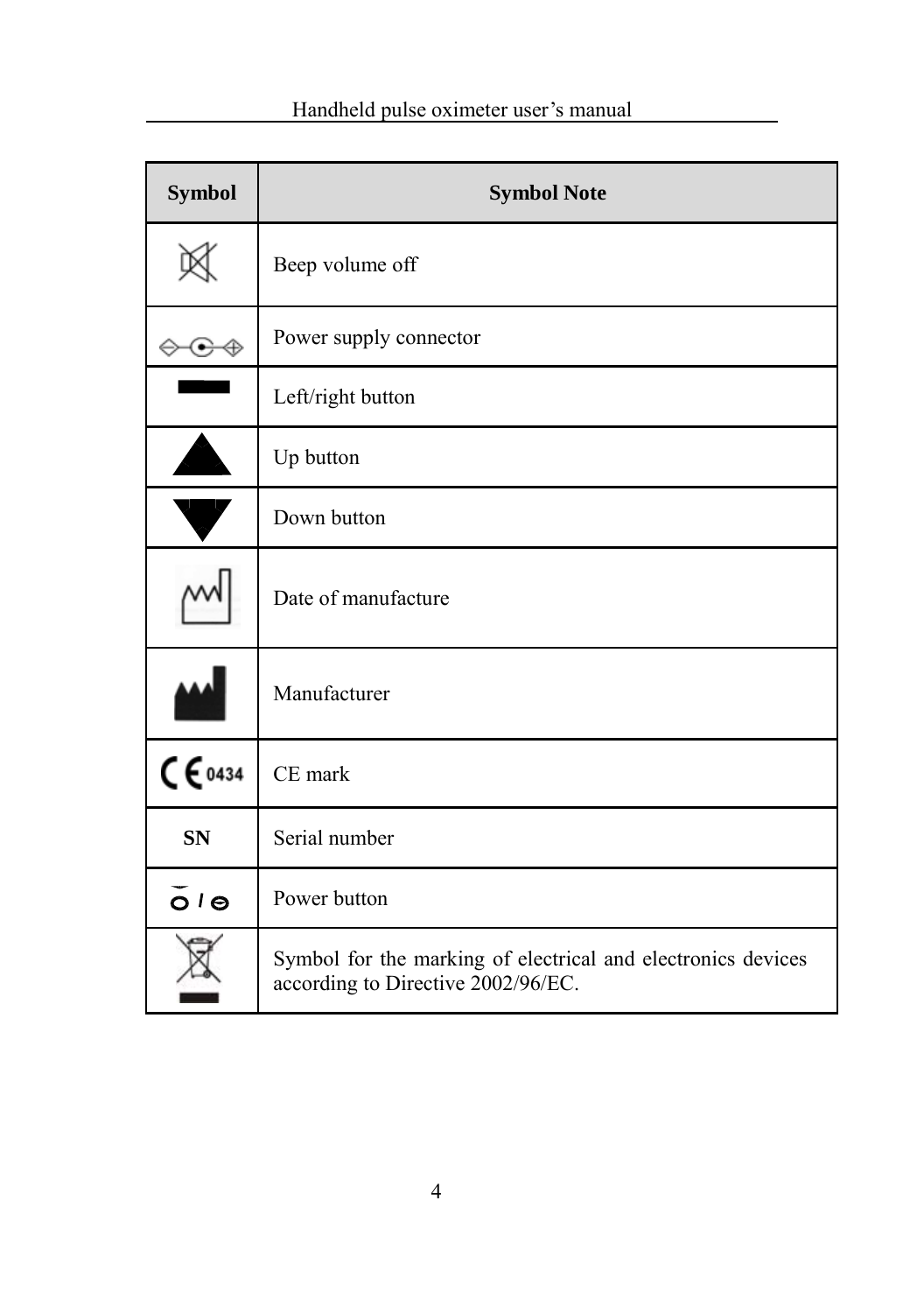# **Chapter 3 Basic Operations**

### **3.1 Unpacking and Checking**

Open the package. Take out the oximeter and its accessories. The following parts are provided in the package:

| Parts                        | <b>Standard</b> | Optional | Quantity    |
|------------------------------|-----------------|----------|-------------|
| $SpO2$ probes<br>(DB9 plugs) |                 |          |             |
| User's manual                |                 |          | this manual |
| Lithium battery              |                 |          |             |
| AC-DC adapter                |                 |          |             |
| Battery charger stand        |                 |          |             |
| Protective cover             |                 |          |             |
| Clip with lanyard            |                 |          |             |
| QuickStart                   |                 |          |             |
| <b>CDROM</b>                 |                 |          |             |
| Check list                   |                 |          |             |
| Alkaline battery             |                 |          |             |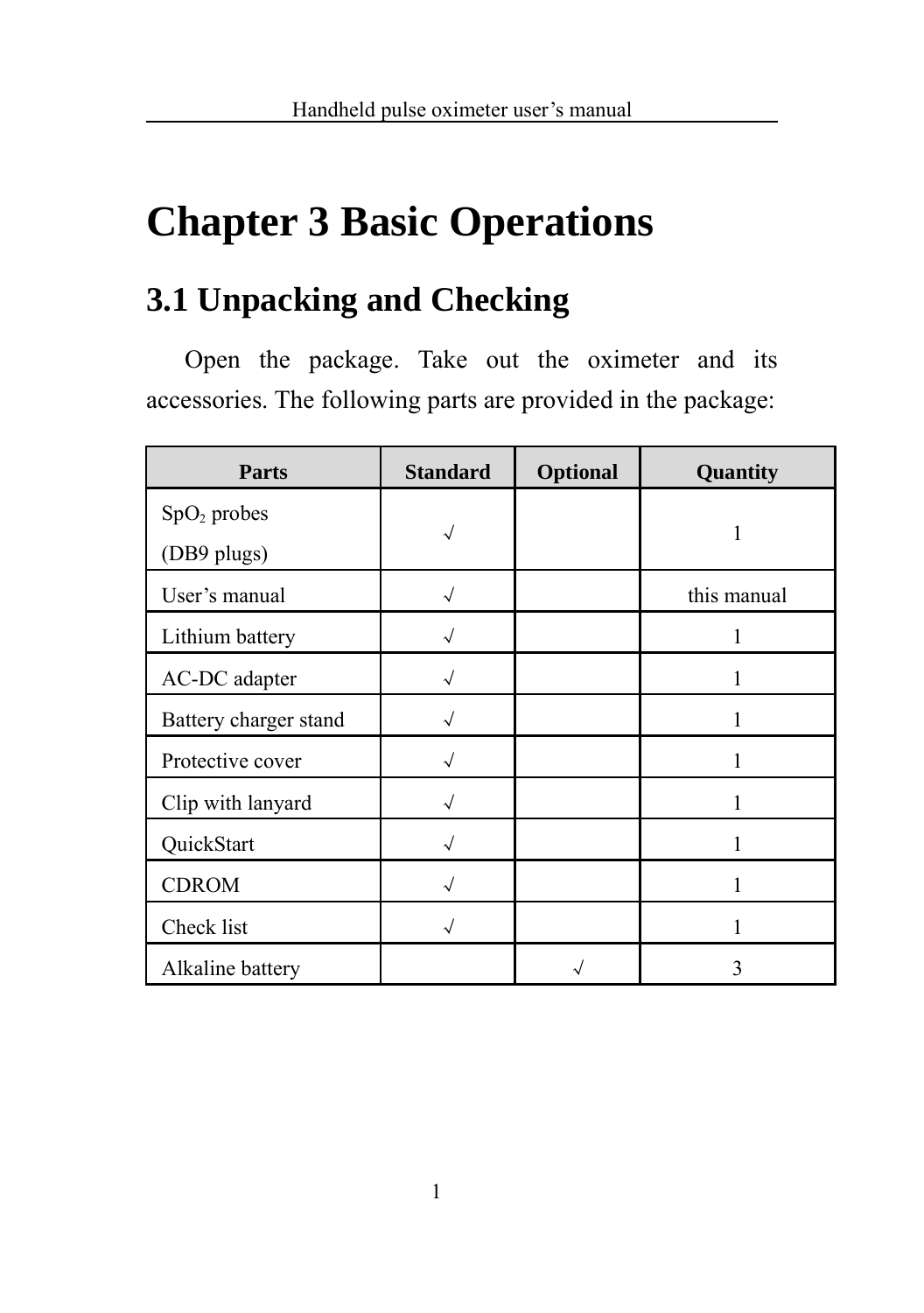### **3.2 Getting Started**

- 1. Before using the oximeter to take measurements for the first time, carry out the following checks on the oximeter and all connected modules:
	- ——Check for any mechanical damage;
	- — Check for correct connection between of all the external cables and accessories.
- 2. Insert batteries into the battery compartment. Make sure that the battery has sufficient power. When using rechargeable batteries for the first time, you must charge them,first, following the instructions given in the *Battery*  chapter.

# **0\***

### **Warning:**

- **If the oximeter is mechanically damaged, or if it is not working properly, do not use it on a patient for any monitoring procedure. Contact your service personnel.**
- To avoid the risk of explosions, do not use the oximeter in the presence of flammable anesthetics, vapors or liquids.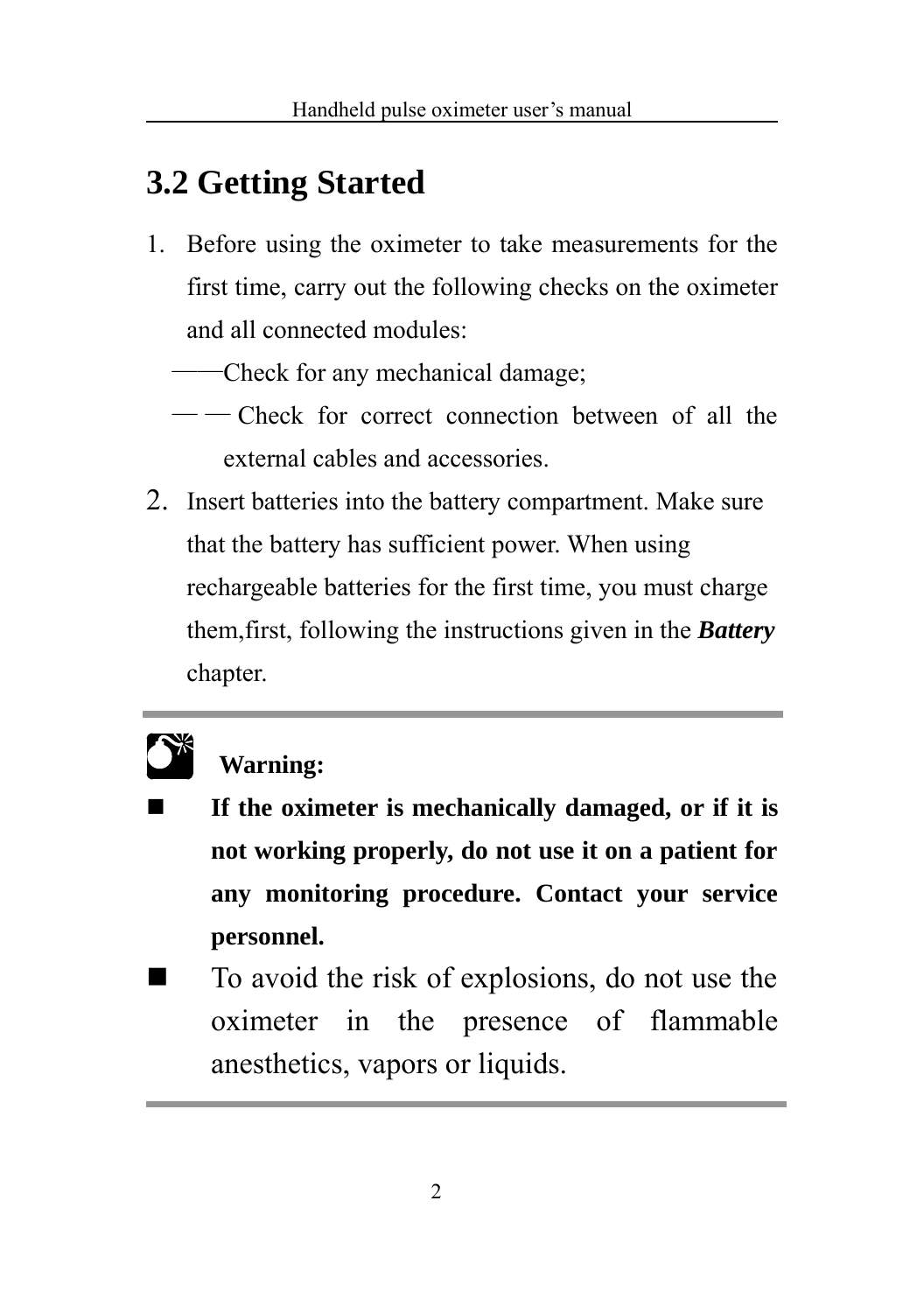### **3.3 Starting the oximeter**

Press the button  $\bullet \bullet$  to turn on the oximeter. The alarm indication lamp should flash, and then stop. The system should give a beep and enter the main screen. After starting the oximeter you can change the settings for more convenient use, as shown in *section 3.4*.

### **3.4 General Setup**

Press the Left button to enter 【 **Menu** 】 , then select 【**General Setup**】to enter the general setup menu shown as follows. You can set parameters for the following functions:



**Fig 3-1 General setup window**

### **3.4.1 Beep Volume Setup**

Press the Left button to select the item, then adjust its value using the Up or Down button. You can select from 0 to 4. A sign  $\mathbb{X}$  will be shown at the bottom of the monitoring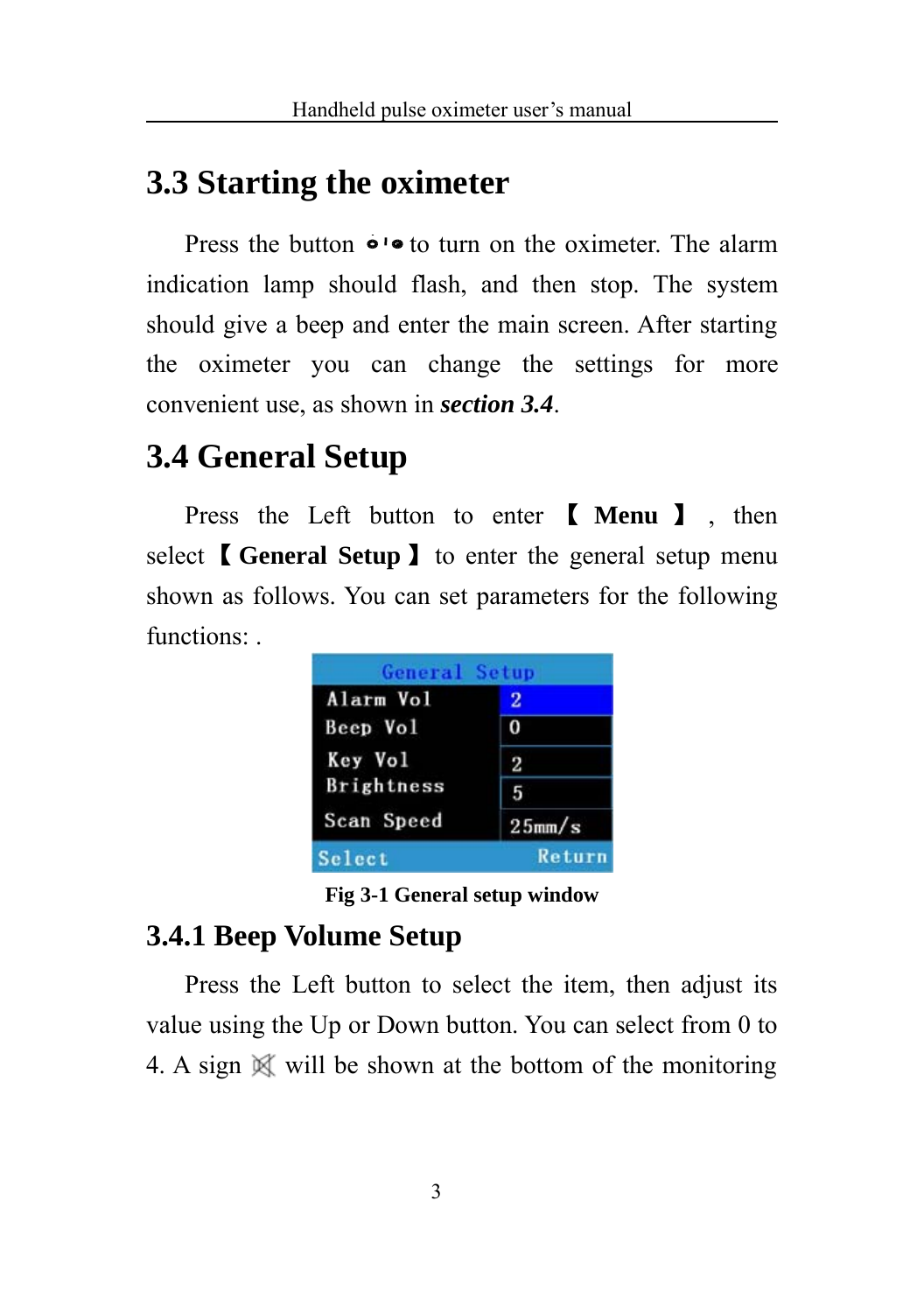screen when the beep volume is off.

### **3.4.2 Key Volume Setup**

Press the Left button to select the item, then adjust the value using the Up or Down button. You can select from 0 to 4.

### **3.4.3 Adjust the Screen Brightness**

Press the Left button to select the item, then adjust the value using the Up or Down button. You can select from 1 to 5. Selecting the minimum brightness can save power.

 **Caution: If the oximeter is used outdoors, or if the ambient light is strong, set the screen brightness to a higher level.**

### **3.4.4 Scan Speed Setup**

Press the Left button to select the item, then adjust its value using the Up or Down button. You can select from 12.5mm/s to 25mm/s.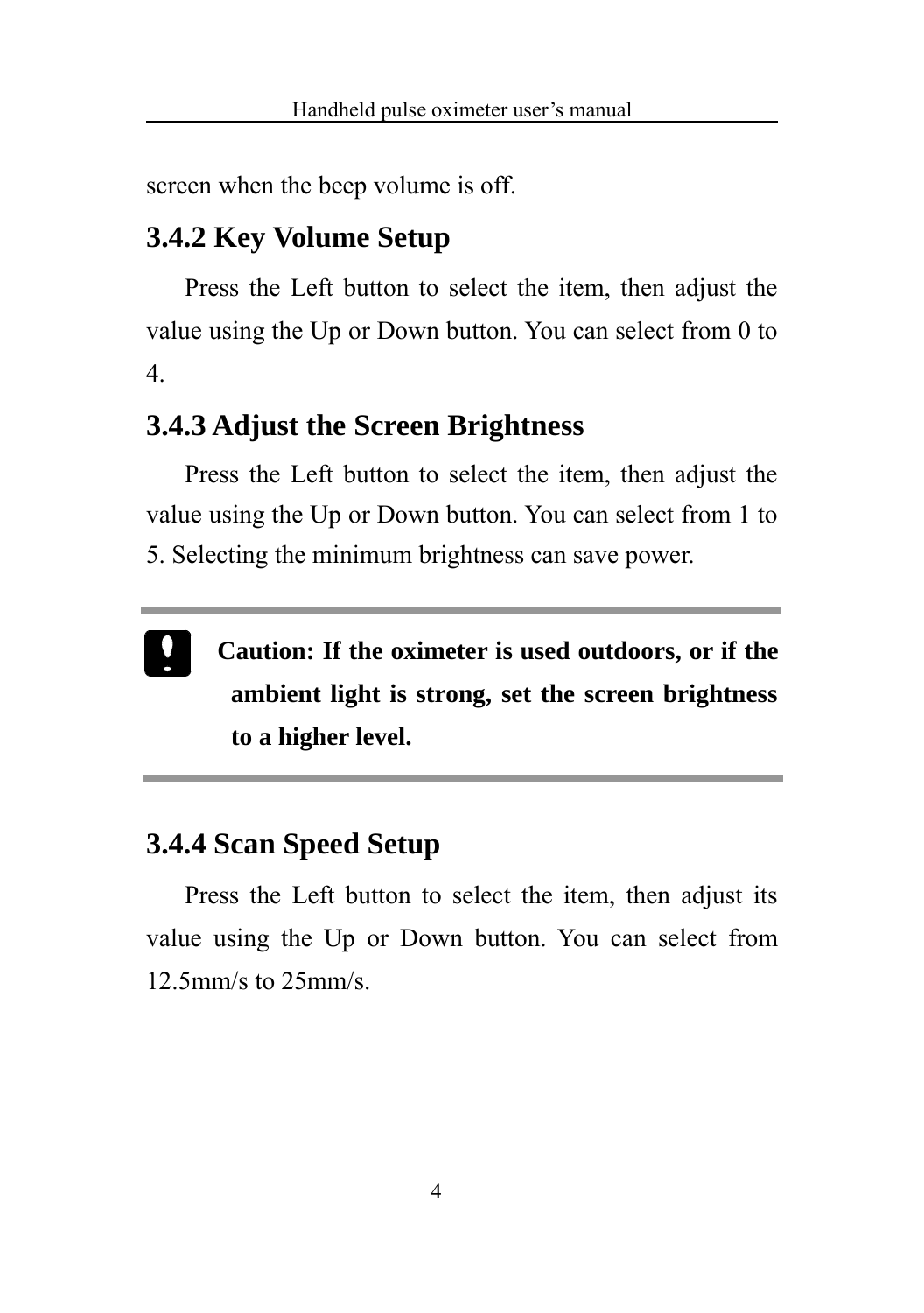### **3.5 Date and Time Setup**

After starting up, set the date and time of your oximeter. Operations are as follows:

1 Select 【**Menu**】→【**System**】 to enter the System menu,

as shown below:



**Fig 3-2 System setup window**

- 2 Select the year, month and day to the right of 【**Date**】, and set them to the current date at your location.
- 3 Select the hour and minute to the right of 【**Time**】, and set them to the current time at your location.

### **3.6 Selecting the Work Mode**

The oximeter is designed to operate in two modes: continuous monitoring and spot-checking. The work mode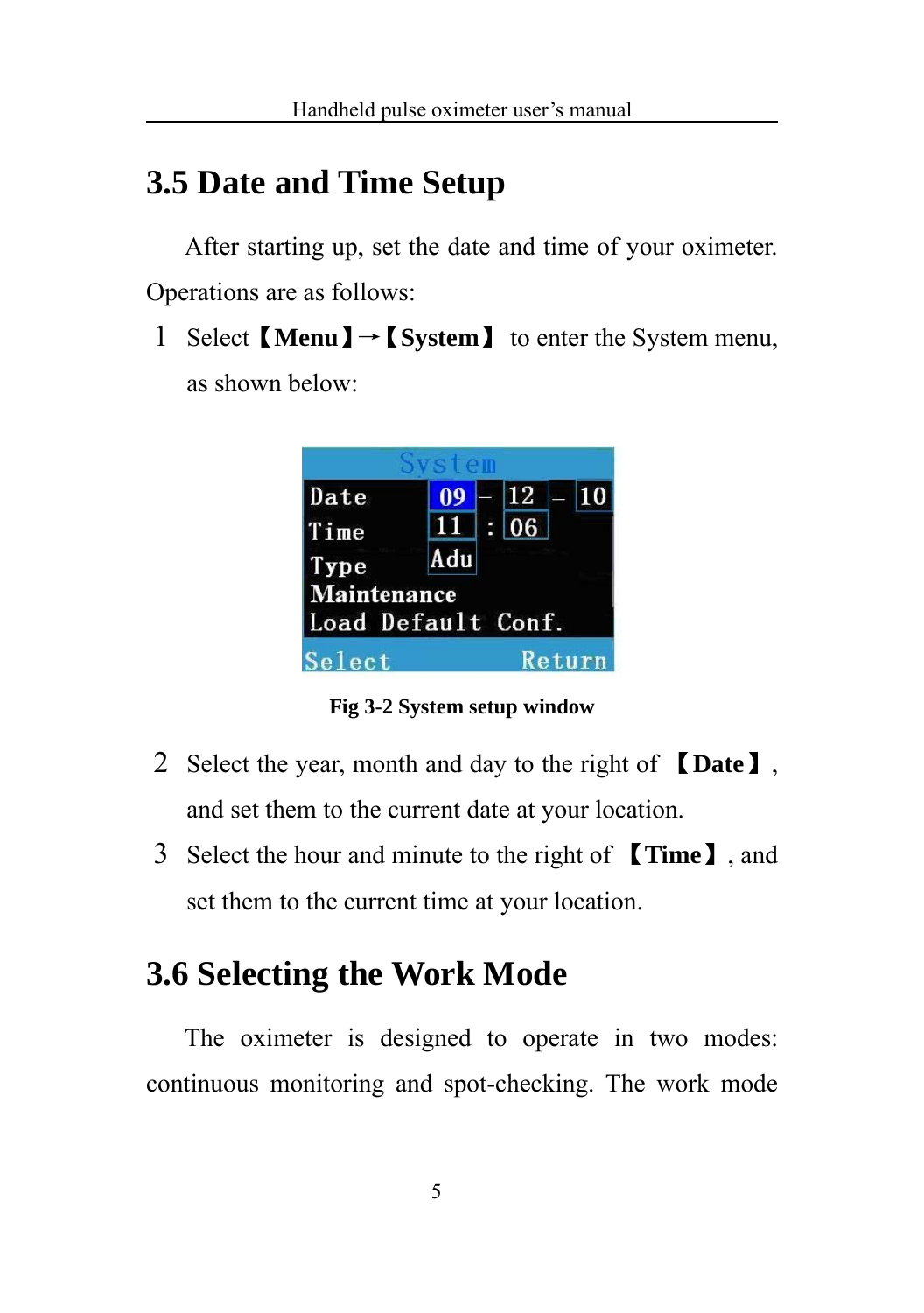that is currently selected will be displayed in the technical alarm area. You can choose the oximeter's work mode through the following steps:

1. Select【**System**】→【**Maintenance**】,at which point a window will pop up and ask for your password. Input the password and select【**OK**】to enter the maintenance window shown as follows:

| Screen           | Normal     |
|------------------|------------|
| Work Mode        | Continuous |
| FactorySetup     |            |
| AlarmMaintenance |            |

**Fig 3-3 Maintenance window**

2. Select【Work Mode】, and then set the oximeter's work mode to【Continuous】or【Spot-Check】.

### **3.6.1 Continuous Monitoring Mode**

The continuous monitoring mode is intended for longterm monitoring of a patient. This mode is normally selected when the patient is in hospital or under transport., The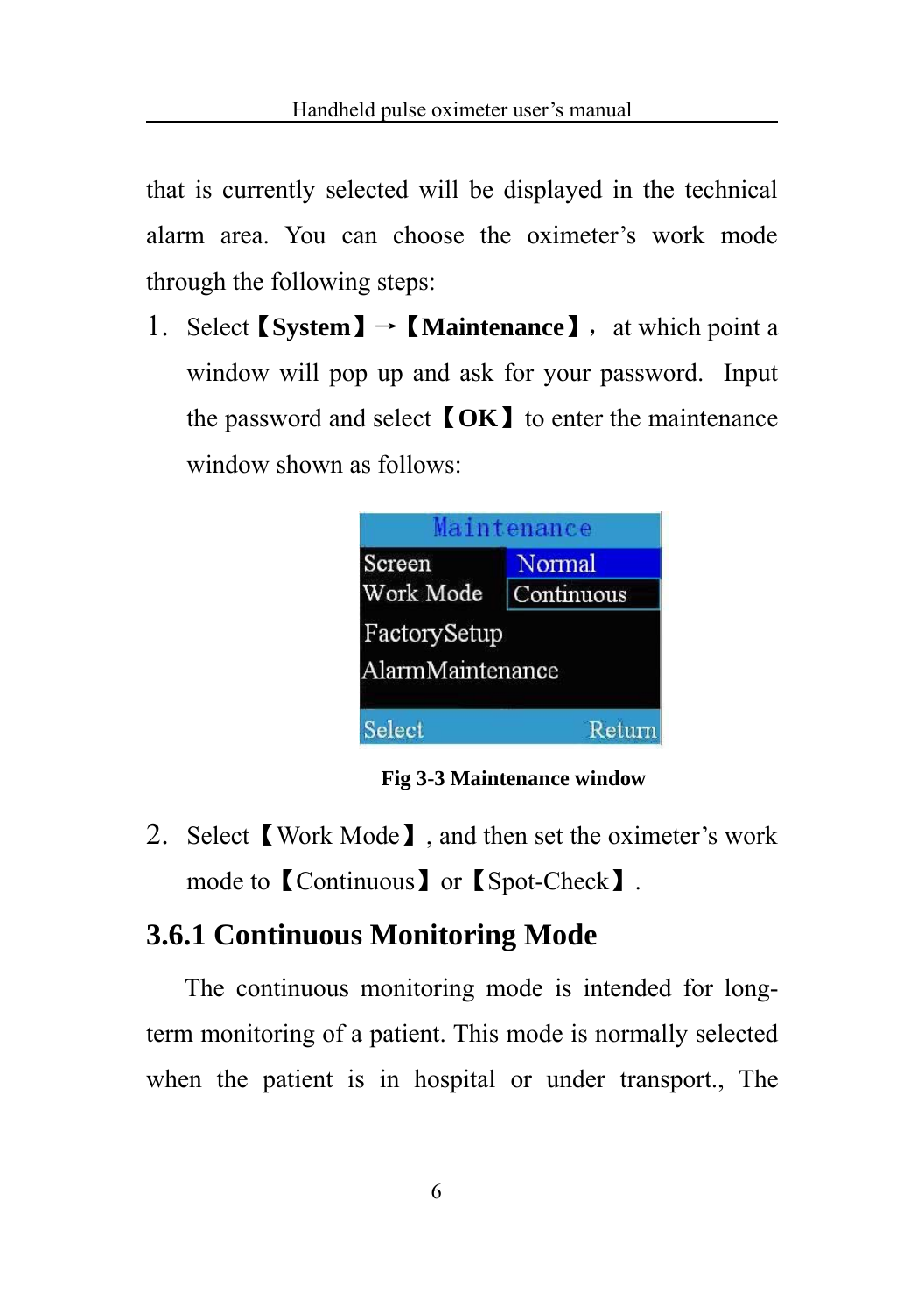default patient ID given by the system is 0. When the oximeter's memory reaches full capacity, the oldest stored data will be deleted.

### **3.6.2 Spot-checking Mode**

Spot-checking mode is intended for short-term, on-site measurement. This mode is normally selected to check up on the condition of a patient by doctors making rounds of a ward. The patient ID will automatically increase from 1 to 99 with each patient. Details are as follows:

Apply the  $SpO<sub>2</sub>$  sensor to the patient. After valid  $SpO<sub>2</sub>$ signals are detected,

- 1. The patient ID flashes and after 8 seconds will automatically increase by 1 number to admit a new patient.
- 2. Pressing the Left hand button when the current patient ID is flashing, will make the patient ID stop flashing and the ID number will remain unchanged. The new patient will not be admitted and further measurements will be stored under the current patient ID.
- 3. When the storage of patient measuring data reaches its limit, the patient ID will be reset to 1 and new data will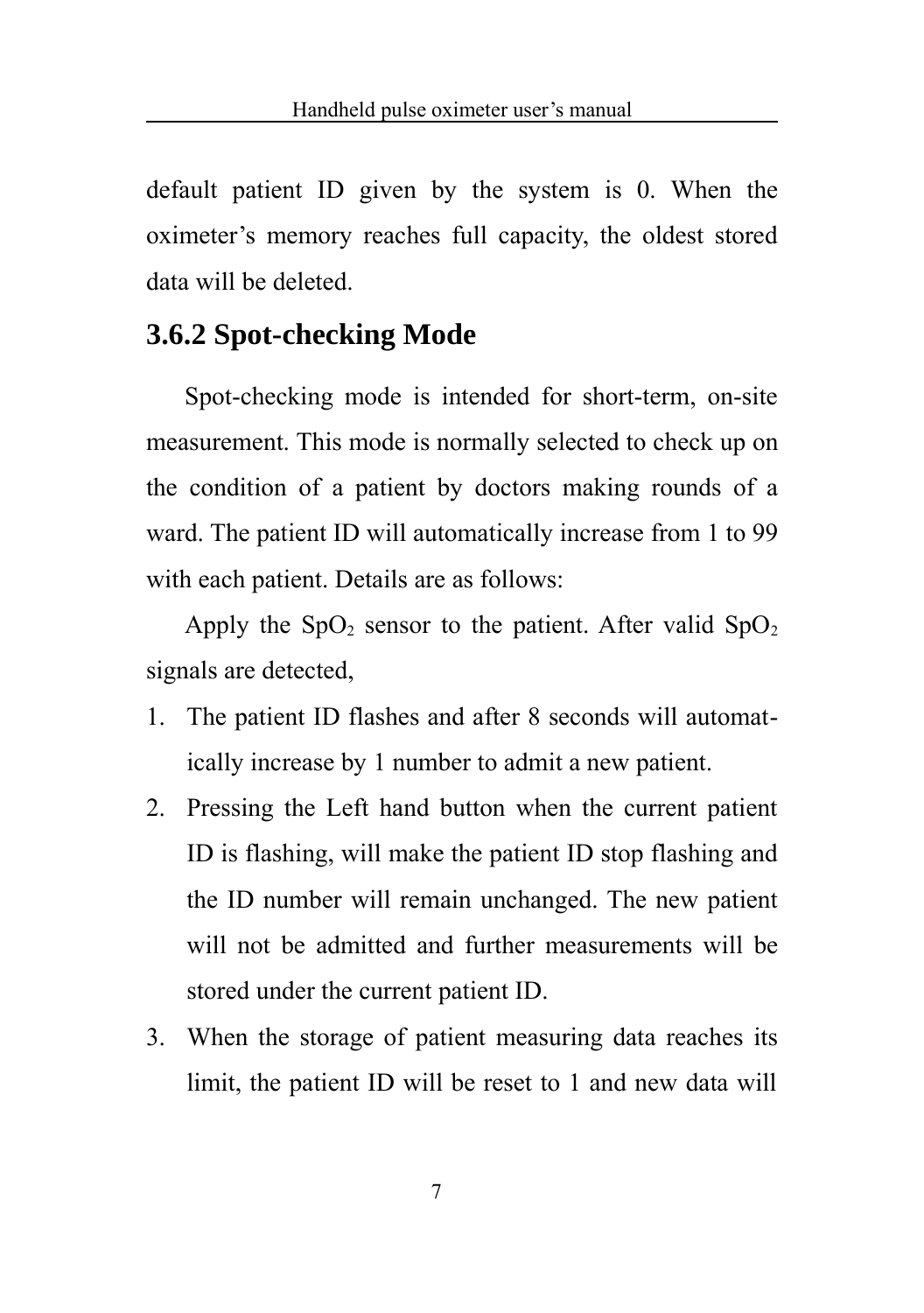replace the information stored under the first patient ID.

### **3.7 Selecting Patient Type**

To select the patient type,

- 1. Select  $[\text{Menu}] \rightarrow [\text{System}] \rightarrow [\text{Type}]$ .
- 2. Set【**Type**】to【**Adu**】, Adult【**Ped**】Pediatric or 【**Neo**】Neonate.

### **3.8 Entering/Exiting the Demo Mode**

To enter the demo mode:

- 1. Select 【**Menu**】→【**System**】→【**Maintenance**】→ enter the required password.
- 2. Set【**Screen**】to【**Demo**】and the message【**Demo Mode**】will appear in the technical alarm area.

To exit the demo mode:

- 1. Select 【**Menu**】→【**System**】→【**Maintenance**】→ enter the required password.
- 2. Set【**Screen**】to【**Normal**】.
- **Caution: The Demo mode is for demonstration purpose only. Do not enter the Demo Mode when a patient is being monitored, to avoid mistaking simulated data for the patient's actual data. This**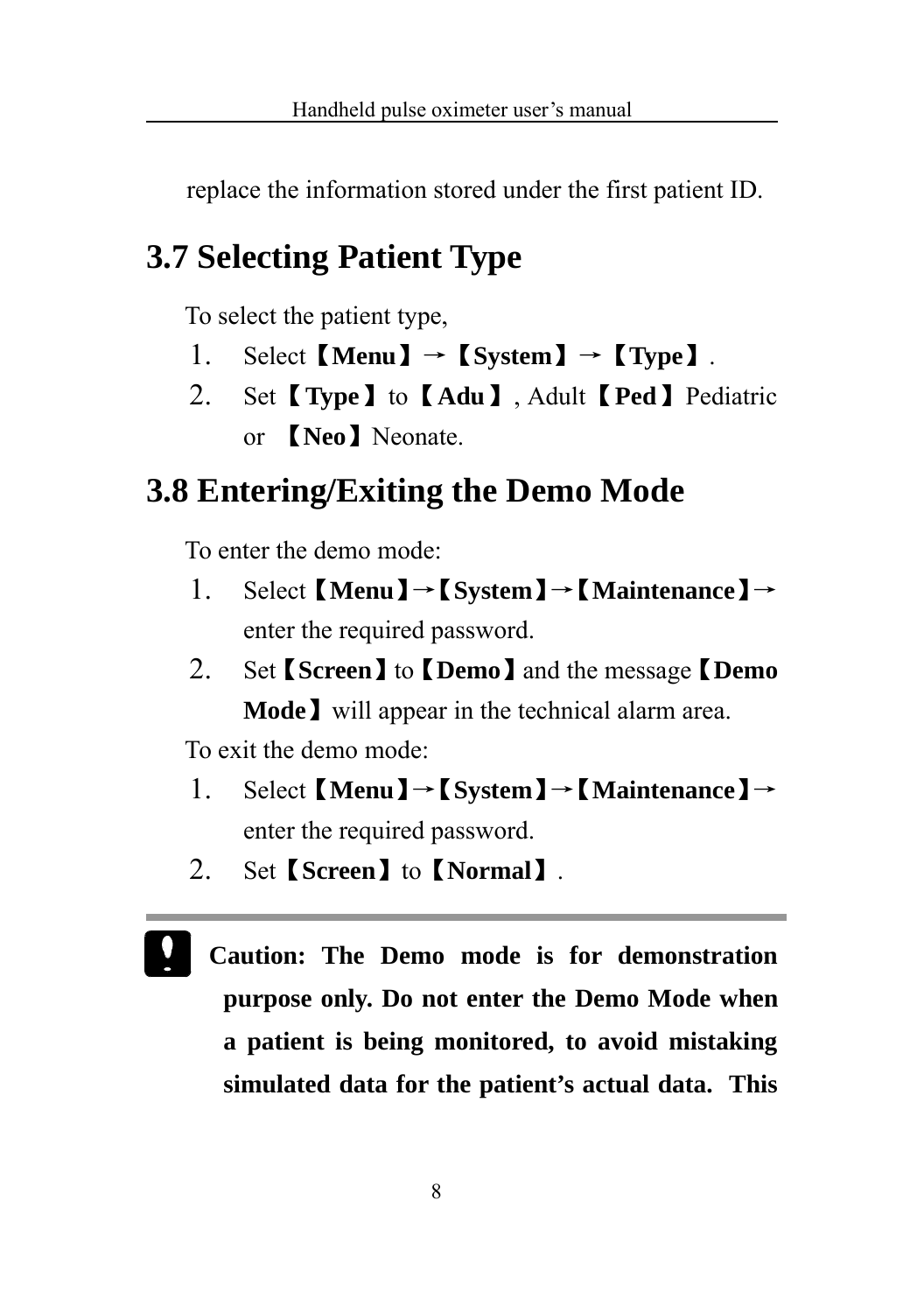**could result in improper patient monitoring and delayed treatment.**

### **3.9 Changing the Language**

Select 【**Menu**】→【**System**】→【**Maintenance**】, enter the required password. Select 【 **Factory Setup** 】 to set 【**Language** 】.

### **3.10 Checking the Version**

Select 【**Menu**】→【**System**】→【**Maintenance**】, enter the required password. Select【**Factory Setup**】to check the version of the oximeter.

### **3.11 Restoring the Factory Configuration**

If you have made changes to the system's configuration and want to restore the original factory settings, follow this procedure:

- 1. Select【**Menu**】→【**System**】.
- 2. Select【**Load Default Conf.**】. A pop up window will appear, asking you to confirm that you want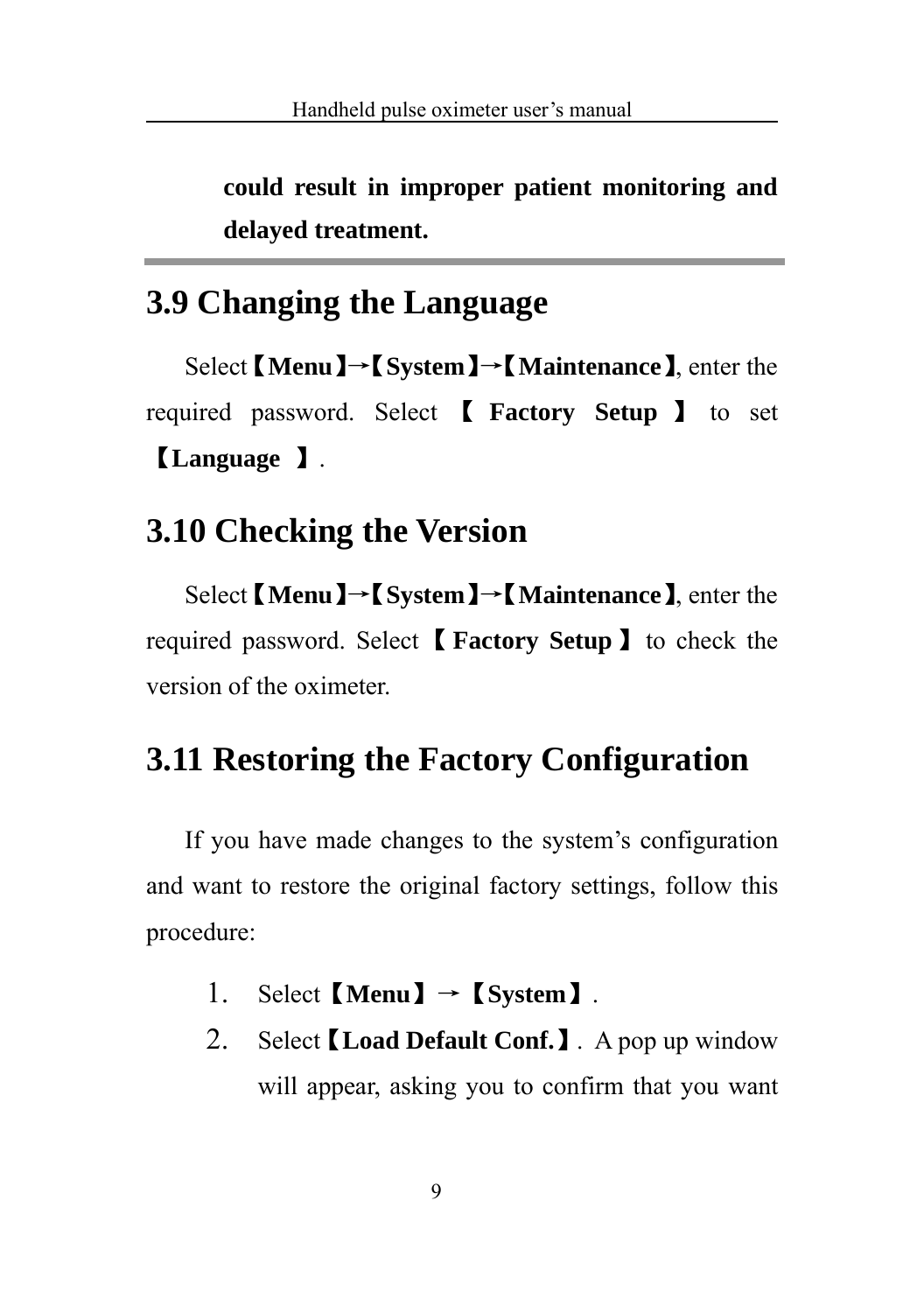to return to the original configuration., Select **[OK**] to restore the factory configuration.

### **3.12 Shutting off the Oximeter**

To turn off the oximeter, follow the steps below:

- 1. Confirm that patient monitoring is complete.
- 2. Disconnect the  $SpO<sub>2</sub>$  sensors form the oximeter.
- 3. Press the power button and hold it for 2 seconds to turn off the oximeter.
- Caution: Under the Spot-check mode, if the oximeter is not in use and there has been no button operation for more than 5 minutes, the oximeter will shut down automatically.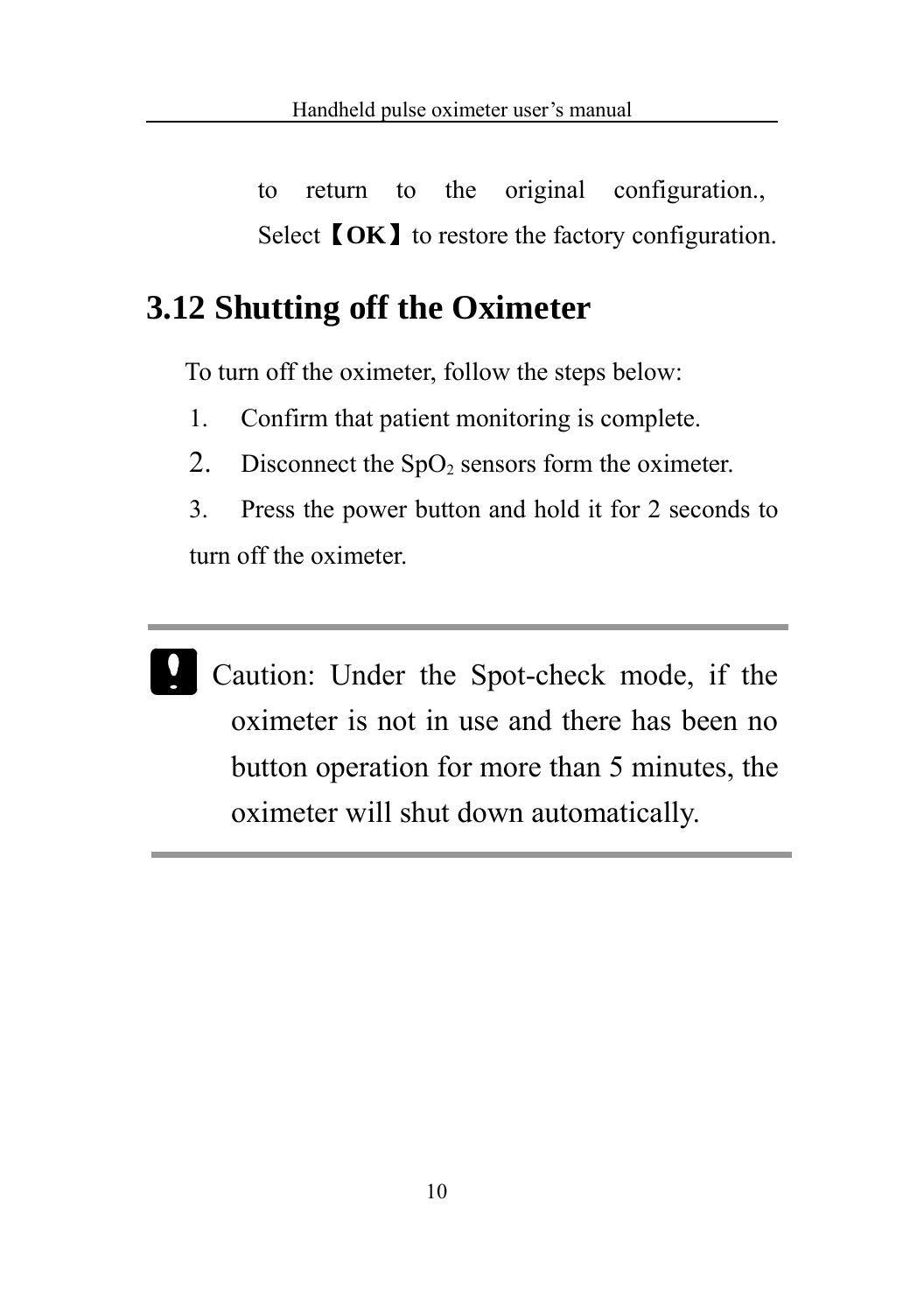## **Chapter 4 Alarm**

'Alarm' refers to a prompt that is given by the oximeter through visual, audible and other means, to alert medical personnel when a vital sign appears abnormal or the oximeter experiences a technical problem.



**Note: The oximeter generates all audible and visual alarms through a speaker, a visual alarm lamp and the screen.** 

### **4.1 Alarm Categories**

The oximeter's alarms fall into three categories:

1.Physiological alarms

Physiological alarms are triggered when a monitored parameter moves outside of set alarm limits, or by an abnormal patient condition. Physiological alarm messages are displayed in the physiological alarm area.

2.Technical alarms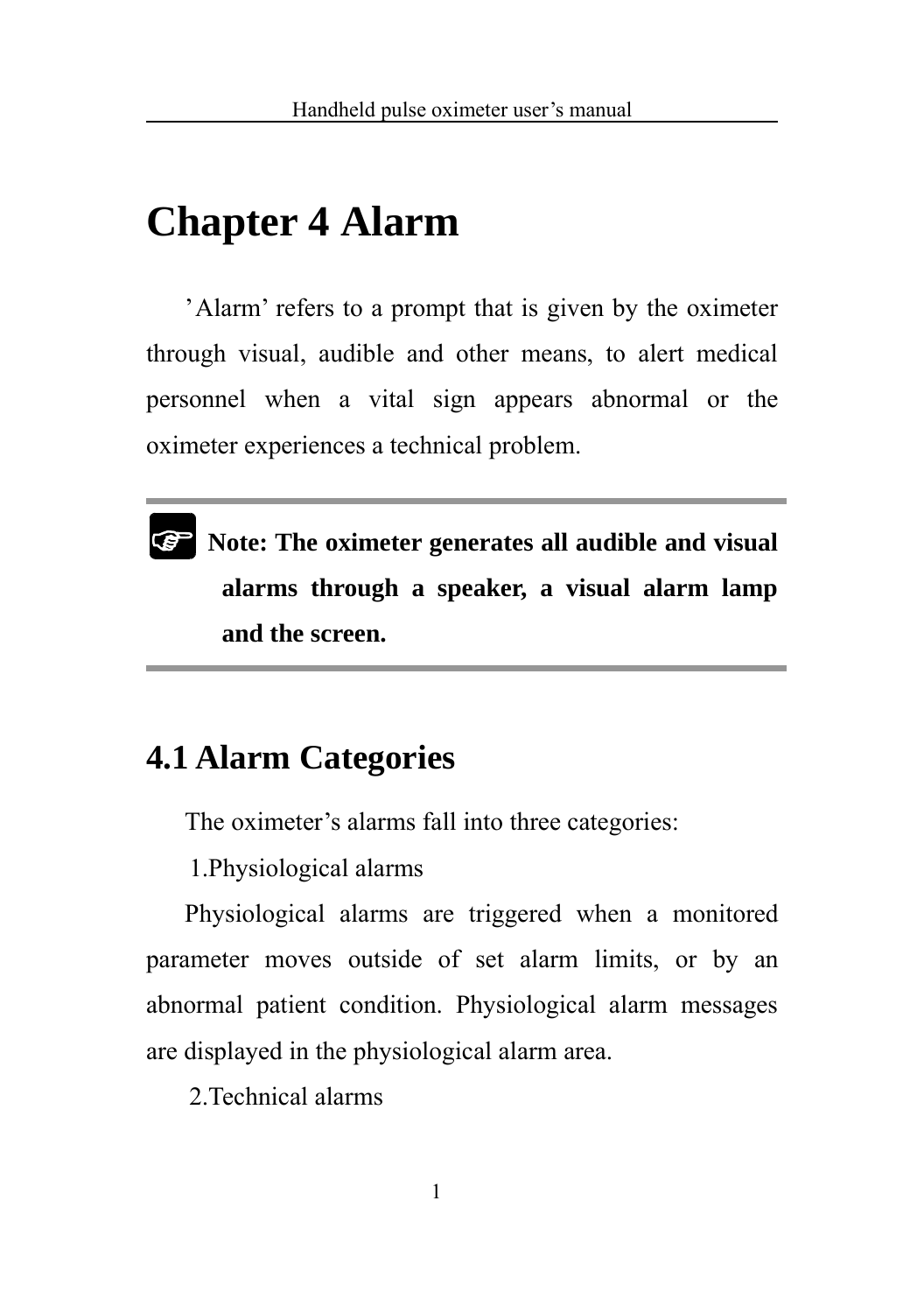Technical alarms are triggered by a device malfunction or a patient data distortion, due to system problems or improper operation of the oximeter. Technical alarm messages are displayed in the technical alarm area.

3.Prompt messages

Prompt messages are not alarm messages. The pulse oximeter will sometimes show messages updating the user on the system status, separate from the physiological and technical alarm messages,. Prompt messages are displayed in the technical alarm area.

### **4.2 Alarm Levels**

1. The oximeter's physiological alarms fall into three categories of increasing severity: low level alarms, medium level alarms, and high level alarms.

High level alarms

Indicate that the patient is in a life-threatening situation and emergency treatment is required.

**Medium level alarms** 

Indicate that the patient's vital signs appear abnormal and immediate treatment is required.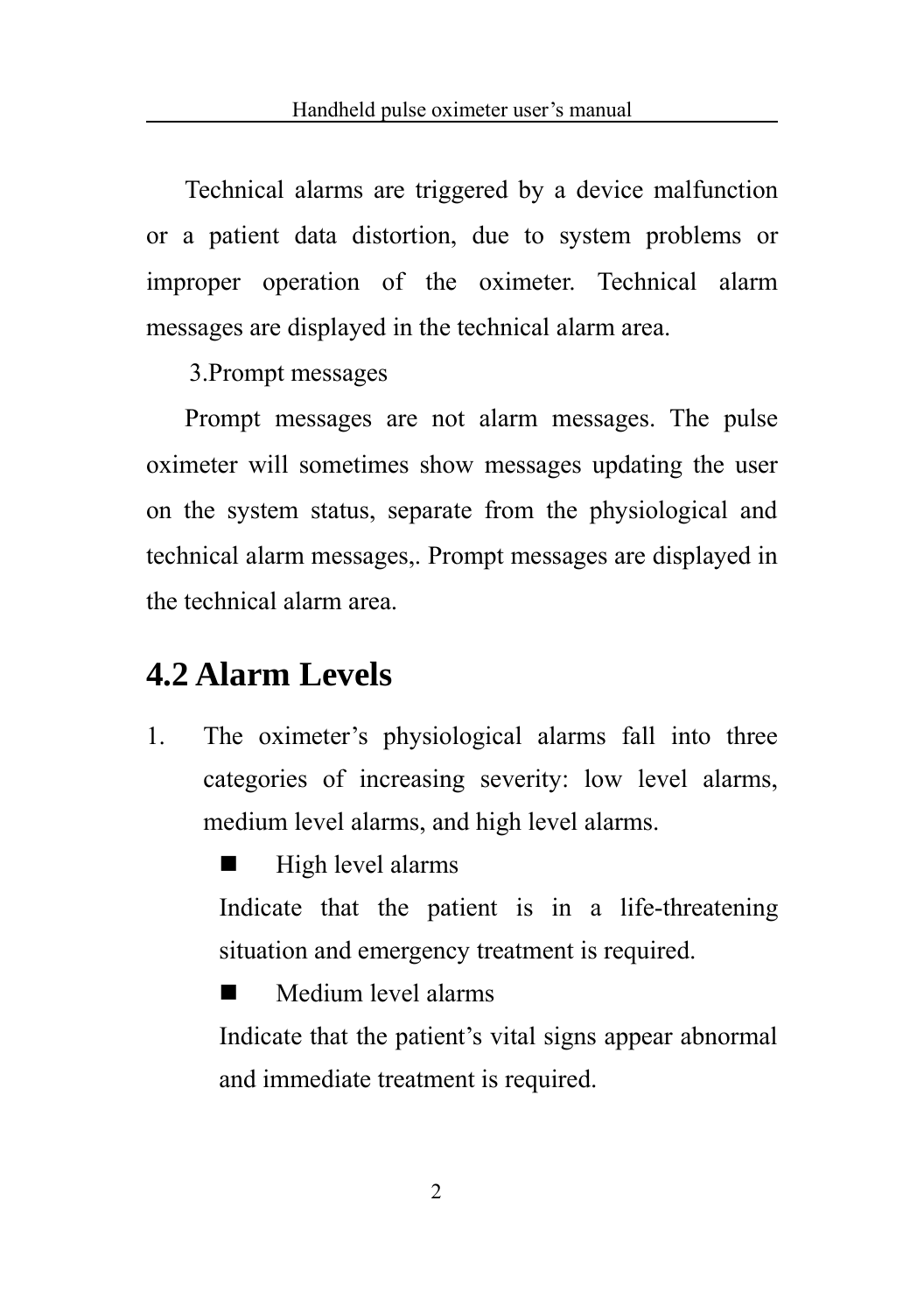$\blacksquare$  Low level alarms Indicate that the patient's vital signs appear abnormal and immediate treatment may be required.

- 2. The oximeter's technical alarms can be classified into two categories of severity: medium level alarms and low level alarms.
	- Caution: The technical alarms cannot be changed by the user.

### **4.3 Alarm Indicators**

When an alarm occurs, the oximeter will indicate it through the following signals:

- Alarm tone: The speaker on the rear panel of the oximeter will sound the alarm in different tones, according to the severity of the alarm.
- Alarm lamp: The alarm lamp on the front of the oximeter will flash a different color and speed, according to the severity of the alarm.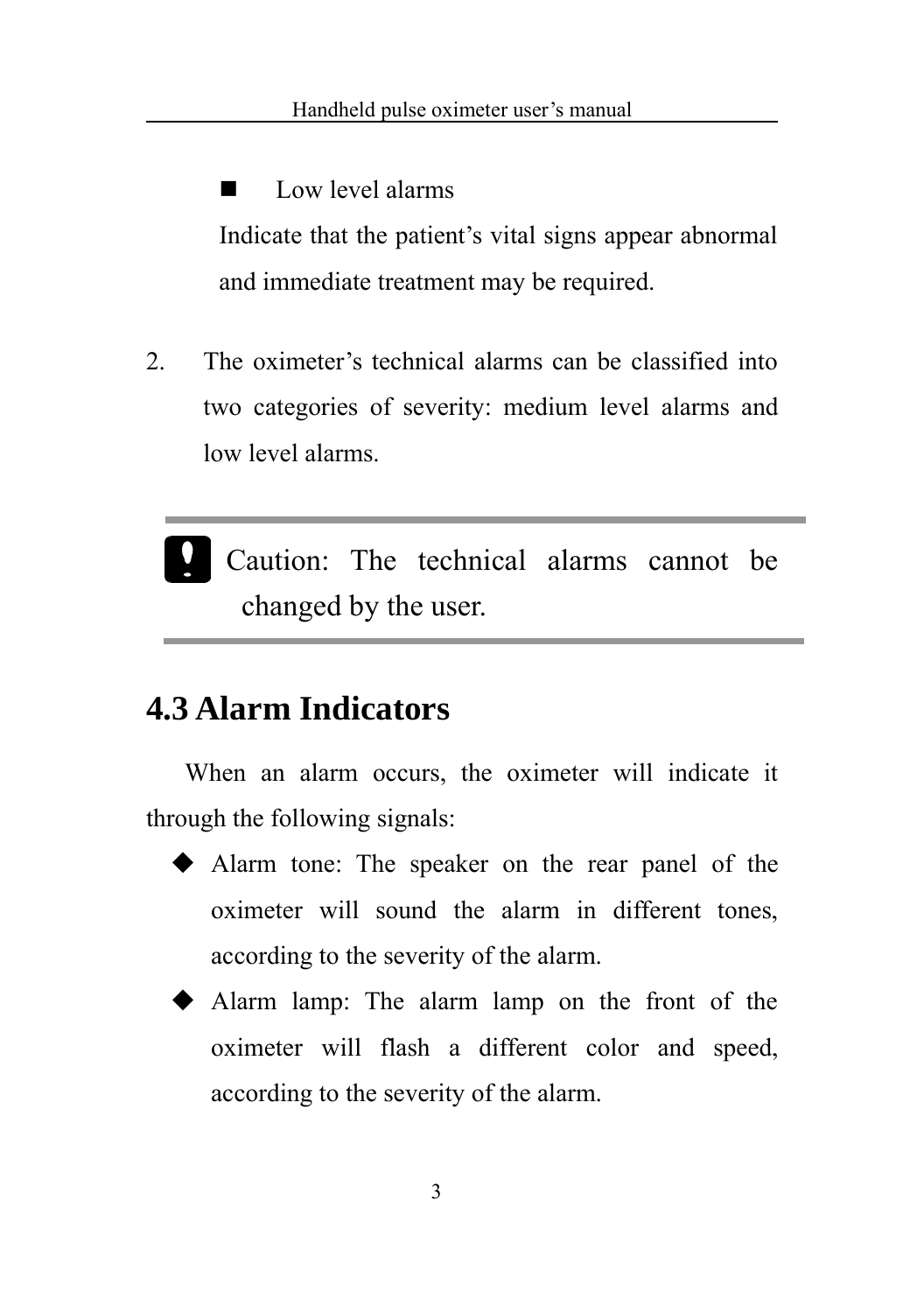- Alarm message: Alarm messages are displayed on the front screen.
- Flashing numeric: The monitored parameter that has been breached to cause the alarm to sound will flash.
- **Caution: Alarm lamp, alarm tone and alarm messages will vary according to the level of severity of the alarm.**

#### **4.3.1 Alarm tone**

The different level alarms are indicated by the system in the following audio tones:

| <b>Alarm</b><br>level | <b>Audible prompt</b>                      |
|-----------------------|--------------------------------------------|
| High                  | "DO-DO-DO------DO-DO, DO-DO-DO------DO-DO" |
| Medium                | " $DO-DO-DO"$                              |
| Low                   | "DO-"                                      |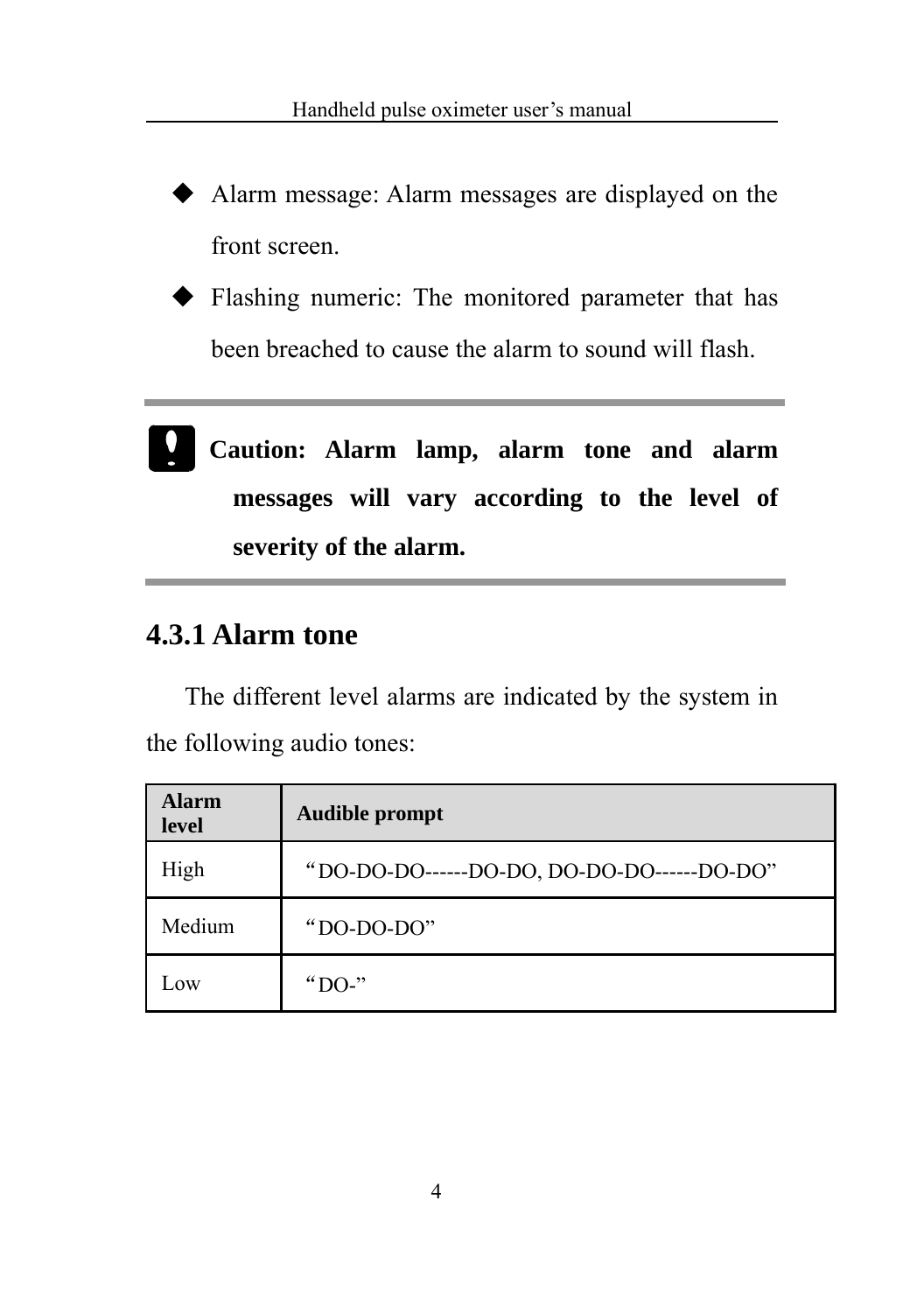#### **4.3.2 Alarm Lamp**

When an alarm occurs, the severity is indicated on the alarm lamp in the following visual ways:

| <b>Alarm level</b> | <b>Visual prompt</b>                     |
|--------------------|------------------------------------------|
| High               | Alarm lamp flashes in red at 2 Hz        |
| Medium             | Alarm lamp flashes in yellow at 0.5 Hz.  |
| Low                | Alarm lamp is yellow but does not flash. |



#### **Caution**:

- **When multiple alarms of different levels occur at the same time, the oximeter will select the highest warning level and give the highest visual and audible alarm indications.**
- **When multiple alarms occur at the same time, the alarm messages will be displayed in the alarm area in turn.**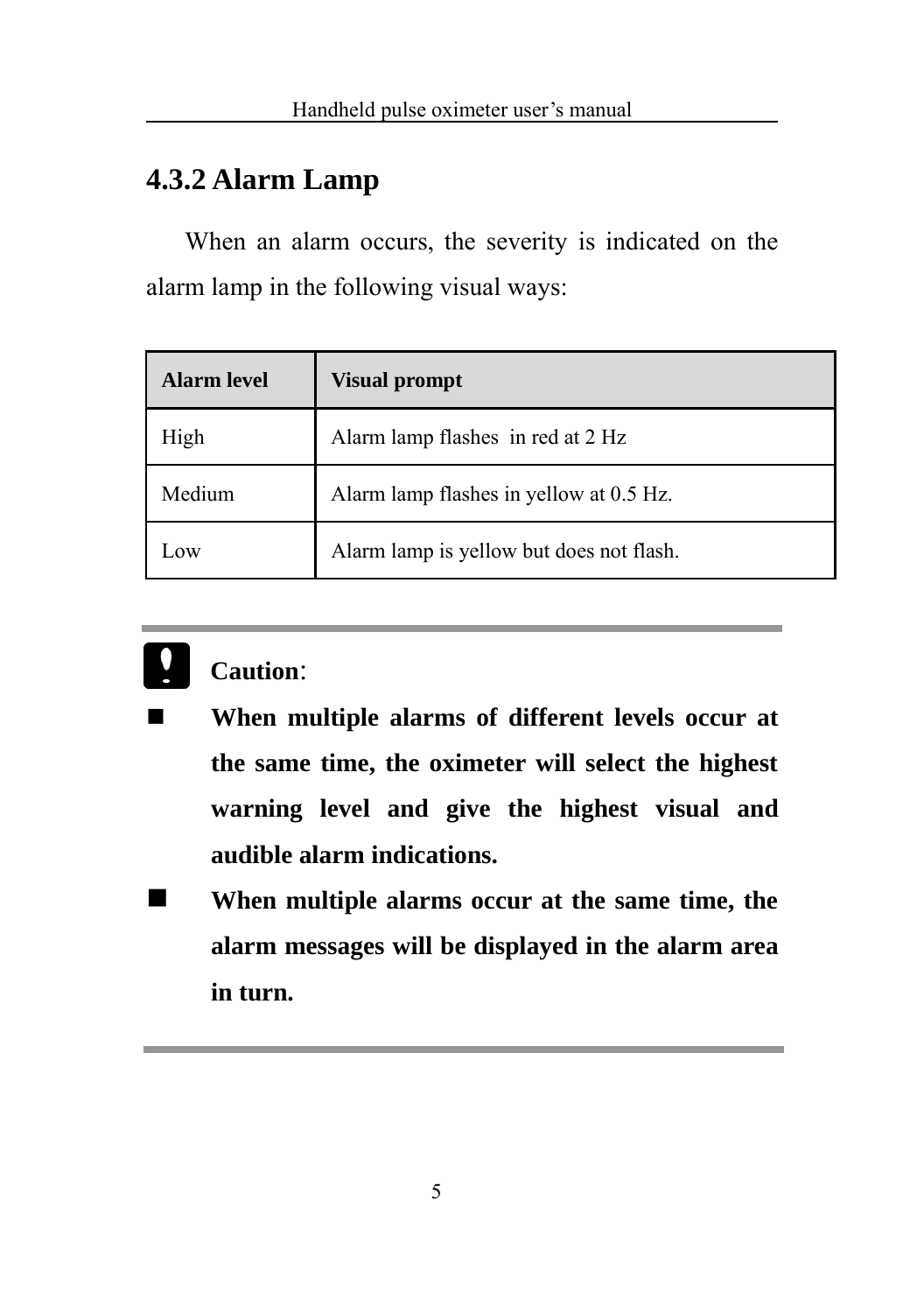#### **4.3.3 Alarm Message**

When an alarm occurs, the alarm message will be displayed in the alarm area.

 $\blacklozenge$  The system uses the following alarm symbols to match the level of physiological alarm messages:

High level alarms: \*\*\*

Medium level alarms: \*\*

Low level alarms: \*

The system uses the following background colors to

indicate different messages and match the alarm level:

High level alarms: red

Medium level alarms: yellow

Low level alarms: yellow

### **4.3.4 Flashing Numeric**

When a physiological alarm occurs, the flashing numeric indicates the parameter that has been breached

## **4.4 Alarm Status Symbol**



- Indicates that the alarm sound is turned off.
- $\mathbb{X}$  Indicates that the alarm sound is paused.
- ⋙ Indicates that individual measurement alarms are turned off.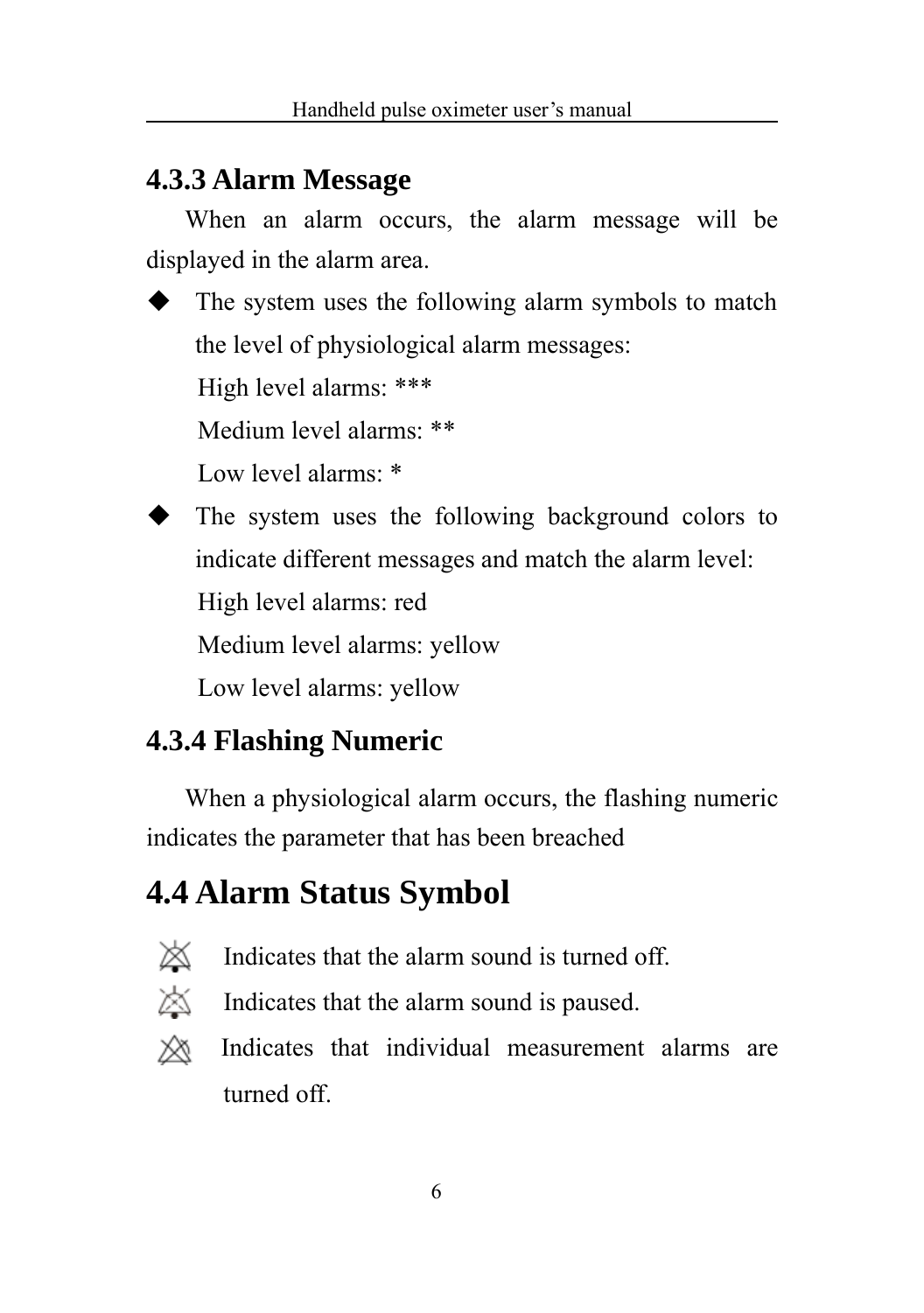## **4.5 Alarm Tone Configuration**

### **4.5.1 Setting the minimum Alarm Volume**

- 1. Select【**Menu**】→【**System**】→【**Maintenance**】→enter the required password.
- 2. Select【**Min.Al.Vol**】and then select a value between 0 and 4.

#### **4.5.2 Changing the Alarm Volume**

- 1. Select【**Menu**】→【**General Setup**】.
- 2. Select【**Alarm Vol**】and then select a value between X and 4. X is the minimum volume. The value of X depends on the setting of the minimum alarm volume.

## **4.6 Pausing the Alarm Tones**

Press the alarm pause button  $\triangle$  to keep the alarm paused for 120 seconds. An alarm paused symbol will indicate that the alarm is paused, and the pause time will be displayed in the alarm status area.

When the audible alarm is paused, the alarm lamp remains lit, and the alarm message remains displayed.

The remaining alarm pause time is displayed in the alarm status area.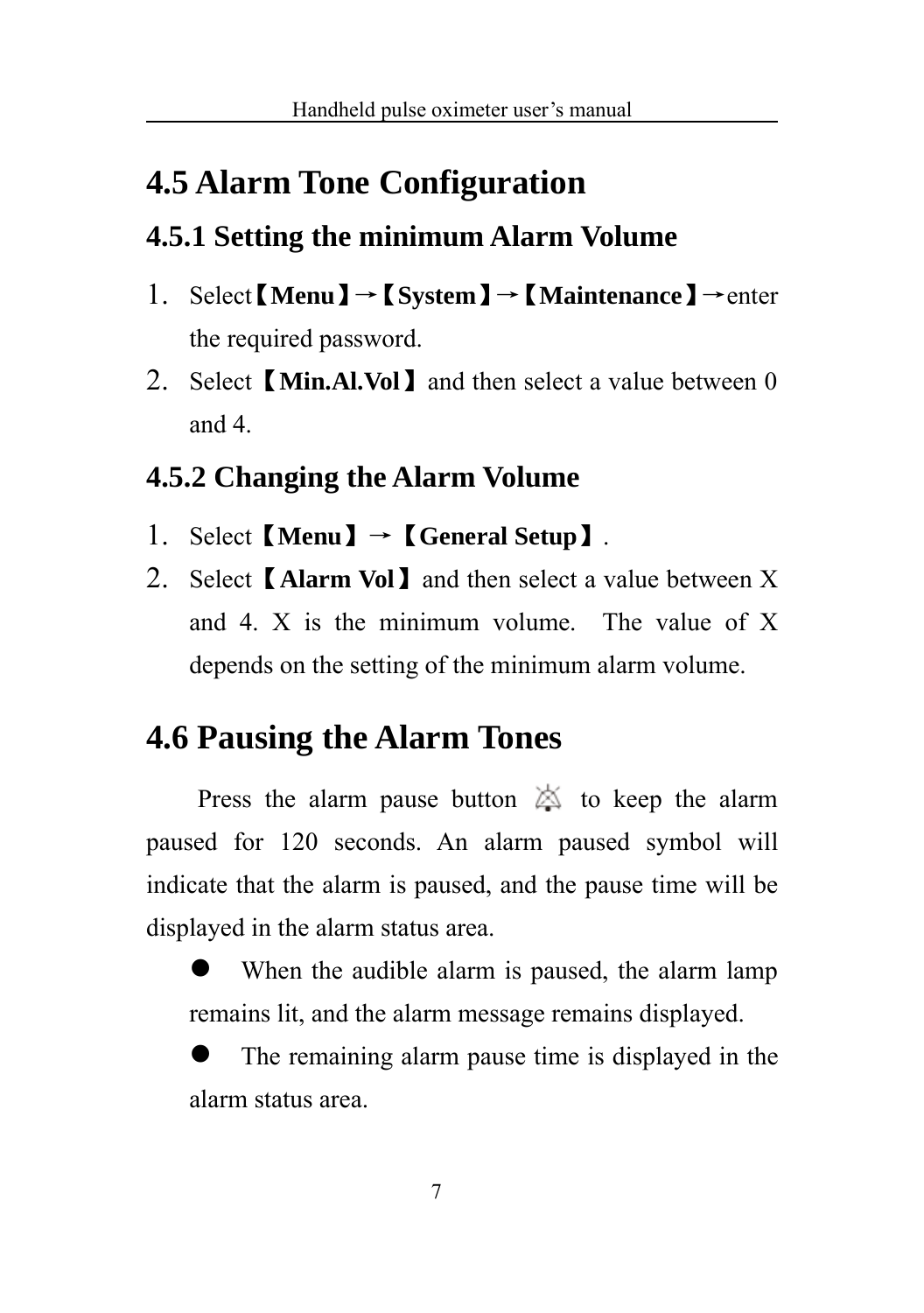The symbol  $\triangle$  is displayed in the alarm status area.

Pressing the  $\triangle$  key will restart the audible alarm.

The audible alarm automatically starts again once the alarm pause period expires.

### **4.7 Shutting off the Alarm Volume**

Set the 【**Min.Al.Vol**】and 【**Alarm Vol**】to 0 to shut off the alarm volume. This symbol  $\boxtimes$  will show in the alarm status area:

The alarm lamp and alarm messages remain active even when the alarm volume is off. The audible alarm is reactivated automatically when:

- The factory configuration is selected.
- The alarm volume is set to a nonzero value.

When a factory configuration is selected, the alarm volume of the oximeter may be lower than the minimum alarm volume. In this case, the alarm volume is automatically adjusted according to the minimum alarm volume.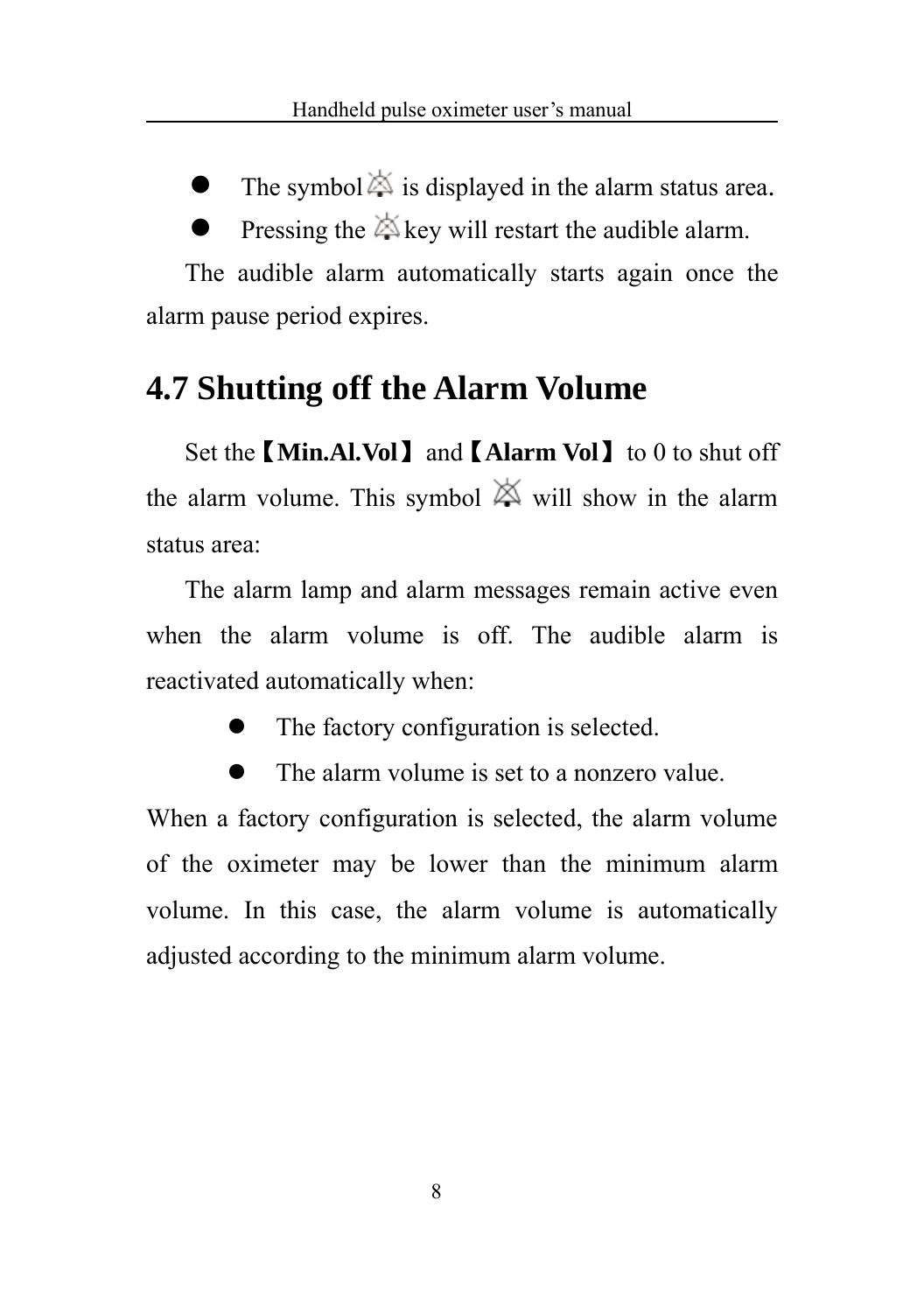#### **Warning:**

**0\*** 

 **When the alarm sound is switched off, the oximeter will give no audible alarm tones even if a new alarm occurs. Any decision to switch off the alarm sound should be made with extreme caution.**

 **Users should not rely exclusively on the audible alarm system for patient monitoring. Adjusting the alarm volume to a low level may result in a hazard to the patient. Always keep the patient under close surveillance.**

#### **4.8 When an Alarm Occurs**

#### **Note: When an alarm occurs, always check the patient's condition first.**  $\circledast$

Check which alarm message has appeared on the screen. This is necessary to identify the alarm and the appropriate action to be taken.

1. Check the patient's condition.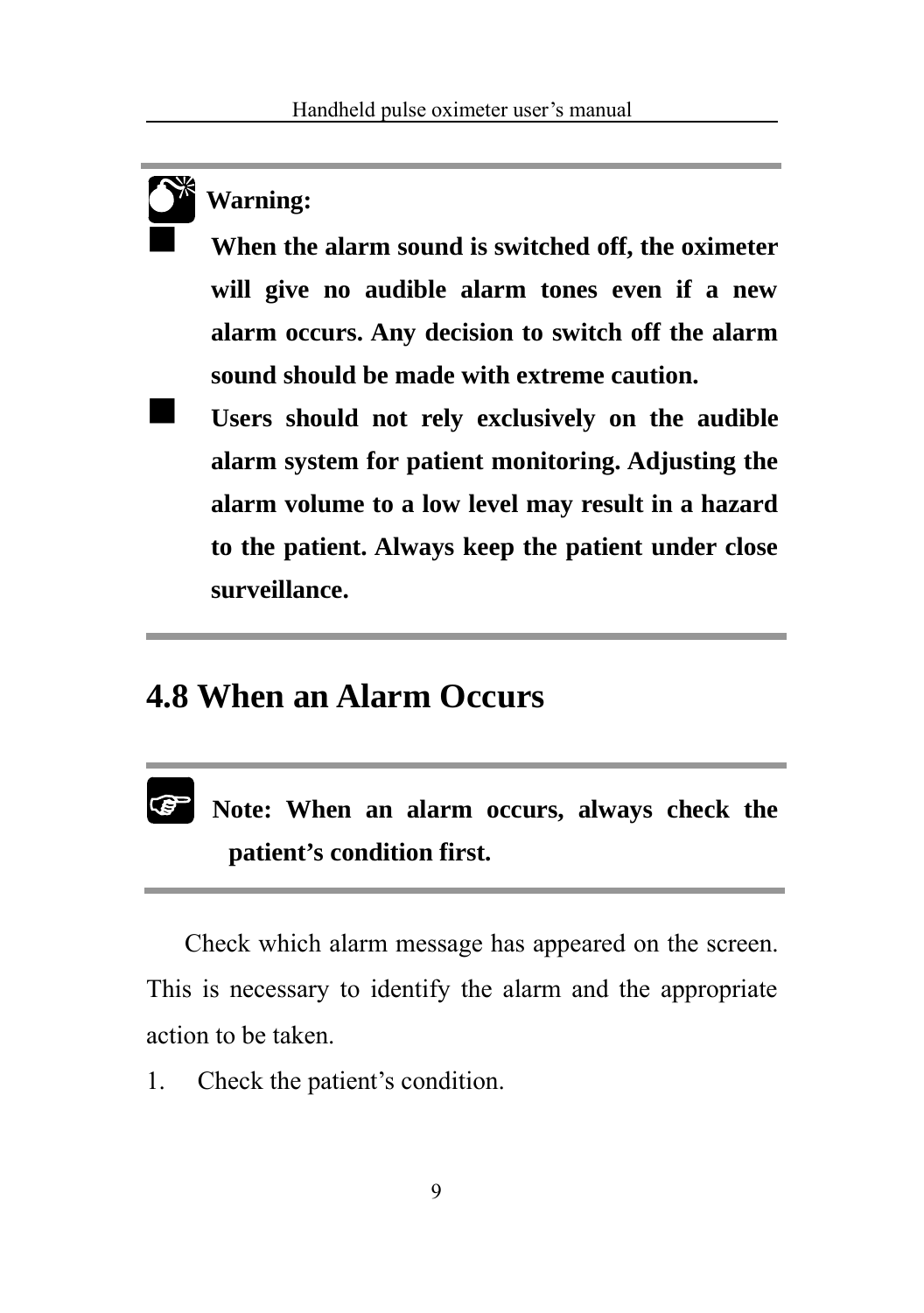- 2. Identify which parameters have set off the alarm, and identify the alarm category.
- 3. Identify the cause of the alarm.
- 4. Silence the alarm, if necessary.
- 5. When the cause of the alarm has been identified and addressed, check that the alarm system is working properly.

Alarm messages for individual parameters can be found in *Appendix D Alarm message*.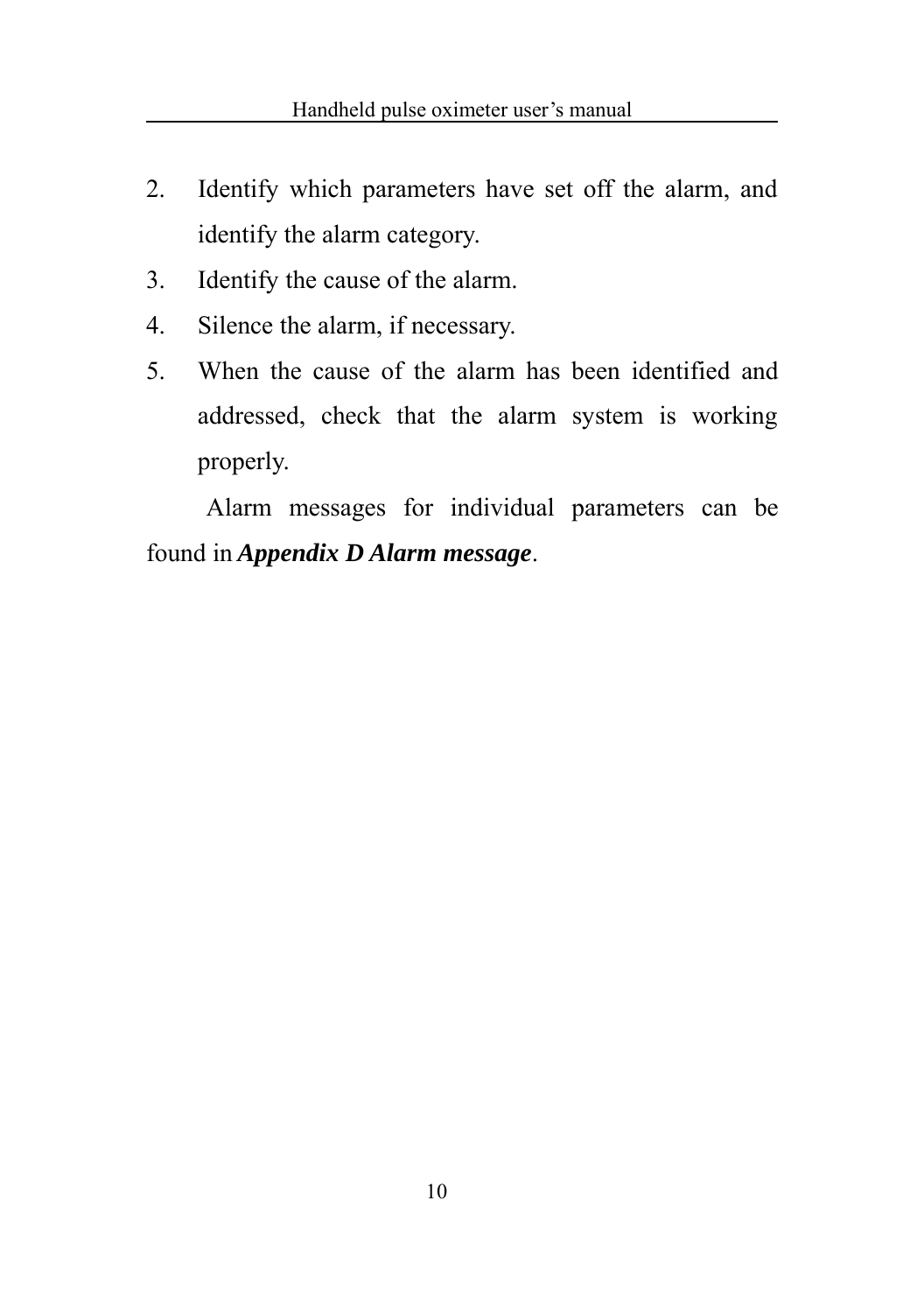# **Chapter 5 Measuring SpO2**

### **5.1 Introduction**

The measurement of oxygen saturation of arterial blood (also known as peripheral oxygen saturation, usually shortened to  $SpO<sub>2</sub>$ ) relies on the principles of light spectra and volume tracing. An LED in the oximeter emits light rays through the body, wherever the probe is used, e.g. through the finger, at two different specific wavelengths. Each of these is selectively absorbed by oxygenated hemoglobin and deoxyhemoglobin in the blood. An optical receptor measures the changes in the light intensity after the light passes through the capillary network and estimates the ratio of oxygenated hemoglobin and the total hemoglobin.

 $\text{SpO}_2\% = \frac{\text{exphemoglobin} + \text{deoxyhemoglobin}}{100\%} \times 100\%$ oxygenated hemoglobin oxyhemoglobin + deoxyhemoglobin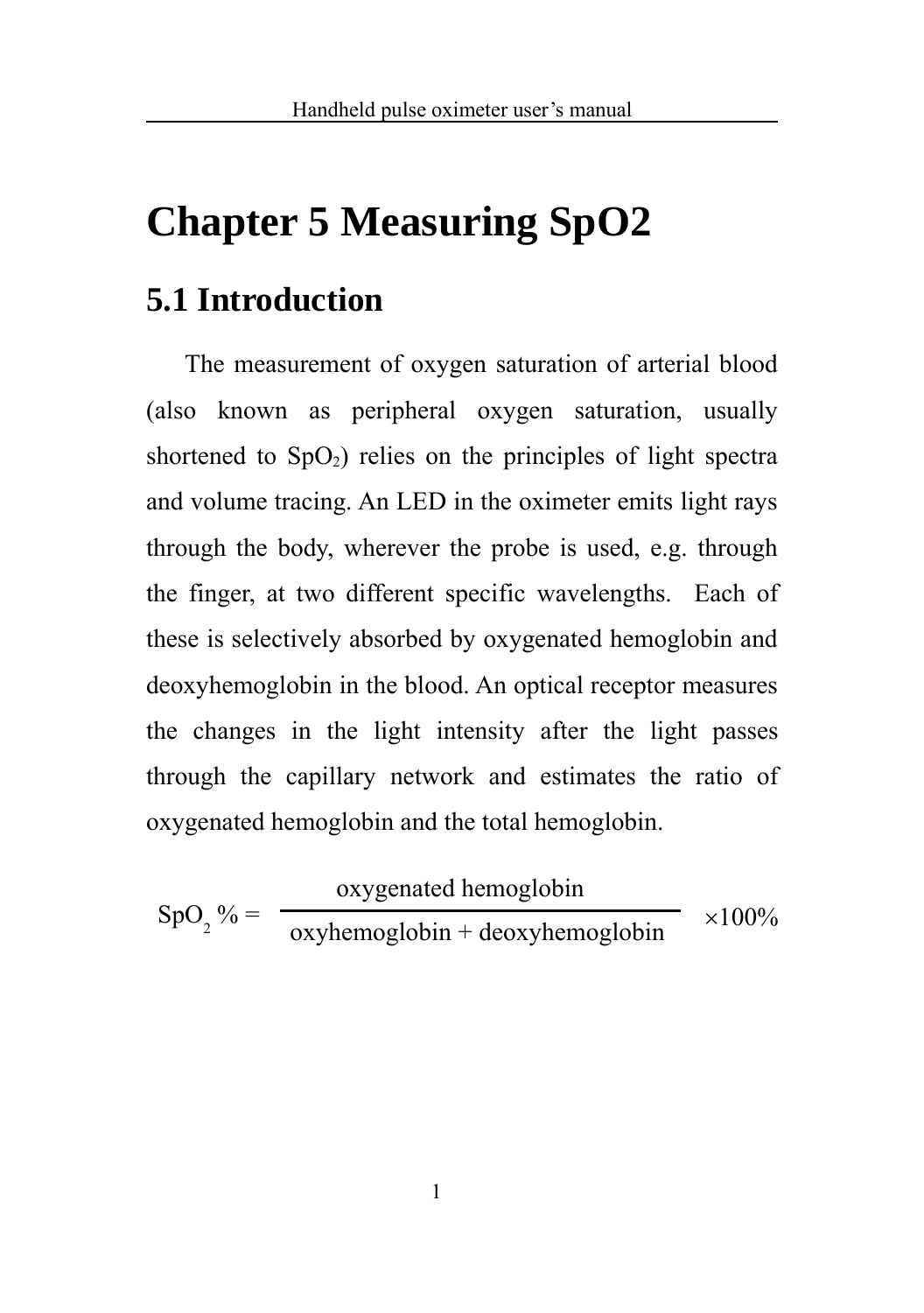### **5.2 Safety Information**

#### **Warning: 0\***

Only use the SpO<sub>2</sub> sensors specified in this manual. Follow the SpO<sub>2</sub> sensor instructions for use and **adhere to all warnings and cautions.**

- **When a trend toward patient deoxygenation is indicated, blood samples should be analyzed by a laboratory co-oximeter for a full diagnosis of the patient's condition.**
- **Do not use the oximeter and the SpO<sub>2</sub> sensor during magnetic resonance imaging (MRI). The induced current could cause burns to the patient.**
- **Prolonged continuous monitoring may increase the risk of unexpected changes in skin characteristics of the patient, such as irritation, reddening, blistering or burns. Inspect the sensor site every two hours and move the sensor if the skin quality changes. For neonates, or patients with poor peripheral blood circulation or sensitive skin, inspect the sensor site more frequently.**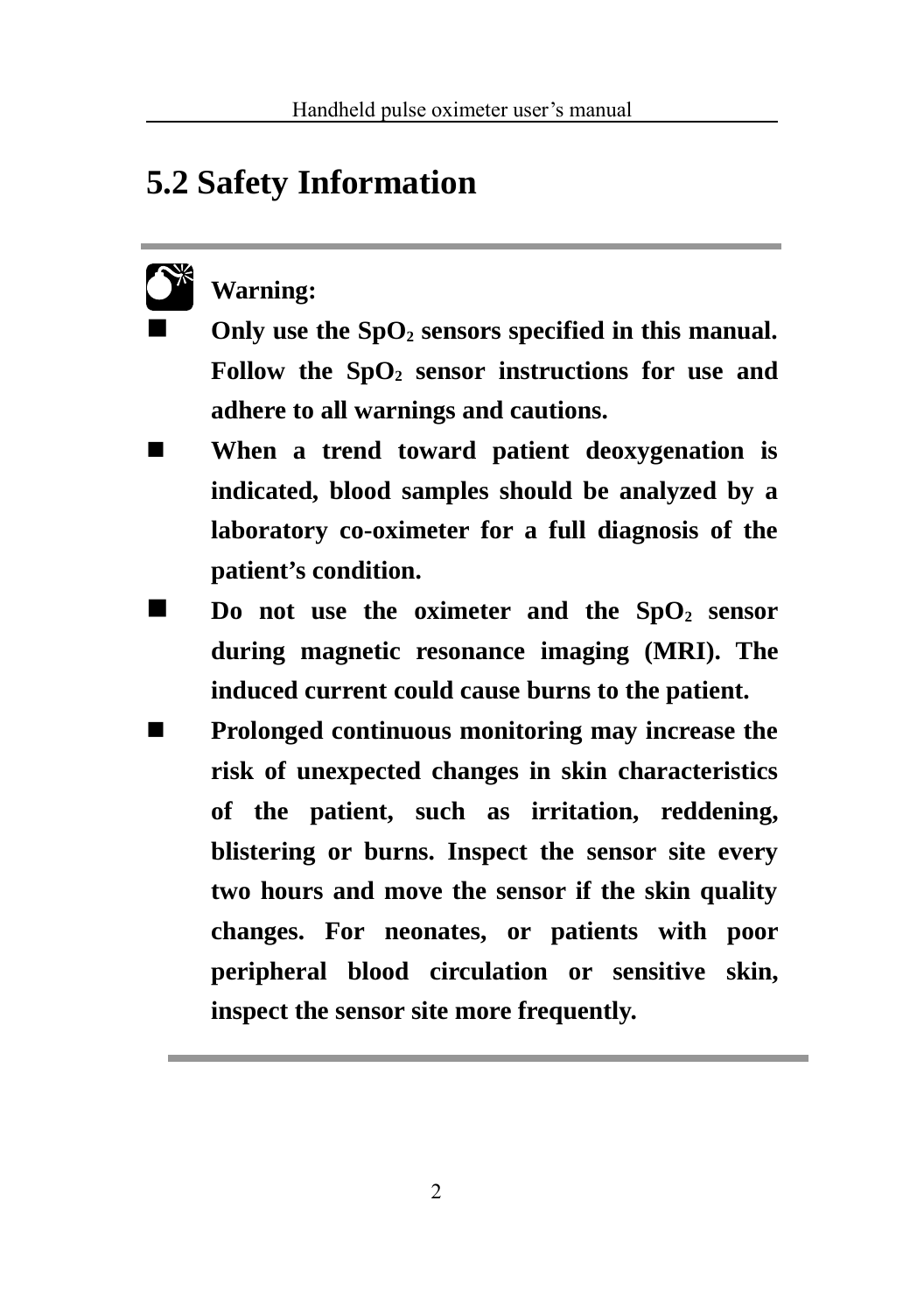#### **Warning: 0\***

- Check the SpO<sub>2</sub> sensor and its package for any sign **of damage before use. Do not use the sensor if any damage is detected.**
- **When discarding a disposable or broken**  $SpO<sub>2</sub>$ **probe, please observe all local, state, and federal regulations relating to the disposal of this products or similar products.**
	- **Caution: In cases where it is necessary to add a clip to fix the fingertip sensor, clip the cable and not the sensor itself. Please note that the sensor cable should not be pulled with force.**

#### **Note: P**

- **The pleth wave is not equal to the intensity of PR signal.**
- The oximeter does not provide an automatic self**check alarm signal; the operator should use an SpO2 simulator or use the oximeter on themselves to check the oximeter is working correctly.**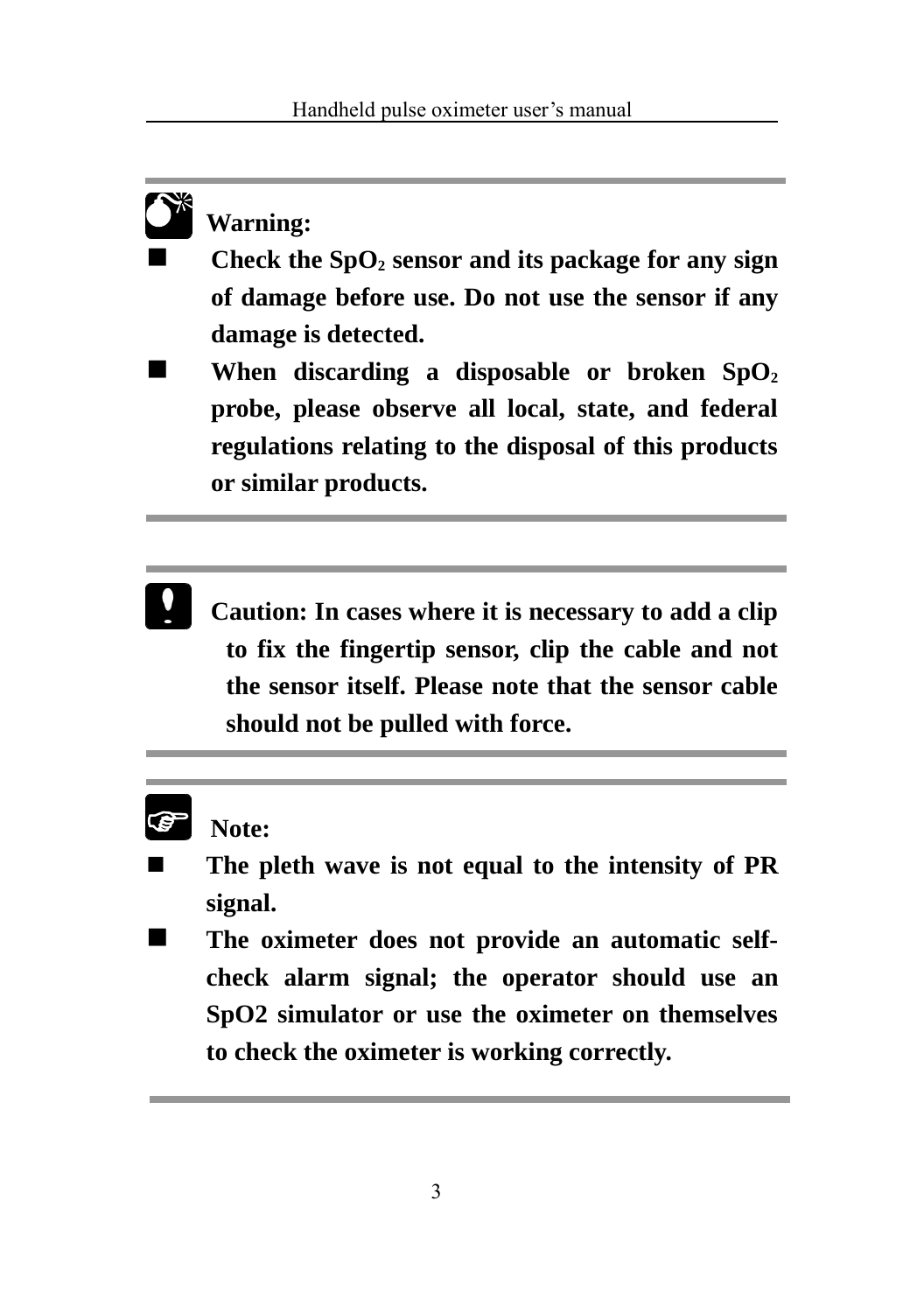### **5.3 Monitoring Procedure**

#### **1. Selecting the SpO2 Sensor**

Depending on the patient category, weight and application site, you can select a different  $SpO<sub>2</sub>$  sensor as required.

#### **2. Connecting the SpO2 Sensor**

Plug the  $SpO<sub>2</sub>$  sensor cable into the  $SpO<sub>2</sub>$  connector on the oximeter.

#### **3. Applying the SpO2 Sensor to the patient**

Clean the application site, removing barriers such as colored nail polish, and apply the sensor to the patient.



#### **Warning:**

- **Do not use the SpO2 sensor on a limb where a NIBP cuff has been applied. This may result in inaccurate SpO2 readings during cuff inflation.**
- **Do not attempt to monitor SpO<sub>2</sub> levels on a finger that has been painted with nail polish, as this may result in unreliable measurements.**
- **When attaching a finger sensor to a patient, make sure that the patient's nail faces the light window inside the sensor.**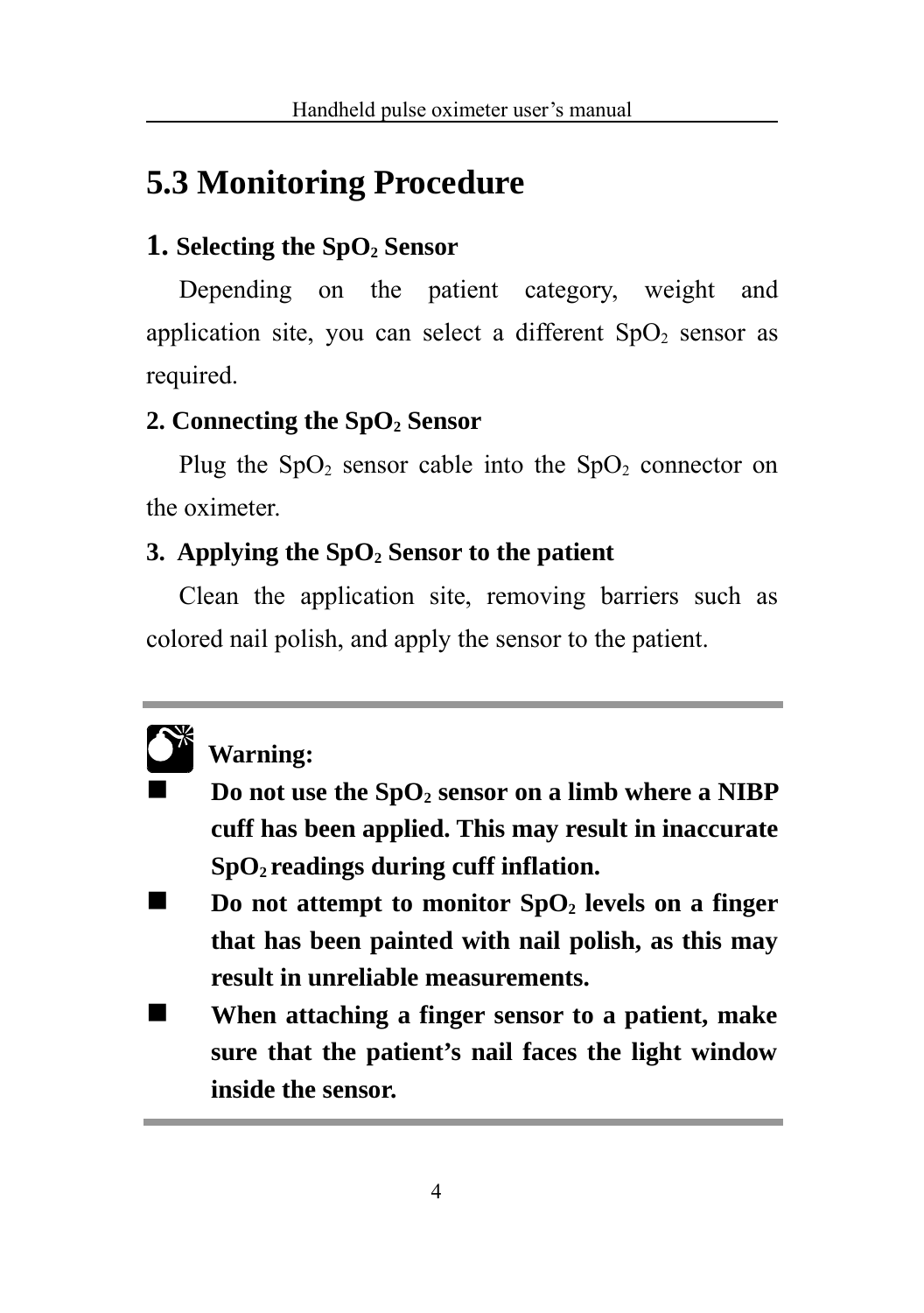## **5.4 SpO2 Display**



1. SpO<sub>2</sub> label 2. High alarm limit of SpO<sub>2</sub> 3. Low alarm limit

of  $SpO<sub>2</sub>$  4.  $SpO<sub>2</sub>$  value 5.  $SpO<sub>2</sub>$  unit

z **Waveform Display**



**Fig 5-2 SpO2 waveform**

**5.5 PR Display**



1. PR label 2. High alarm limit of PR 3. Low alarm limit of PR 4. PR value 5. PR unit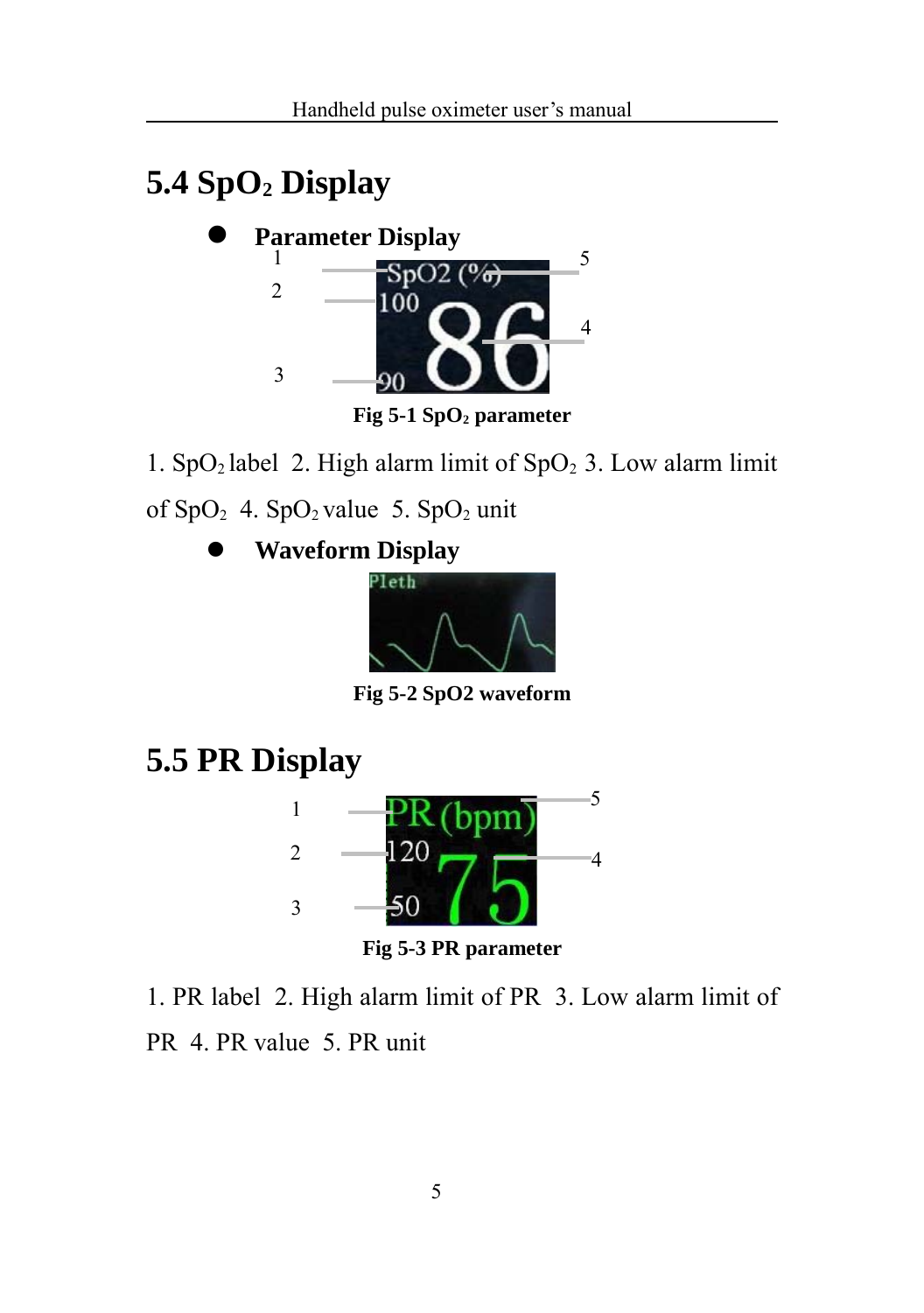## **5.6 SpO2 Alarm Setup**

### **5.6.1 Switching On/Off SpO2 Alarm**

- 1. Select【**Menu**】→【**Alarm Setup**】.
- 2. Set the  $\Lambda$ **larm**  $\int$  of SpO<sub>2</sub> to  $\int$  Off<sub> $\int$ </sub> to shut off SpO<sub>2</sub> alarm. When the alarm of SpO<sub>2</sub> is off, this sign  $\boxtimes$  will be in the visible SpO2 parameter display area:

### **5.6.2 Setting the Alarm Level**

- 1. Select【**Menu**】→【**Alarm Setup**】.
- 2. Set the **[Alarm**] of SpO<sub>2</sub> to **[Med**] or **[High**].

### **5.6.3 Adjusting the Alarm Limit**

- 1. Select【**Menu**】→【**Alarm Setup**】.
- 2. Adjust **High** I: If an SpO<sub>2</sub> measurement is higher than the high alarm limit, the "SpO2 Too High" alarm will be triggered.
- 3. Adjust **Low** 1: If an SpO<sub>2</sub> measurement is lower than the low alarm limit, the "SpO2 Too Low" alarm will be triggered.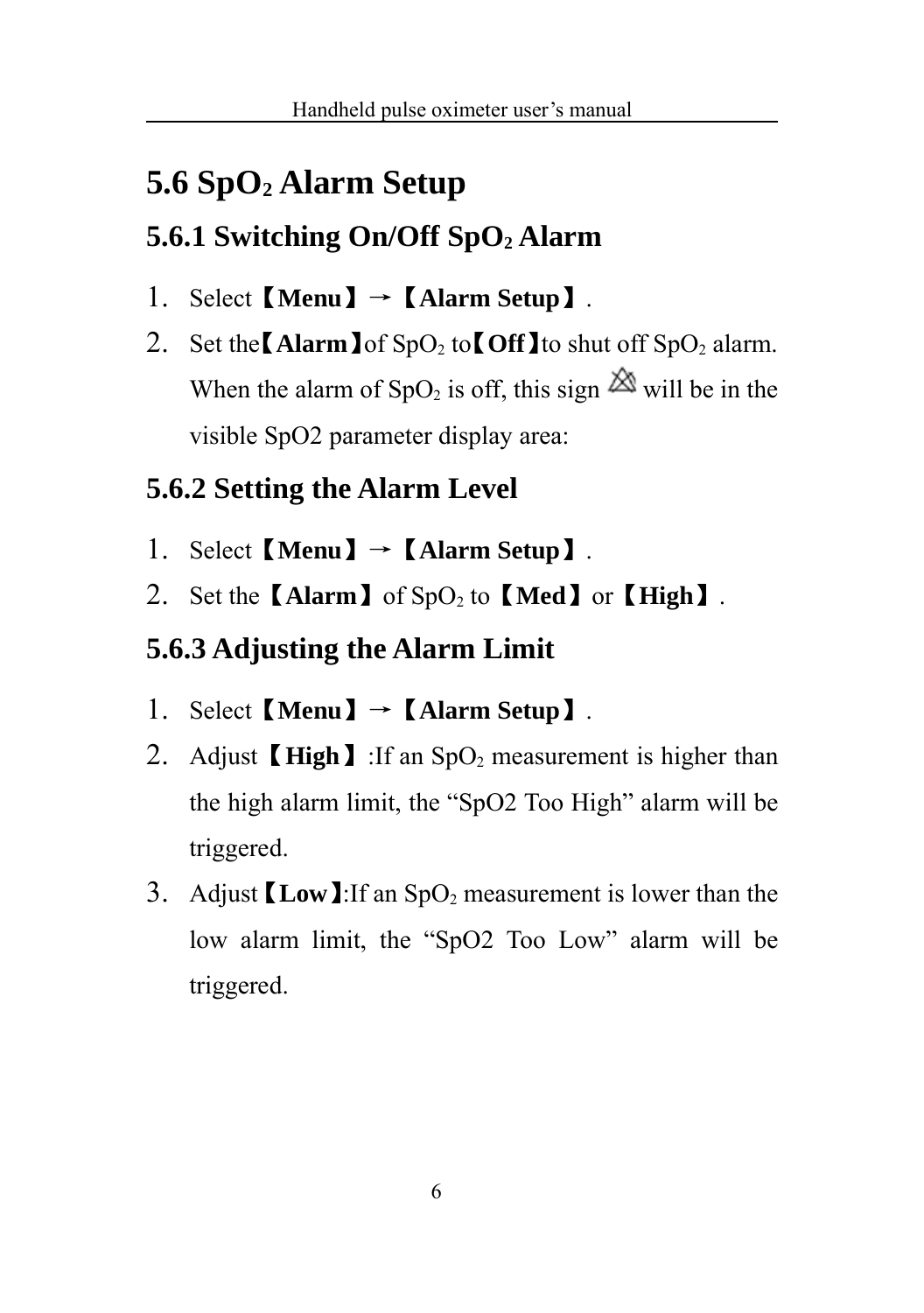#### **5.6.4 Altering the Desaturation Limit**

When the oximeter records an  $SpO<sub>2</sub>$  value that is lower than the lower saturation limit, a high physiological alarm will be triggered. The desaturation limit may be reset is as follows:

- 1. Select 【**Menu**】→【**System**】→【**Maintenance**】,and a pop up window will appear, requiring a password.
- 2. Input the password and select 【 **OK** 】 to enter the maintenance window. Select 【**Desat Lim.**】, and then set its value through the Up and Down button.

### **5.7 PR Alarm Setup**

#### **5.7.1 Switching PR Alarm On/Off**

- 1. Select【**Menu**】→【**Alarm Setup**】.
- 2. Set the【**Alarm**】of PR to【**Off**】to shut off PR alarm. When the PR alarm is, off, this symbol  $\triangle$  will be in the visible PR parameter display area:

#### **5.7.2 Setting the Alarm Level**

- 1. Select【**Menu**】→【**Alarm Setup**】.
- 2. Set the【**Alarm**】of PR to【**Med**】or【**High**】.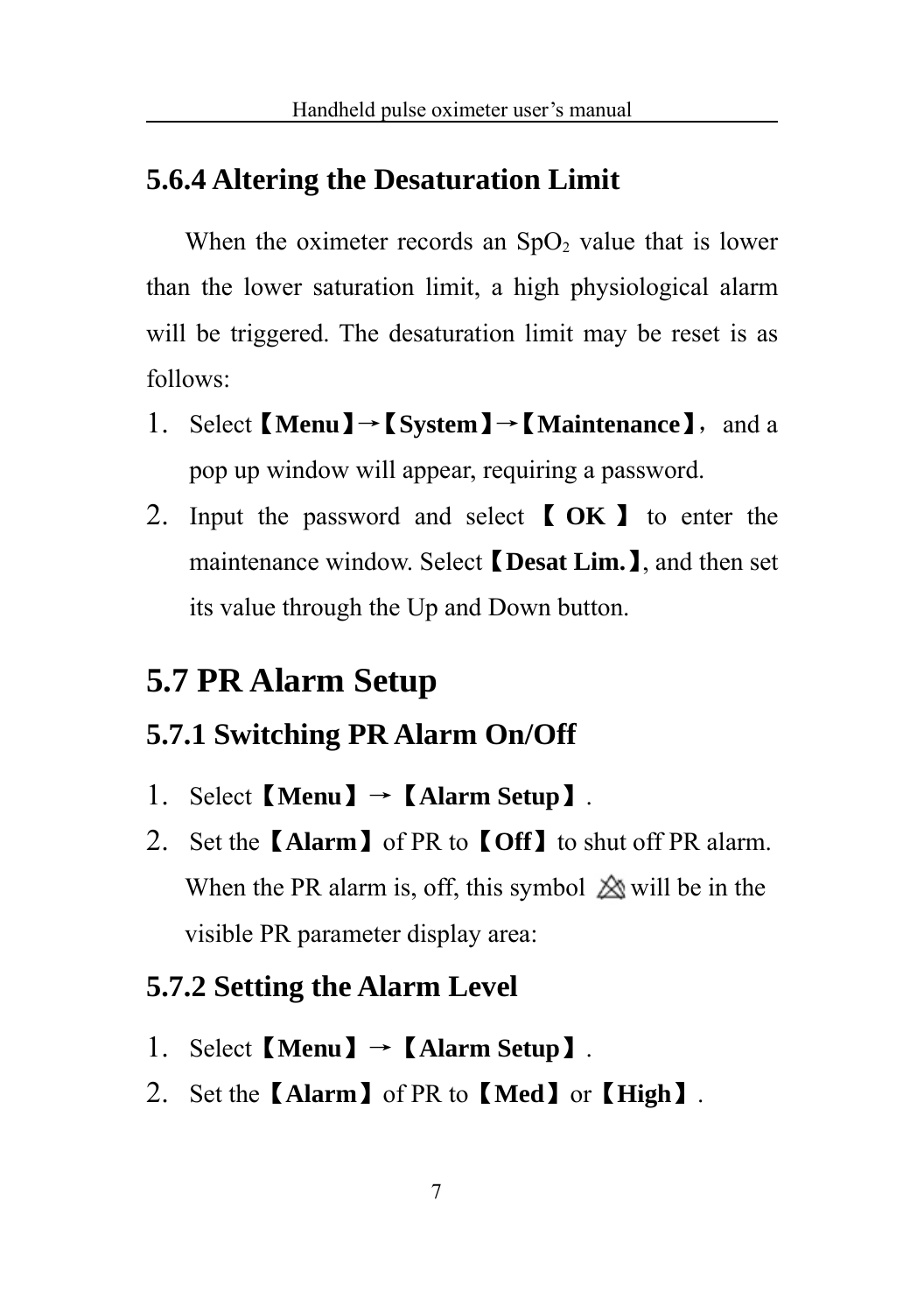#### **5.7.3 Adjusting the Alarm Limit**

- 1. Select【**Menu**】→【**Alarm Setup**】.
- 2. Adjust【**High**】: If a PR measurement is higher than the high alarm limit, the "PR Too High" alarm will be triggered.
- 3. Adjust【**Low**】: If a PR measurement is lower than the low alarm limit, the "PR Too Low" alarm will be triggered.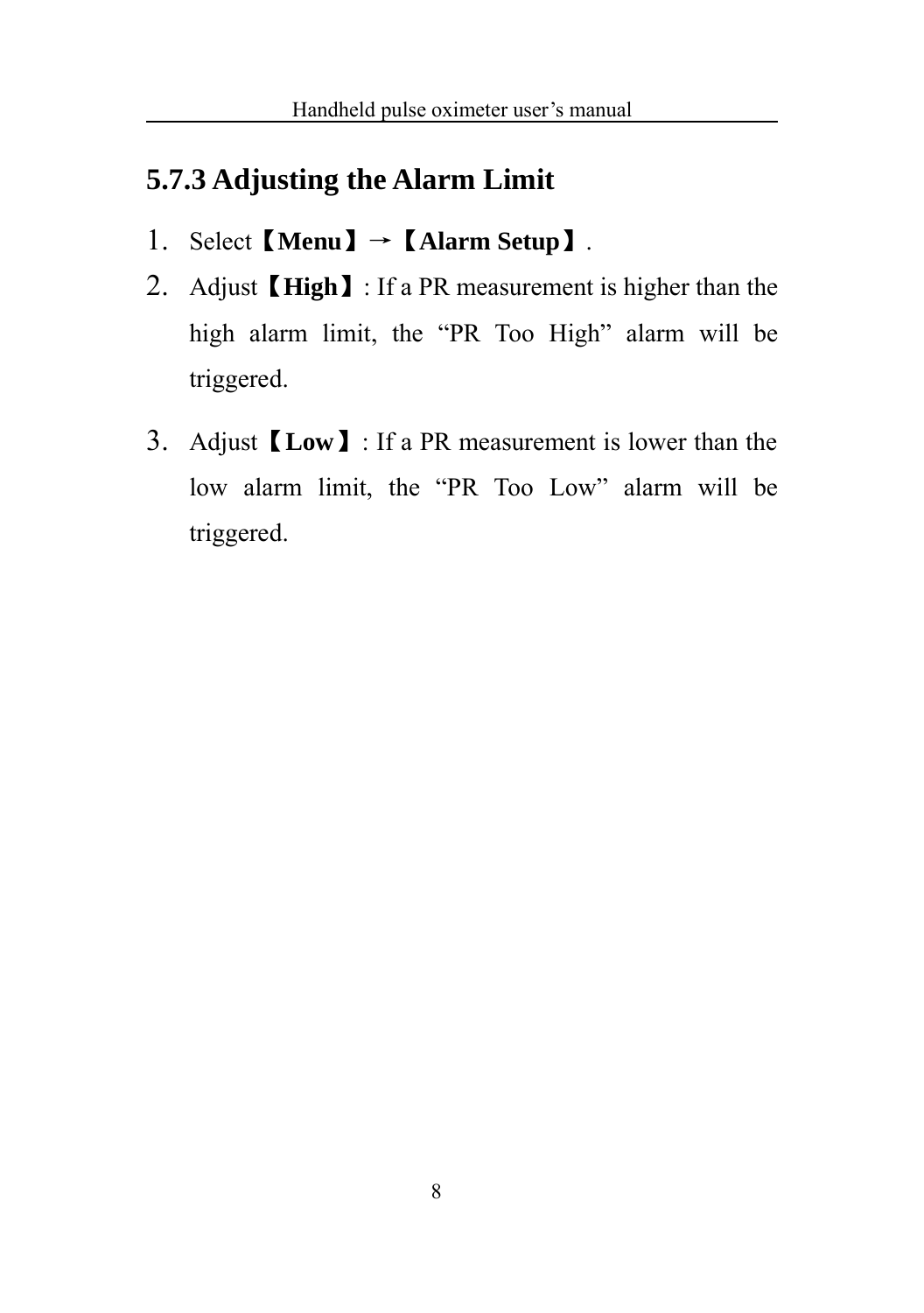# **Chapter 6 Reviewing**

## **6.1 Introduction**

Select  $[\text{Menu}] \rightarrow [\text{Trend}]$  to enter the trend reviewing window. You can review previously stored  $SpO<sub>2</sub>$  and PR data in this window.

## **6.2 Reviewing Screen**

| $1$ rend $10.3$ | $09 - 12 - 09$ |        |
|-----------------|----------------|--------|
| Time            | Sp02           | PR     |
| 11:37:20        | 98             | 55     |
| 11:36:50        | 99             | 53     |
| 11:36:20        | 98             | 57     |
| 11:35:20        | 99             | 53     |
| Menu            |                | Return |

**Fig 6-1 SpO2/PR reviewing window**

The above screen shows the  $SpO_2/PR$  reviewing window. You can review  $SpO<sub>2</sub>/PR$  values measured at different time intervals in this window. When  $SpO<sub>2</sub>$  PR values are over the alarm limit that has been set, their values will appear in red. If the trend data spreads across more than one page, you can turn pages by using the Up or Down button.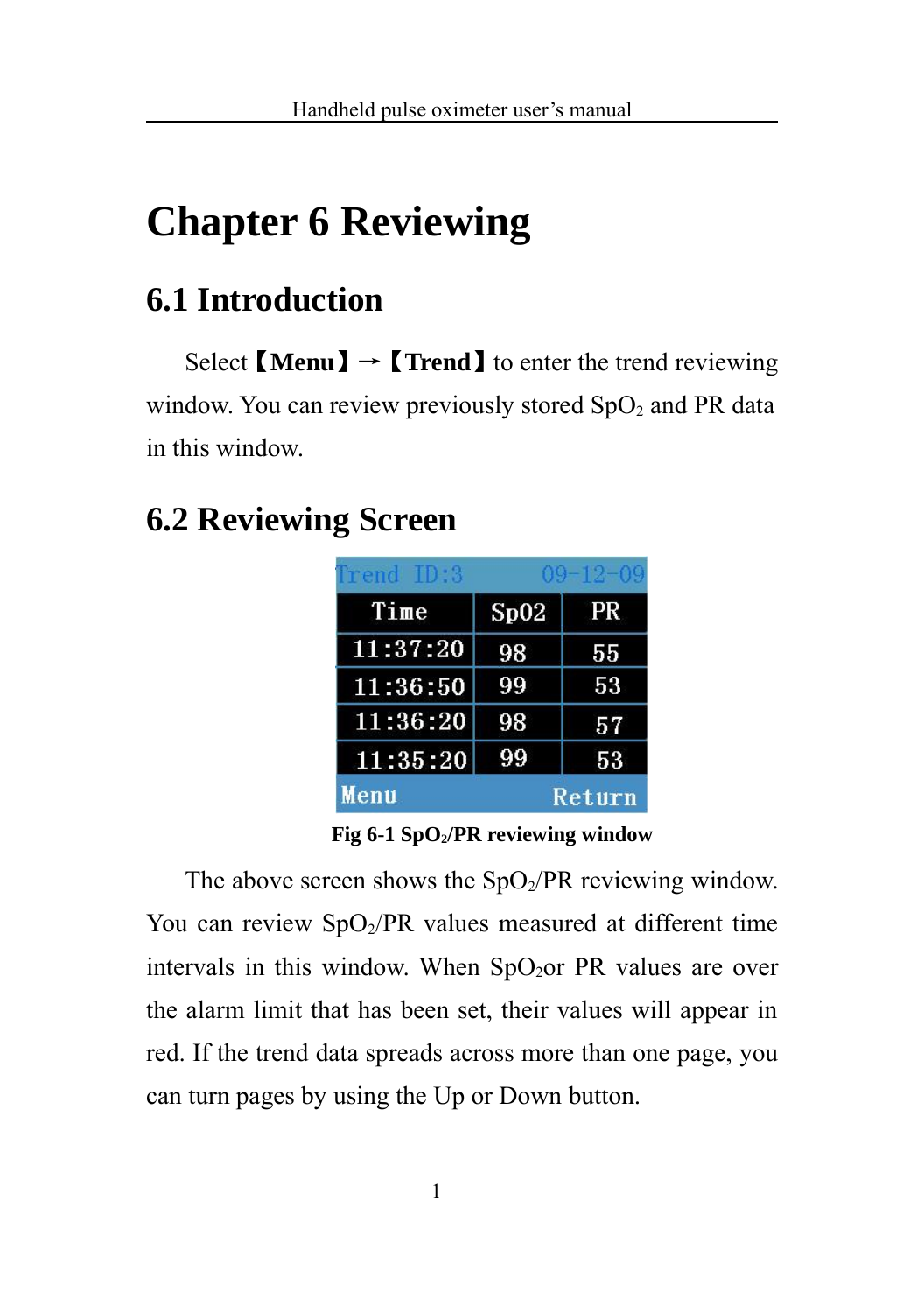## **6.3 Reviewing Setup**

After entering the reviewing window, press the left button to enter the【**Trend Setup**】window, as shown below:



**Fig 6-2 Trend Setup**

In the window you can set【**Interval**】,【**Select ID**】,

### 【**Delete Selected** 】,【**Delete All**】and【**Export Trend**】:

- Interval : The time interval between recordings can be adjusted to take regular readings within the range of 2 seconds to 30 minutes.
- Select ID: This selects the desired patient ID No. The user may change ID Nos. to browse the trend data of corresponding patients.
- $Delete Selected$  This deletes the stored trend data of the selected ID No.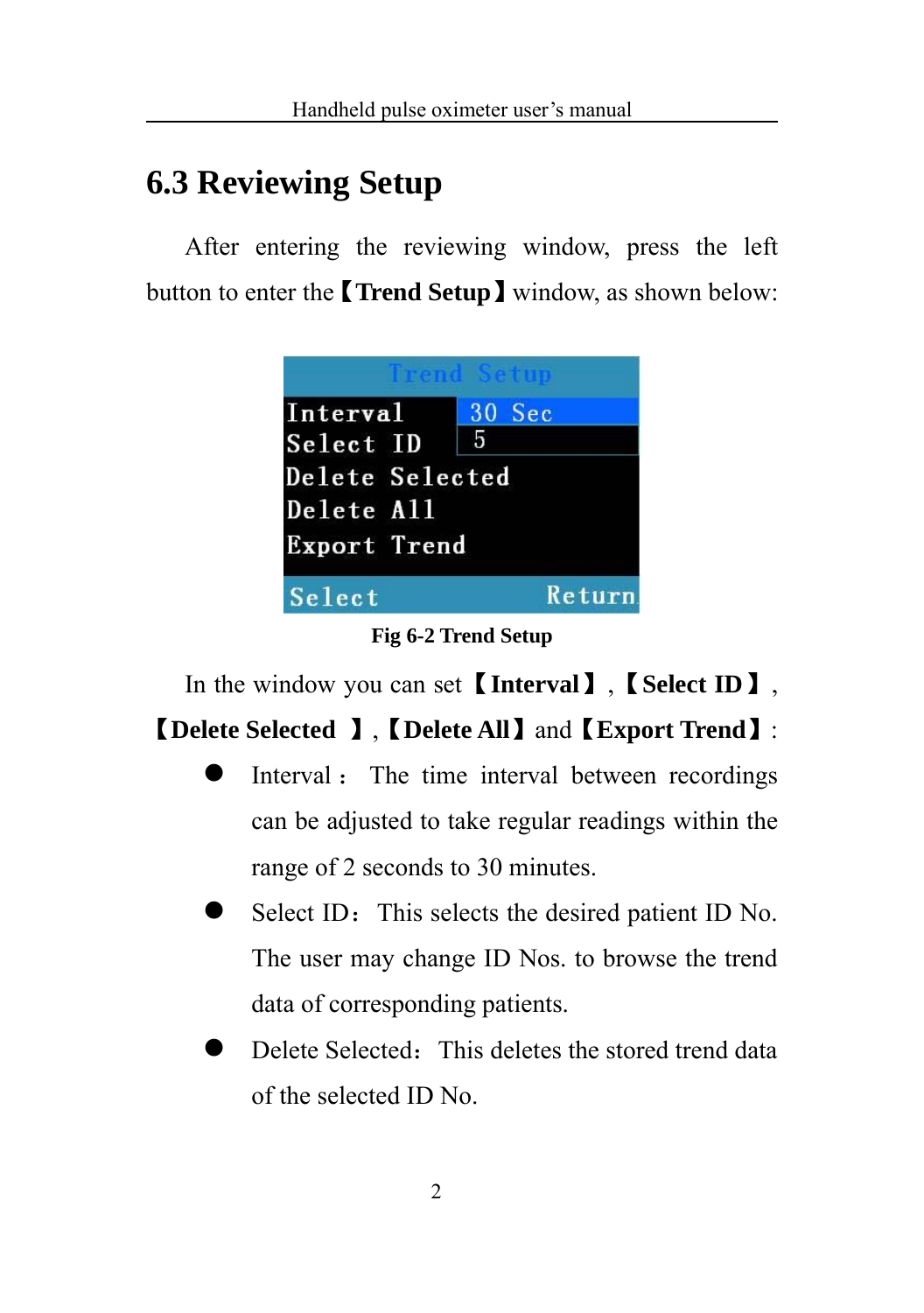- Delete All: This deletes all trend data from every stored ID No.
- **Export Trend:** This allows the user to send trend data from a selected ID No to a computer. Before this can be done, the relevant computer software must be opened, and the infrared interfaces of the instrument and the computer must be aligned.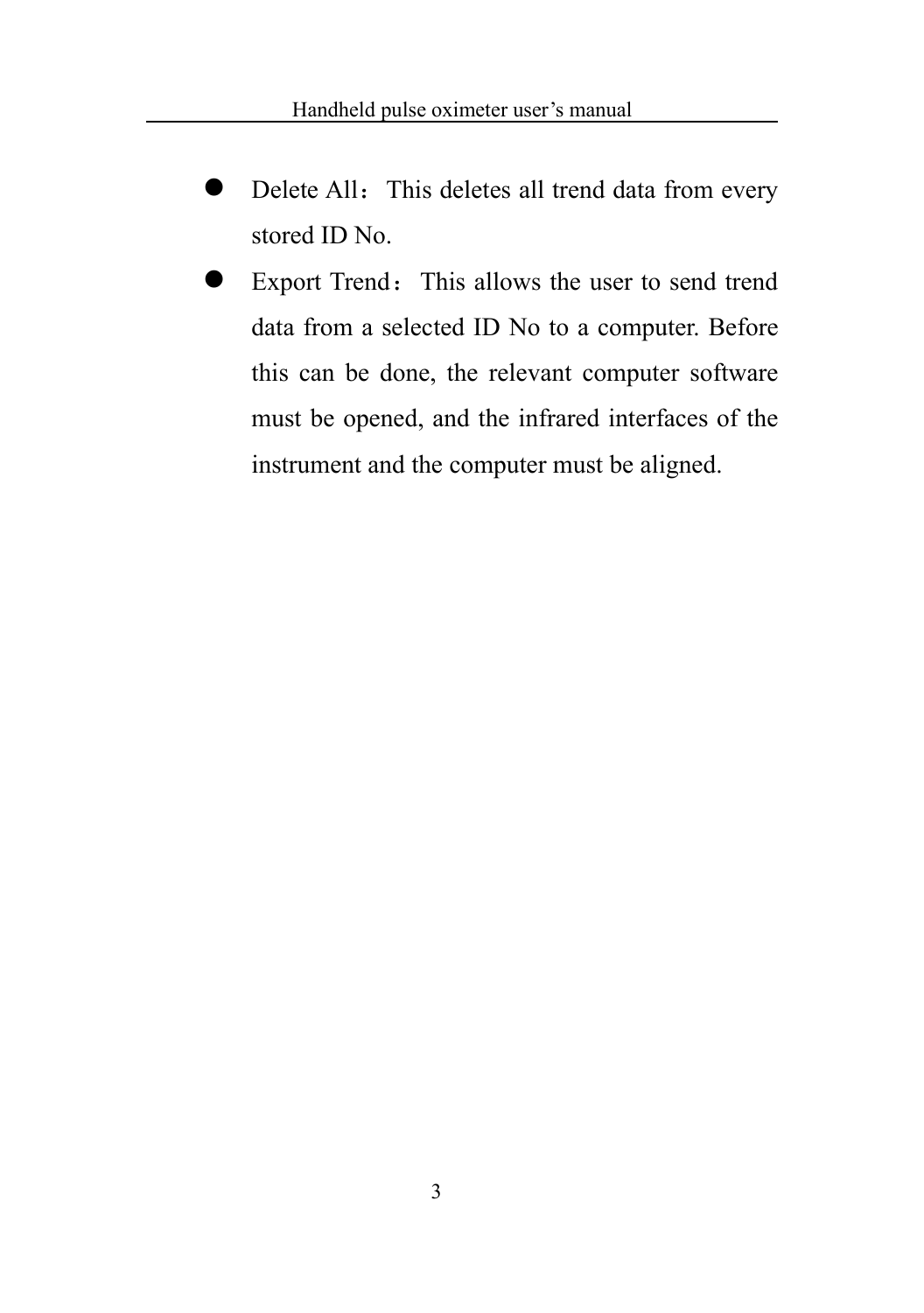# **Chapter 7 Battery**

### **7.1 Introduction**

The oximeter is designed to operate on three 1.5V alkaline AA batteries or one piece Li-ION rechargeable battery. Under normal circumstances, no special battery maintenance is necessary.

When alkaline batteries or the Li-ION battery are used, the battery icon indicates the battery status as follows:

- 1. Indicates that the power of the battery is full;
- 2. Indicates that the power of the battery has  $3$ grids left (3/4 full) ;
- 3. Indicates that the power of the battery has 2 grids left (half full) ;
- 4. Indicates that the power of the battery has 1 grid left (1/4 full) ;
- 5. Indicates that the battery is almost depleted.

 The battery power supply can only last for a certain period of time. If the voltage of batteries is too low, a "Battery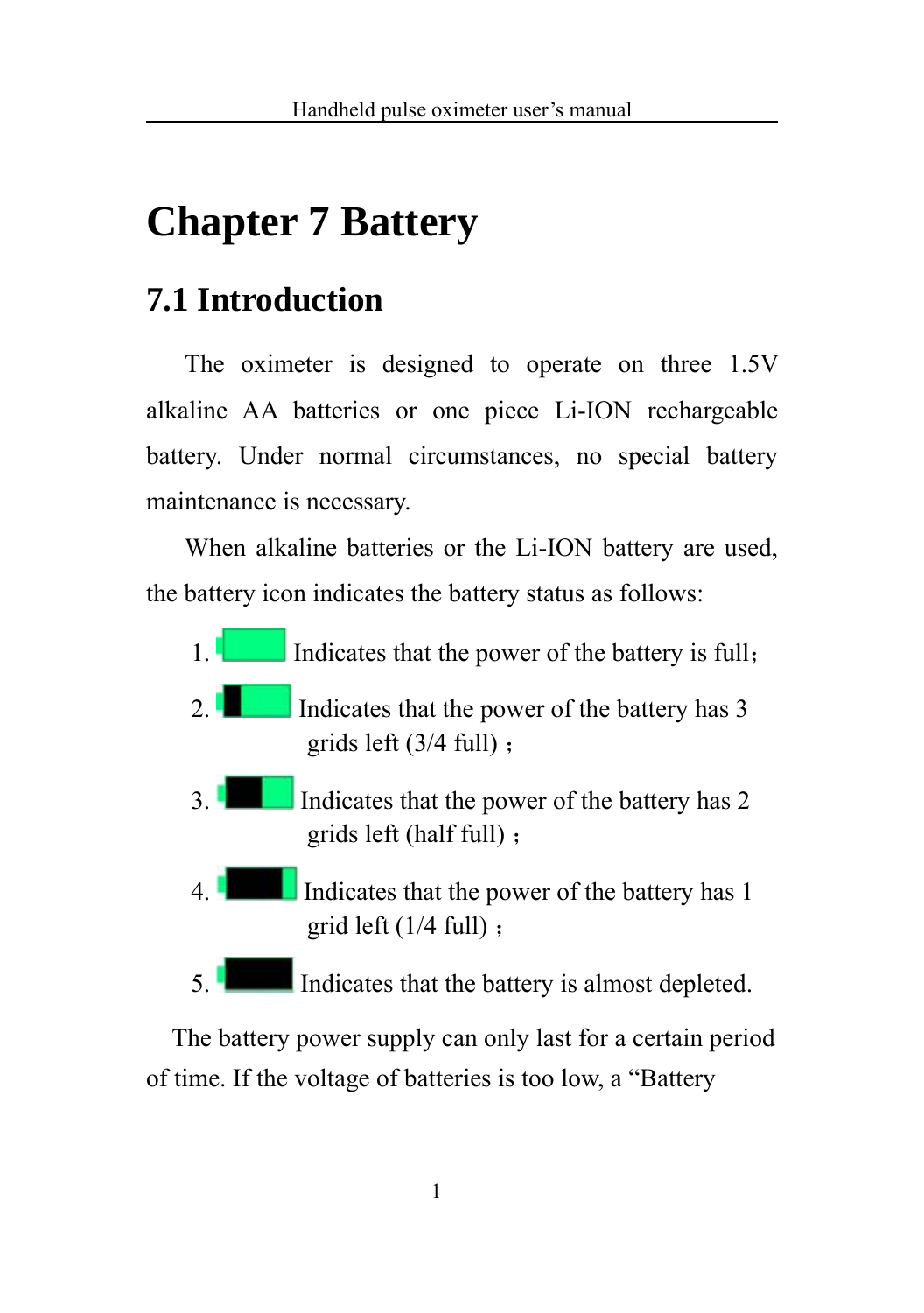Low" alarm will be triggered. If alkaline AA batteries are used, please change them at timely intervals. If the Li-ION rechargeable battery is used, please insert the oximeter to the battery charger and connect the charger to a commercial power supply to charge the battery. The oximeter will switch off automatically 10 minutes after the first "Battery Low" alarm is given.

**Caution: Remove the batteries prior to shipping, or if the oximeter is not likely to be used for an extended period of time.**



#### **Warning:**

- **Use only batteries specified in this manual.**
- **Keep the batteries out of the reach of children.**
- **When the oximeter is not in use for a long time, the batteries should be removed. Dispose of used batteries in accordance with local ordinances and regulations.**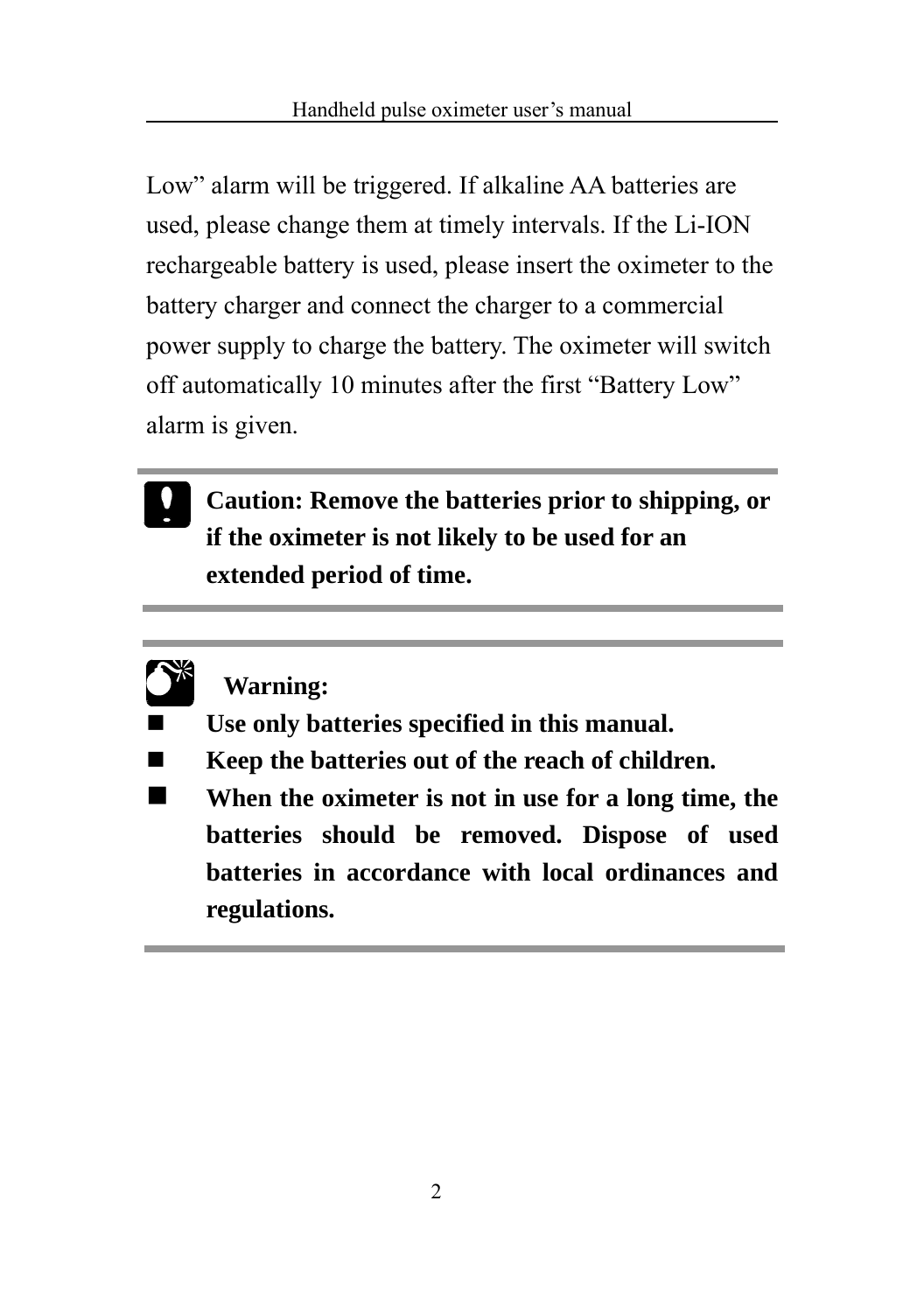## **7.2 Installing Batteries**

The battery compartment is at the back of the device; follow the steps below to install or change the batteries.

### **7.2.1 Opening the Battery Door**

- 1. Turn the oximeter off first.
- 2. Use a screw driver to remove the screw that secures the battery door to the oximeter.



**Fig 7-1 Loose the screw**

3. Press the battery door, pushing it downwards to remove the battery door.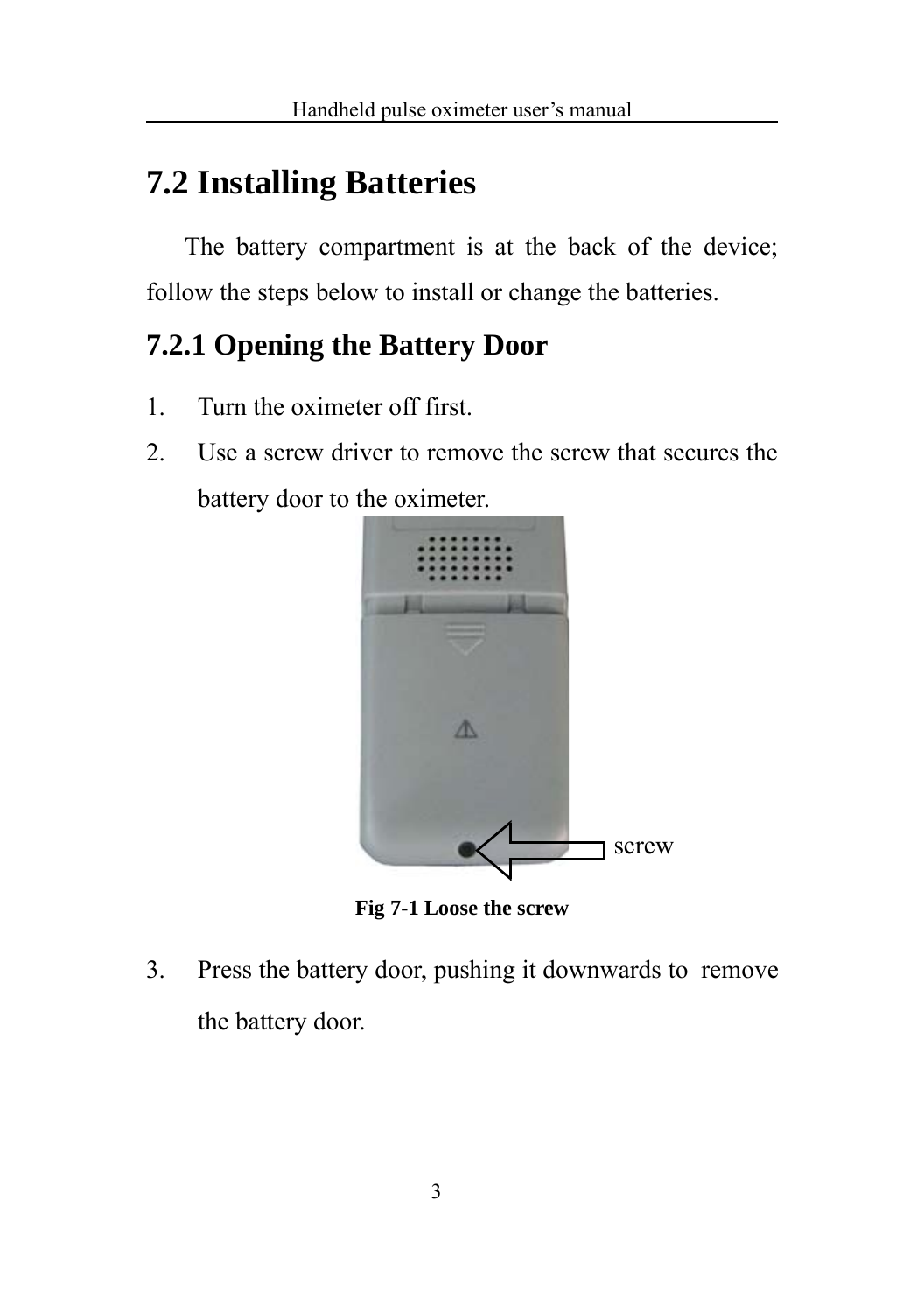

**Fig 7-2 Push the battery door**

### **7.2.2 Installing the Alkaline Battery**

- 1. Insert the AA alkaline batteries into the battery compartment, aligning the  $+$  on each battery with the + shown inside the battery compartment.
- 2. Close the battery door and push it upwards.
- 3. Use a screw driver to tighten the screw that secures the battery door to the pulse oximeter.
- **Caution: Check the batteries periodically for corrosion. Replace batteries if corrosion is present, otherwise damage to the oximeter may occur.**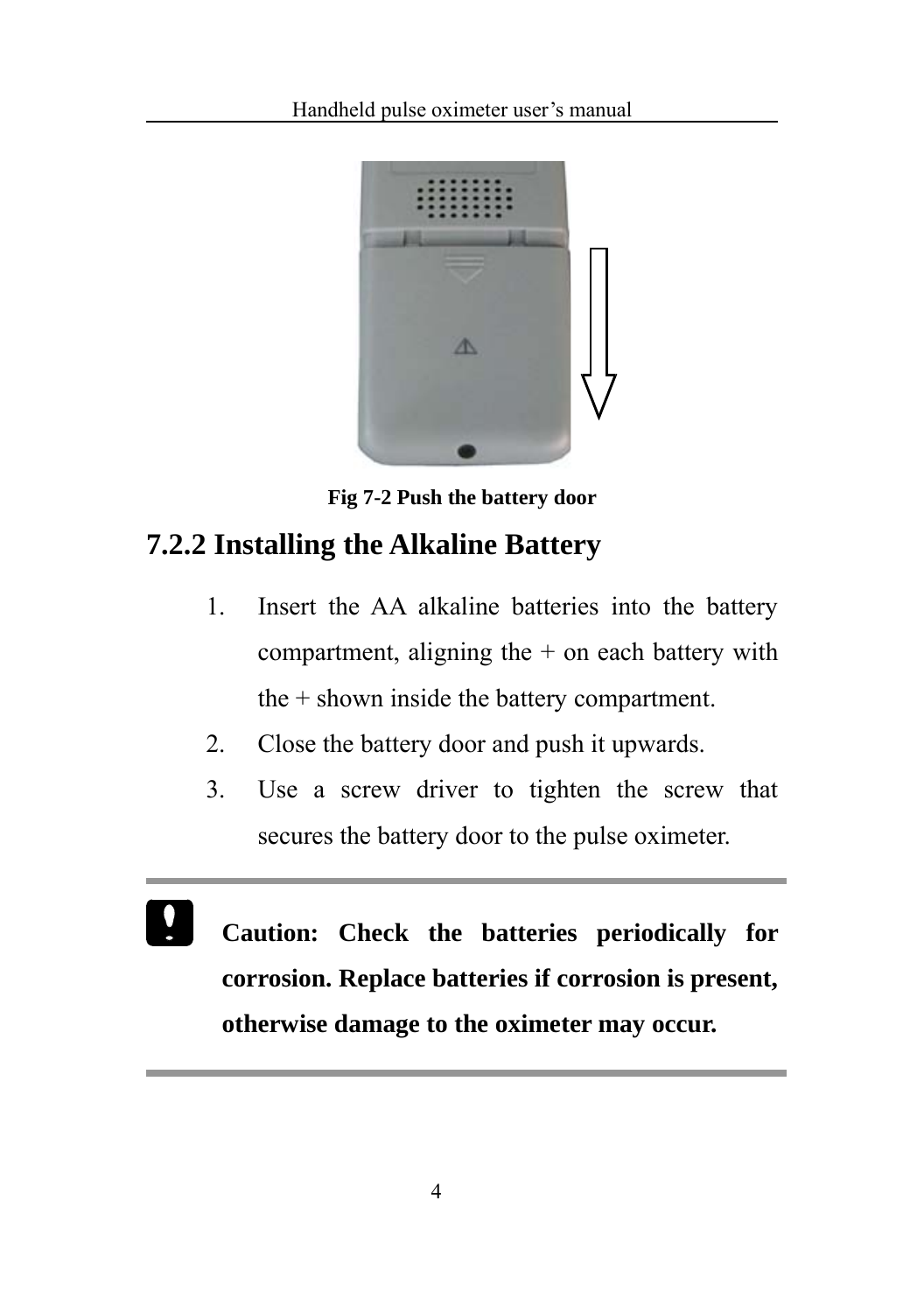**Caution: Do not run the pulse oximeter using alkaline batteries of different types or capacities at the same time.**

### **7.2.3 Installing the Lithium-Ion Battery**

1. Insert the lithium ion battery in the battery compartment, following shown as follows:



Press the battery in

**Fig 7-3 Install the Li battery**

2. Close the battery door and push it upwards.

3. Tighten the screw that secures the battery door to the pulse oximeter.

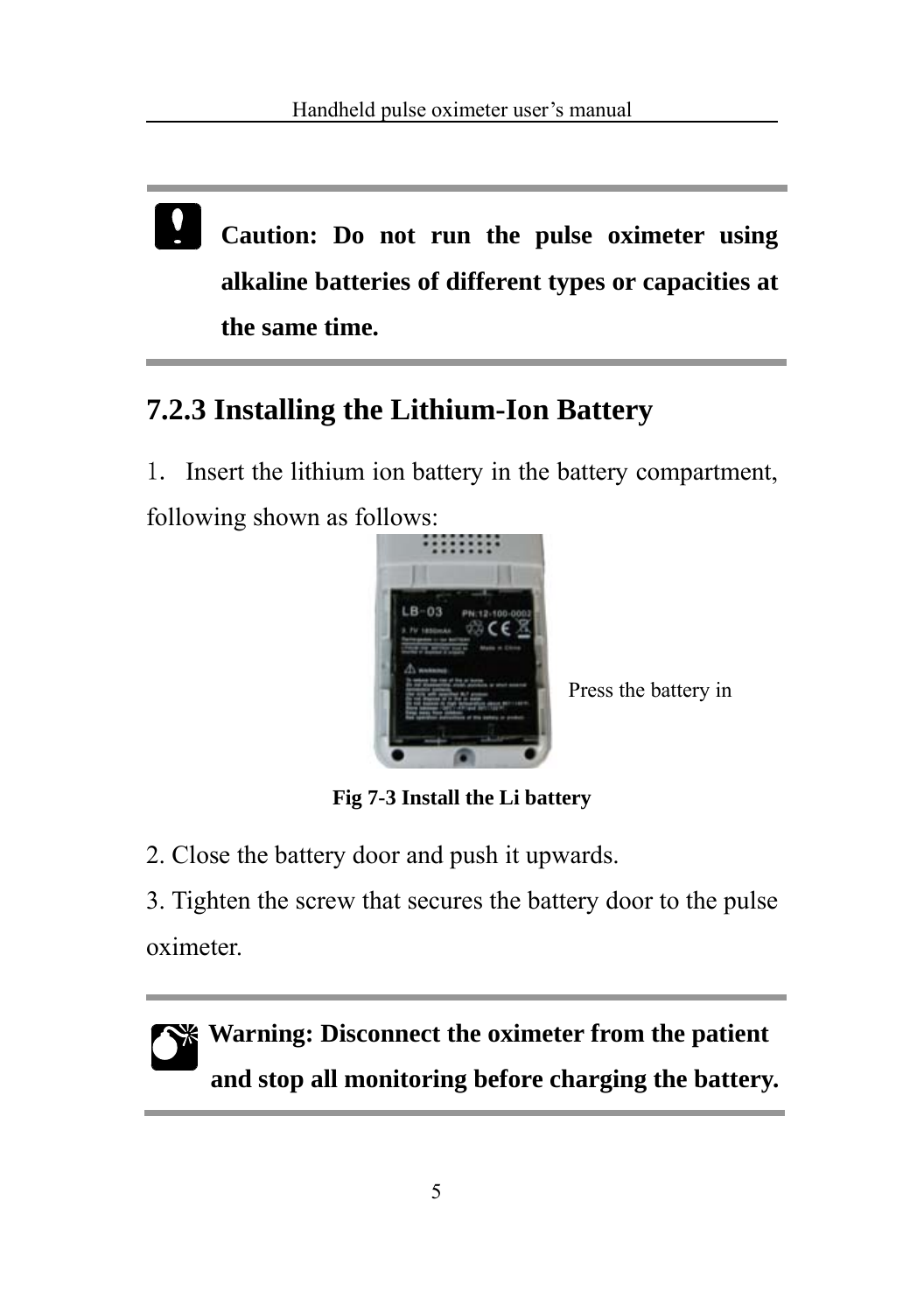### **7.3 Charging Lithium Ion Battery**

Only Lithium-Ion rechargeable battery can be recharged by the charger stand with this pulse oximeter.



**Fig 7-4 Charging device**

#### **To charge the Lithium Ion battery:**

- 1. Place the oximeter in the charger stand.
- 2. Connect the AC-DC adapter and plug the adapter into the AC mains.
- 3. The indicating lamp on the battery charger and the indicating lamp on the oximeter will light up, to show that the battery is charging.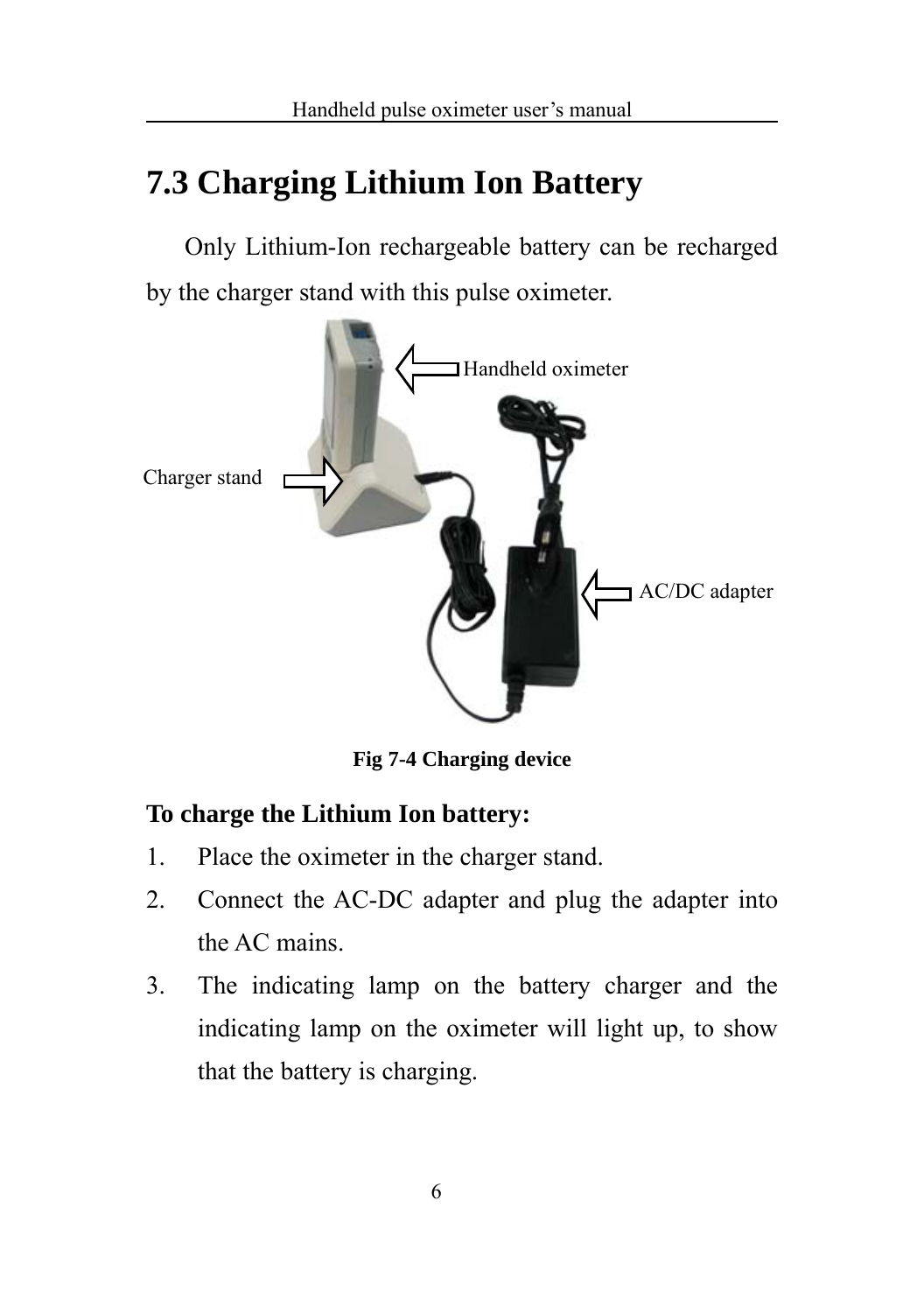4. When the indicating lamp on the oximeter turns off, the battery is fully charged.

### **7.4 Optimizing Battery Performance**

A batteries need to be run through at least two optimizing cycles when they are put into use for the first time. A battery optimizing cycle is one complete, uninterrupted charge of the battery, followed by a complete, uninterrupted discharge of the battery. A battery should be conditioned with this method regularly, to maintain its useful life. Condition a battery once when it has been used or stored for two months, or when its run time becomes noticeably shorter.

To optimize a battery, follow this procedure:

- 1. Disconnect the oximeter from the patient and stop all monitoring and measuring procedures.
- 2. Place the battery in need of optimizing into the battery compartment of the oximeter.
- 3. Place the oximeter in the charger stand and connect it to the AC mains. Allow the battery to charge uninterrupted for more than 4 hours.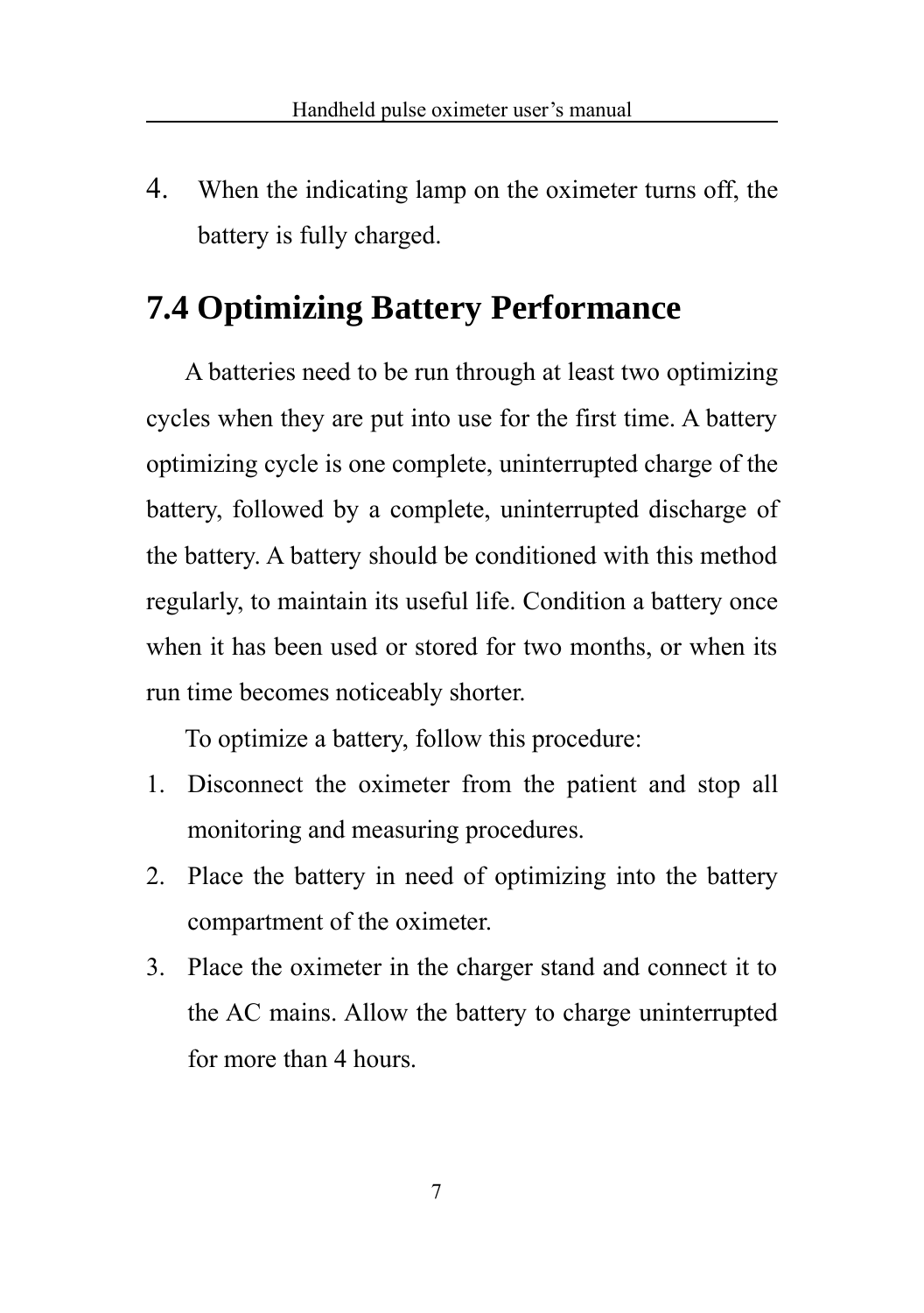- 4. Disconnect the oximeter from the AC mains and allow the oximeter to run on the battery until it shuts off.
- 5. Replace the oximeter in the charger stand and connect it to the AC mains. Allow the battery to charge uninterrupted for more than 4 hours.
- 6. The optimization of the battery is complete.

### **7.5 Checking the Lithium-Ion Battery**

The performance of a battery may deteriorate over time. To check the performance of a battery, follow this procedure:

- 1. Disconnect the oximeter from the patient and stop all monitoring and measuring procedures.
- 2. Place the oximeter in the charger stand and connect it to the AC mains. Allow the battery to charge uninterrupted for more than 4 hours.
- 3. Disconnect the oximeter from the AC mains and allow the oximeter to run on the battery until it shuts off. Make a note of how long this takes.
- 4. The operating time of a battery directly reflects its performance.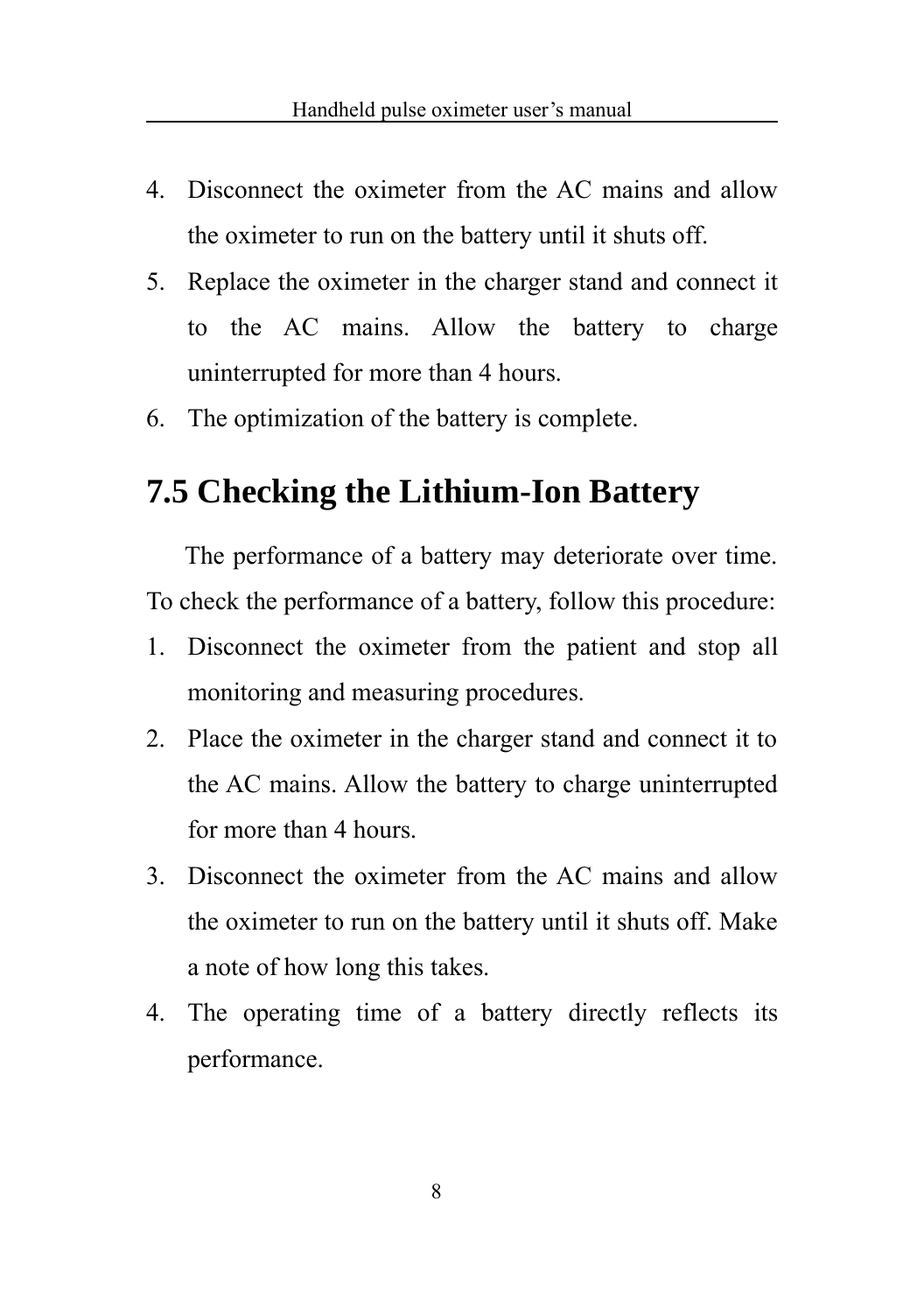### **Caution:**

- **The service life of battery depends on the length and frequency of use. Lithium-Ion batteries can generally be charged and discharged 300 times.**
- The operating time of a battery depends on the **configuration and operation of the pulse oximeter.**

### **7.6 Disposing of the Batteries**

Batteries that are damaged or depleted should be replaced and discarded properly. Dispose of used batteries according to local regulations.



**Warning: Do not disassemble batteries, dispose of them in fire, or cause them to short circuit. They may leak, ignite, or explode, causing personal injury.**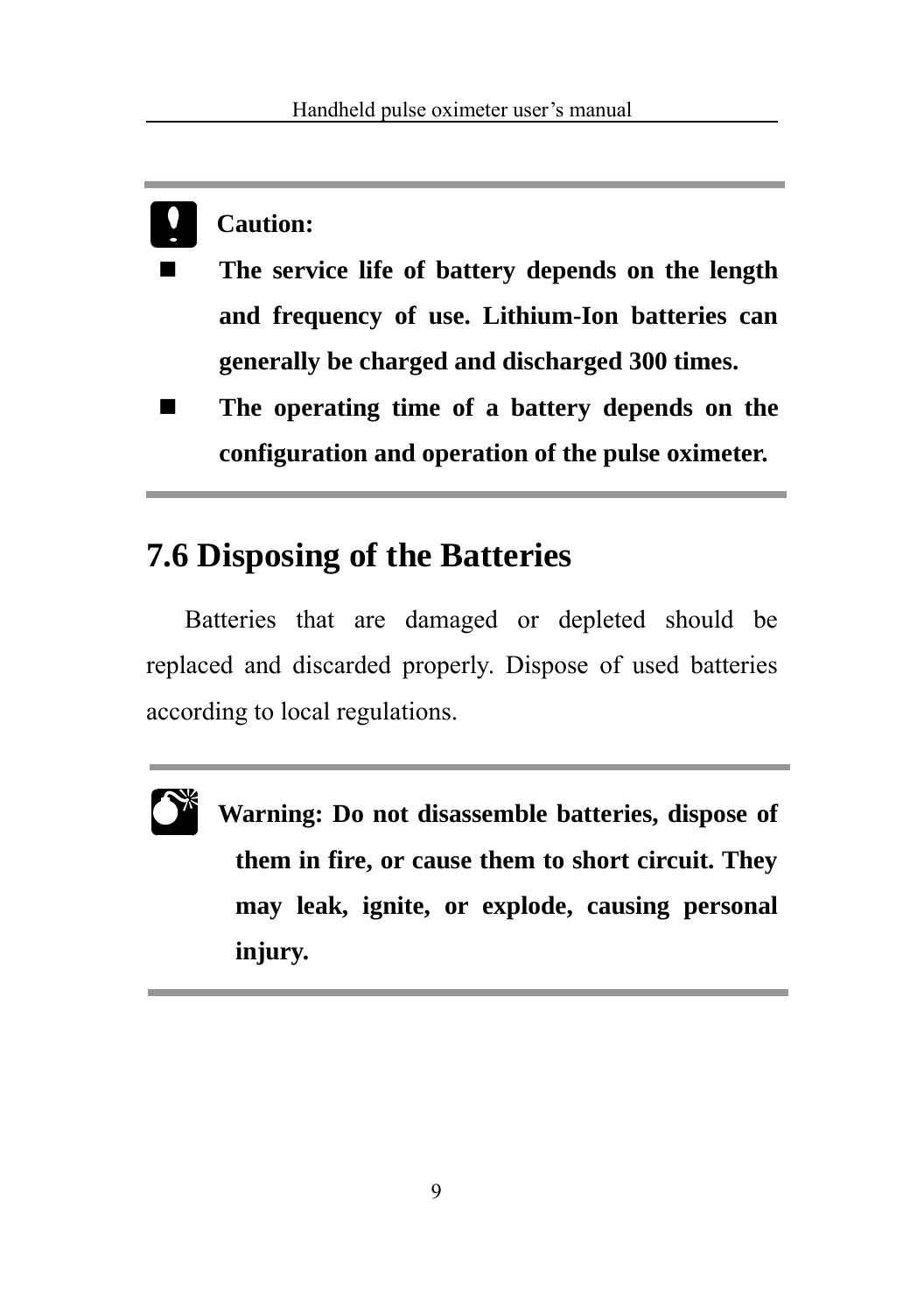# **Chapter 8 Maintenance and Cleaning**

## **8.1 Introduction**

Keep your equipment and accessories free of dust and dirt. To avoid damage to the equipment, follow these rules:

- 1. When cleaning the oximeter, always dilute cleaning products according the manufacturer's instructions , and use the lowest possible concentration.
- 2. Do not immerse any part of the equipment in the liquid.
- 3. Do not pour liquid on to the equipment or the accessories.
- 4. Do not allow liquid to enter the case.
- 5. Never use abrasive materials (such as steel wool or silver polish), or erosive cleaners (such as acetone or acetonebased cleaners) to clean the oximeter.

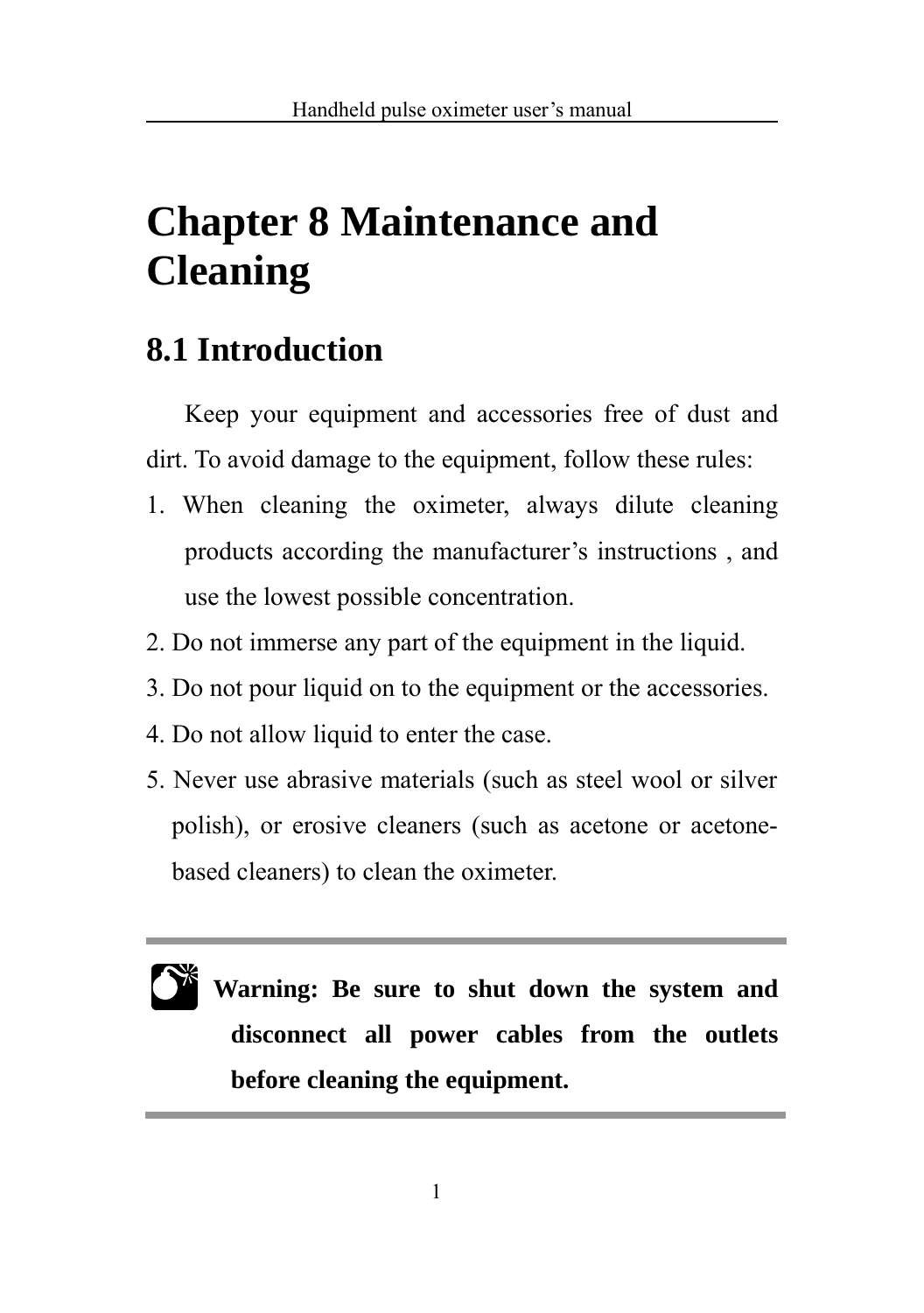**Warning: For optimal performance, product service should be performed only by qualified service personnel. 0\*** 

**Caution: If you spill liquid onto the equipment or accessories, contact your service personnel or Acare.**

### **8.2 Annual Safety Checks**

- $\circledast$
- **Note: To ensure the ongoing performance and safety of your equipment, the device must be checked after 1 year of use. Use professional technology engineers to check the device.**

Clean the plug connected to the power cord at least once a year. Too much dust on the plug may cause a fire.

The following safety checks and tests should be performed at least every 12 months by a qualified person with adequate training, knowledge, and practical experience.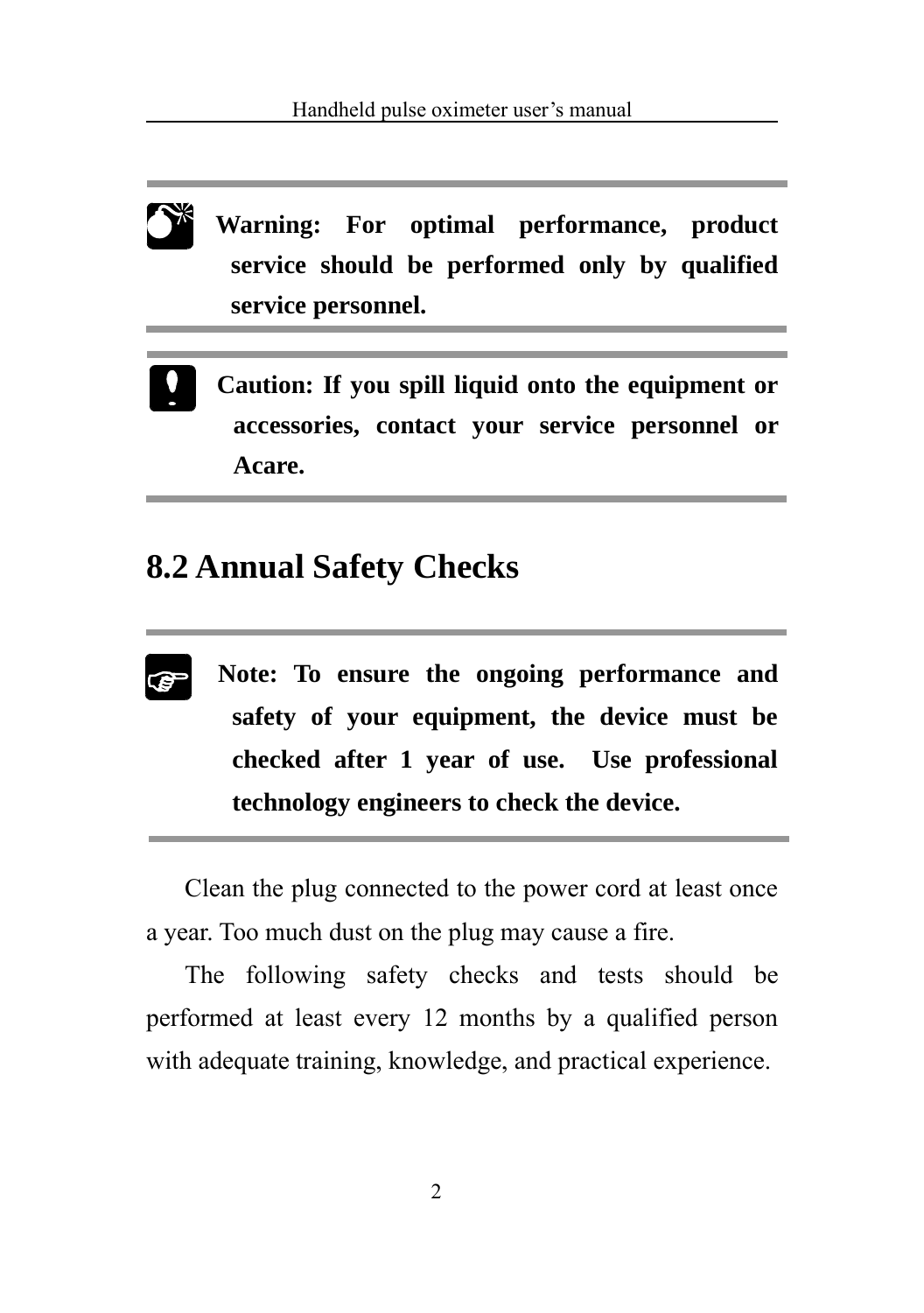The data should be recorded in an equipment log. If the device is not functioning properly or fails any of the following tests, the device must be repaired.

① Inspect the equipment and accessories for mechanical and functional damage.

② Inspect the relevant safety labels for legibility.

③ Verify that the device functions properly, as described in the instructions for use.

④ Test the earth leakage current, according to IEC 60601- 1:1988 + A1:1991 + A2:1995: Limit: NC 500μA, SFC: 1000μA.

⑤ Test the enclosure leakage current according to IEC 60601-1:1988 + A1:1991 + A2:1995: Limit: NC 100μA, SFC: 500μA.

⑥ Test the patient leakage current (normal operation) according IEC 60601-1:1988 + A1:1991 + A2:1995:

Limit: type BF: for a.c.:  $100\mu$ A, for d.c.:  $100\mu$ A.

⑦ Test the patient leakage current under single fault condition according to IEC  $60601 - 1:1988 + A1:1991 +$  $A2.1995$ 

Limit: type BF: for a.c.: 5mA, for d.c.: 5mA.

3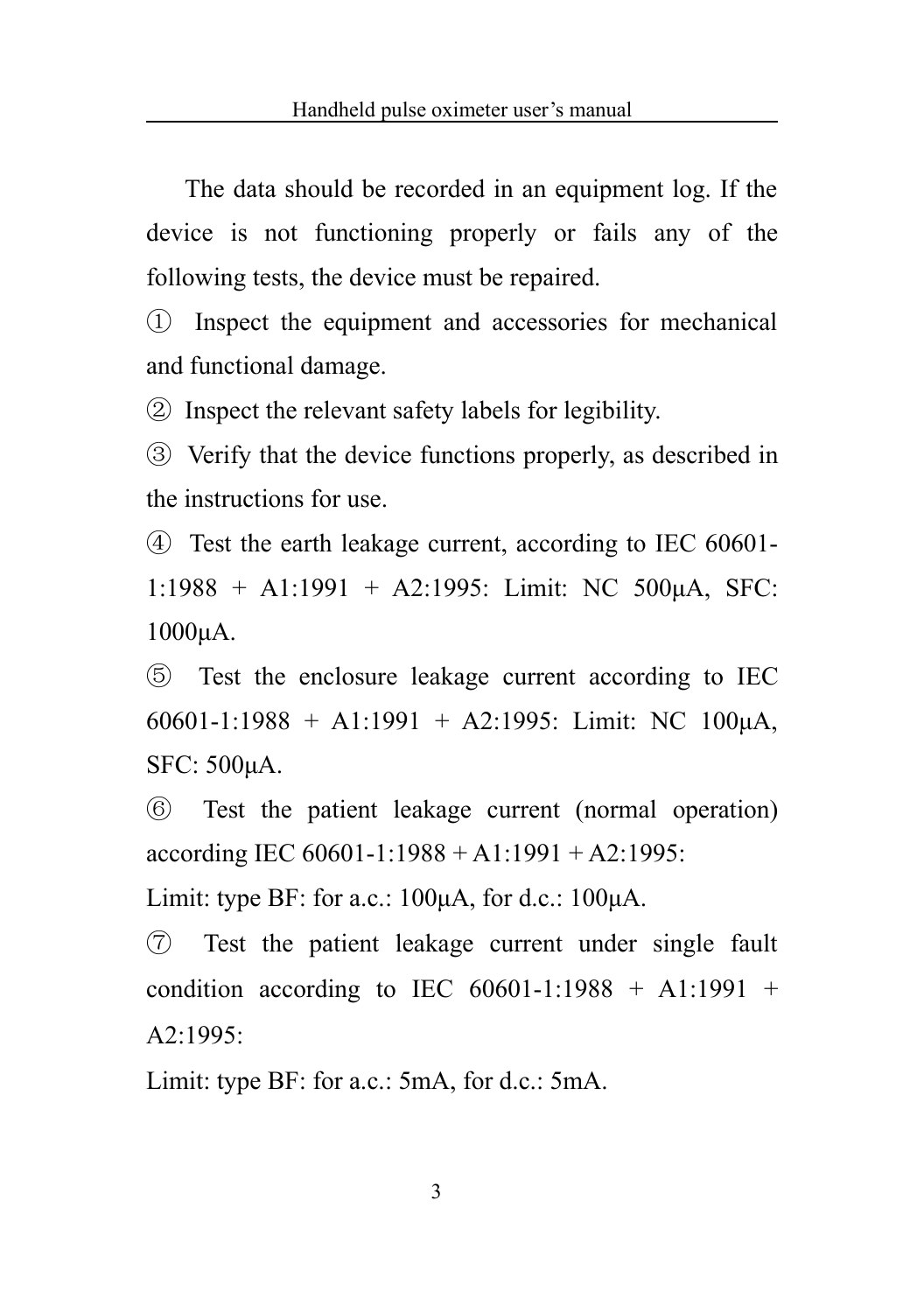⑧ Test the patient leakage current Mains voltage on applied part: According IEC 60601-1:1988 + A1:1991 + A2:1995: Limit: type BF: for a.c.: 5mA.

**Warning: Do not attempt to service the device yourself, take it to an authorized representative or manufacturer.**   $\mathbf{C}^*$ 

### **8.3 Cleaning the Oximeter**

- 1. Common detergent and non-corrosive disinfectant used in hospitals can be used to clean the oximeter; be aware that many kinds of detergents must be diluted prior to utilization. Use cleaning fluids according to the instruction of the detergent manufacturer.
- 2. Avoid the use of alcohols, amino or acetonyl detergents when cleaning the oximeter.
- 3. The oximeter case and screen must be kept free of dust. It can be wiped with a lint-free soft cloth or a sponge soaked in detergent. While cleaning the oximeter, be careful not to spill liquid onto the instrument, and do not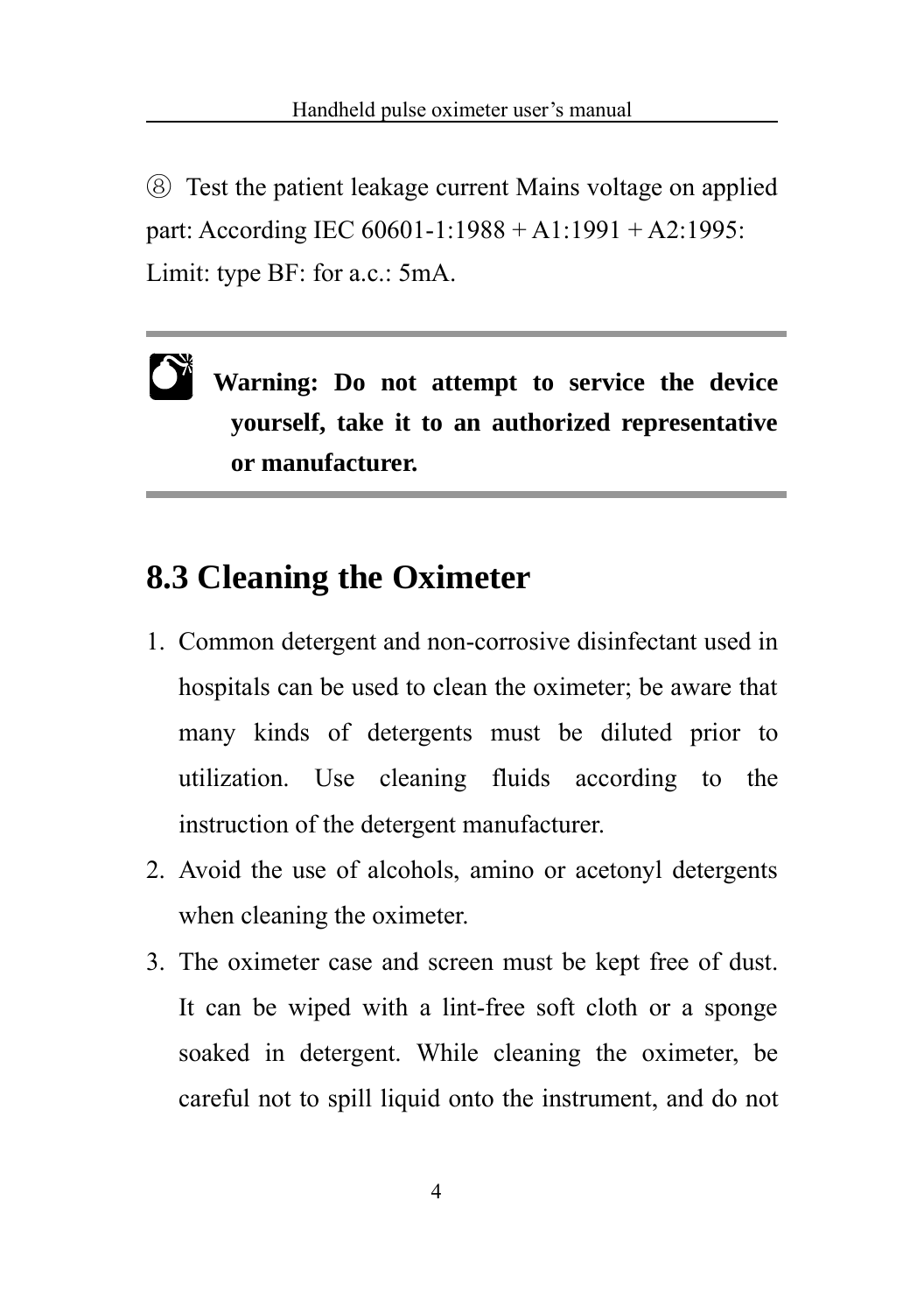allow any liquid to spill inside the oximeter. When wiping the side panel of the oximeter, be especially careful to keep liquid away from the cable and the outlet.

- 4. Do not use abrasive materials such as wire brushes or metal brighteners when cleaning the oximeter, as they will damage the panel and the oximeter screen.
- 5. Do not submerge the oximeter in liquid.
- 6. If the cable or plug accidentally gets wet, rinse them with distilled or deionized water and dry them in an environment with a temperature between 40˚C and 80 ˚C for at least one hour.

### **8.4 Cleaning SpO2 Sensor**

- 1. The casing of the sensor and light tube can be cleaned with a swab, or a non-velvet soft cloth dipped in medical alcohol.
- 2. The sensor cable can be cleaned or sterilized with hydrogen peroxide 3%, or isopropyl alcohol 70%.
- 3. Never put the oximeter in a high-pressure container, and never put the sensor directly in liquid.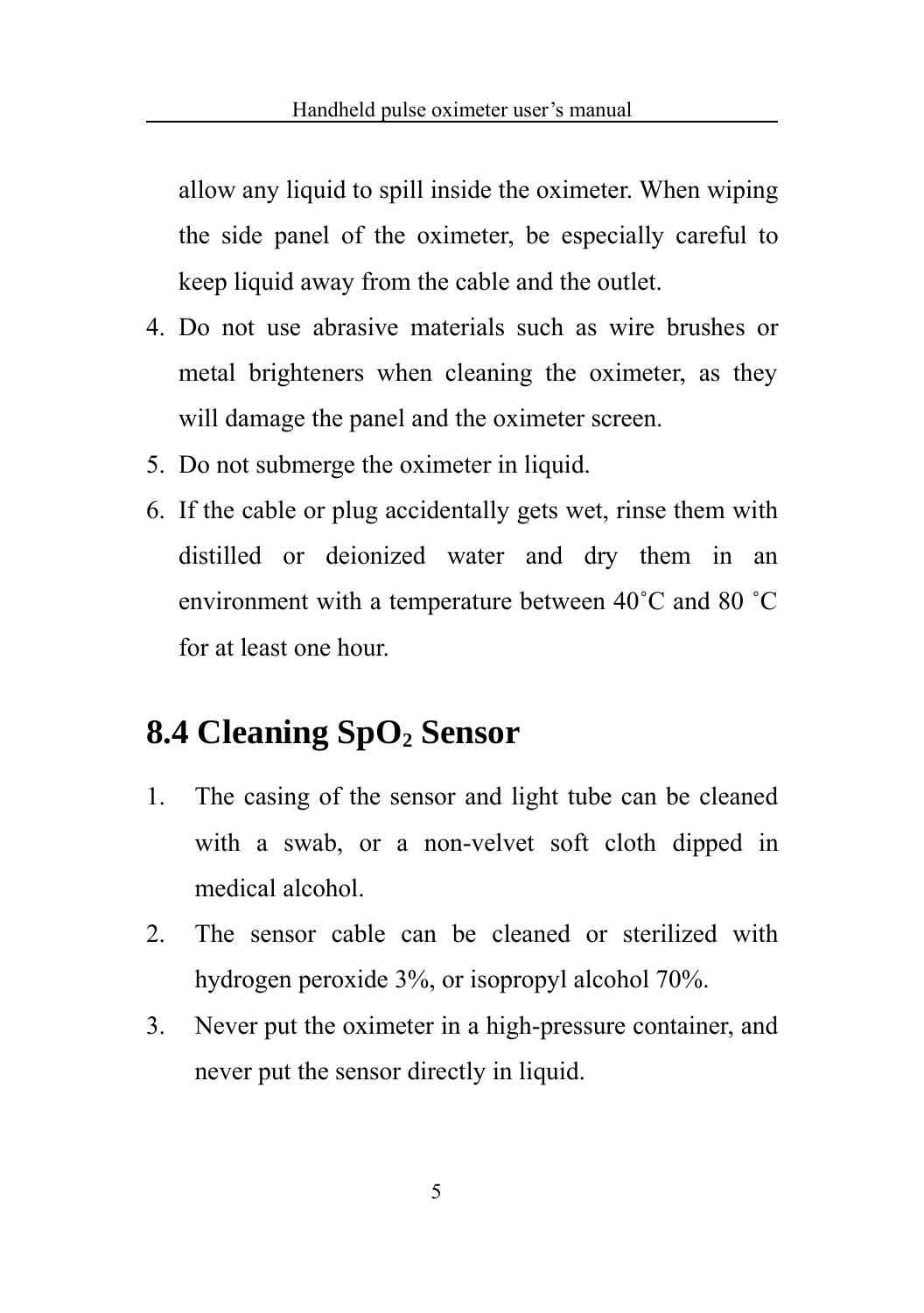

**Warning: Do not reuse or disinfect disposable SpO2 sensors.**

### **8.5 Disposal**

Dispose of the oximeter in accordance with local environment and waste disposal laws and regulations. For the disposal of  $SpO<sub>2</sub>$  sensors, follow local regulations regarding the disposal of hospital waste.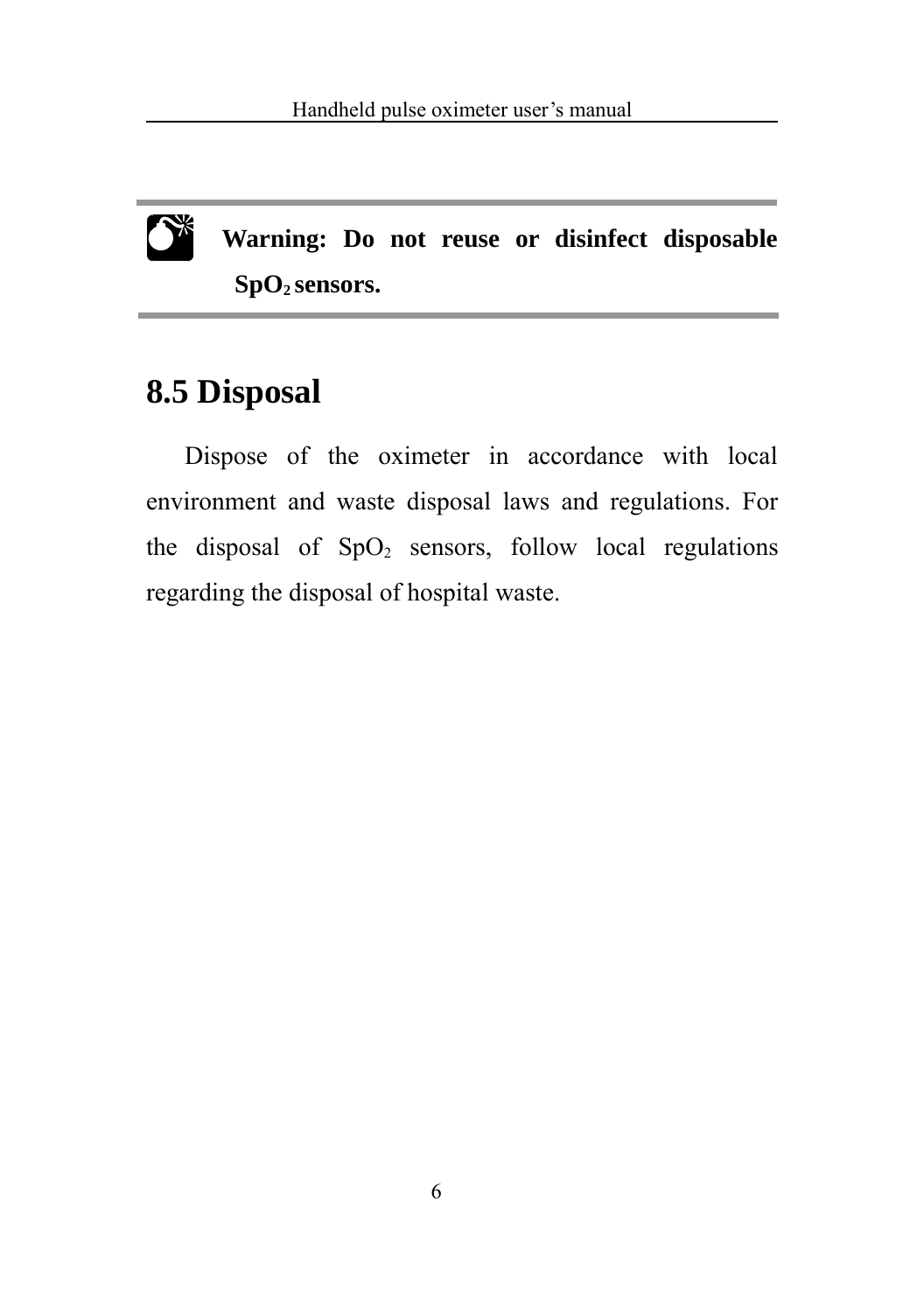# **Chapter 9 Accessories**

## **Nellcor SpO2 sensor**

| Type       | <b>Model</b> | <b>Patient Category</b>                                                   |  |
|------------|--------------|---------------------------------------------------------------------------|--|
| Disposable | ASDNR-A1     | Adult finger (patient size>30kg)                                          |  |
|            | ASDNR-P2     | Pediatric foot/hand<br>(patient size $10-50$ kg)                          |  |
|            | ASDNR-N3     | Adult finger or neonatal foot/hand<br>(patient size $>40$ kg or $<$ 3 kg) |  |
| Reusable   | ASANR-D3     | Adult                                                                     |  |
|            | ASYNR-D3     | Adult / neonatal                                                          |  |
|            | ASPNR-D3     | Pediatric / neonatal                                                      |  |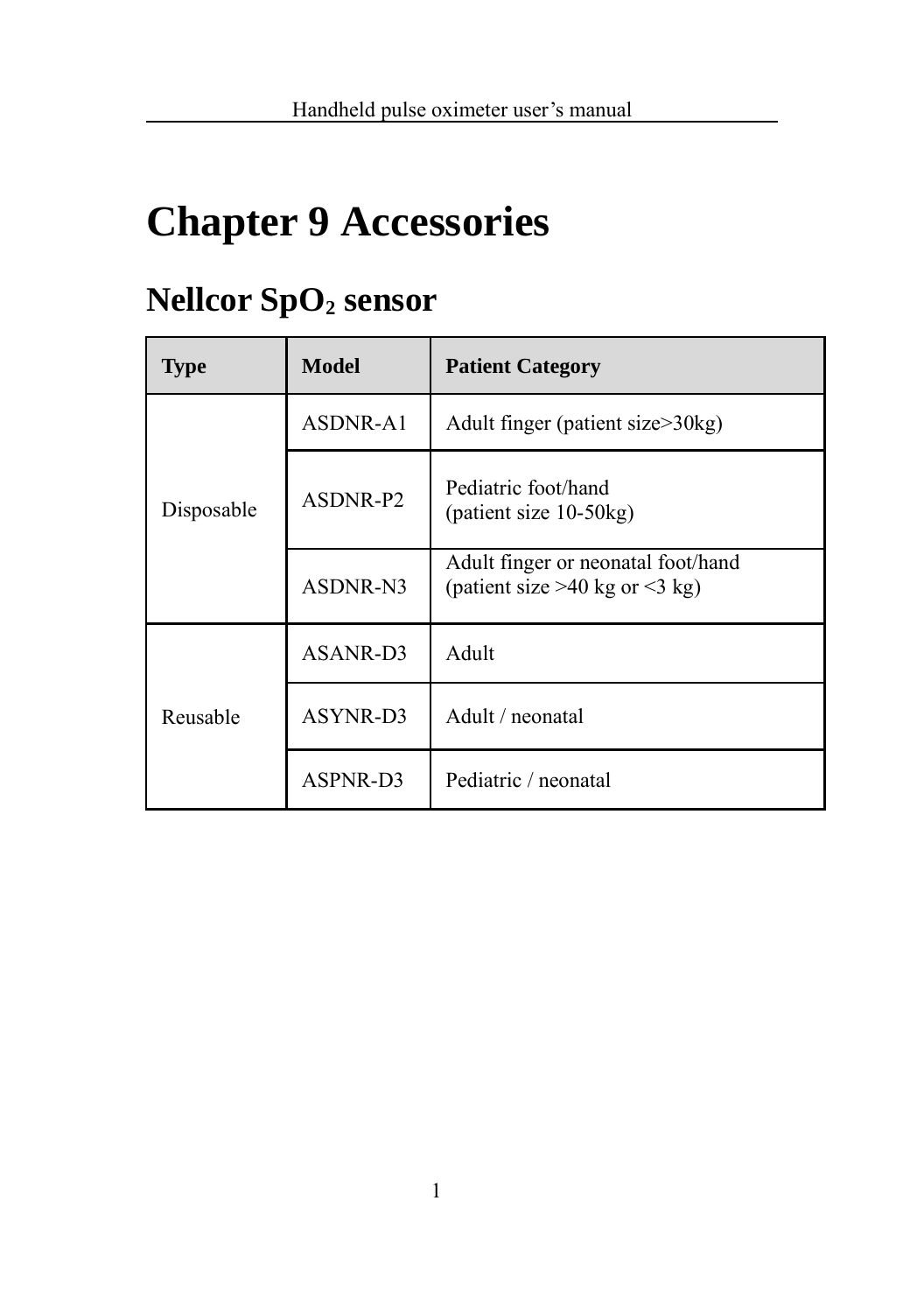# **Appendix A Product Specifications**

## **A.1 Safety Specifications**

| SFDA classification                                  | П                                                                      |
|------------------------------------------------------|------------------------------------------------------------------------|
| CE classification                                    | Пb                                                                     |
| Type of protection against<br>electric shock         | II, with external power internal power<br>device                       |
| Degree of protection against<br>electric shock       | BF                                                                     |
| Degree of protection against<br>hazards of explosion | Ordinary equipment, without protection<br>against hazards of explosion |
| Degree of protection against<br>ingress of liquid    | IPX1                                                                   |
| Equipment type                                       | Handheld                                                               |

## **A.2 Physical Specifications**

| Mainframe weight | $<$ 200g                                     |
|------------------|----------------------------------------------|
| Mainframe size   | 58.5mm(W) $\times$ 123mm(H) $\times$ 28mm(D) |
| Charger weight   | $\leq 100g$                                  |
| Charger size     | $96mm(W)\times 66mm(H)\times 78mm(D)$        |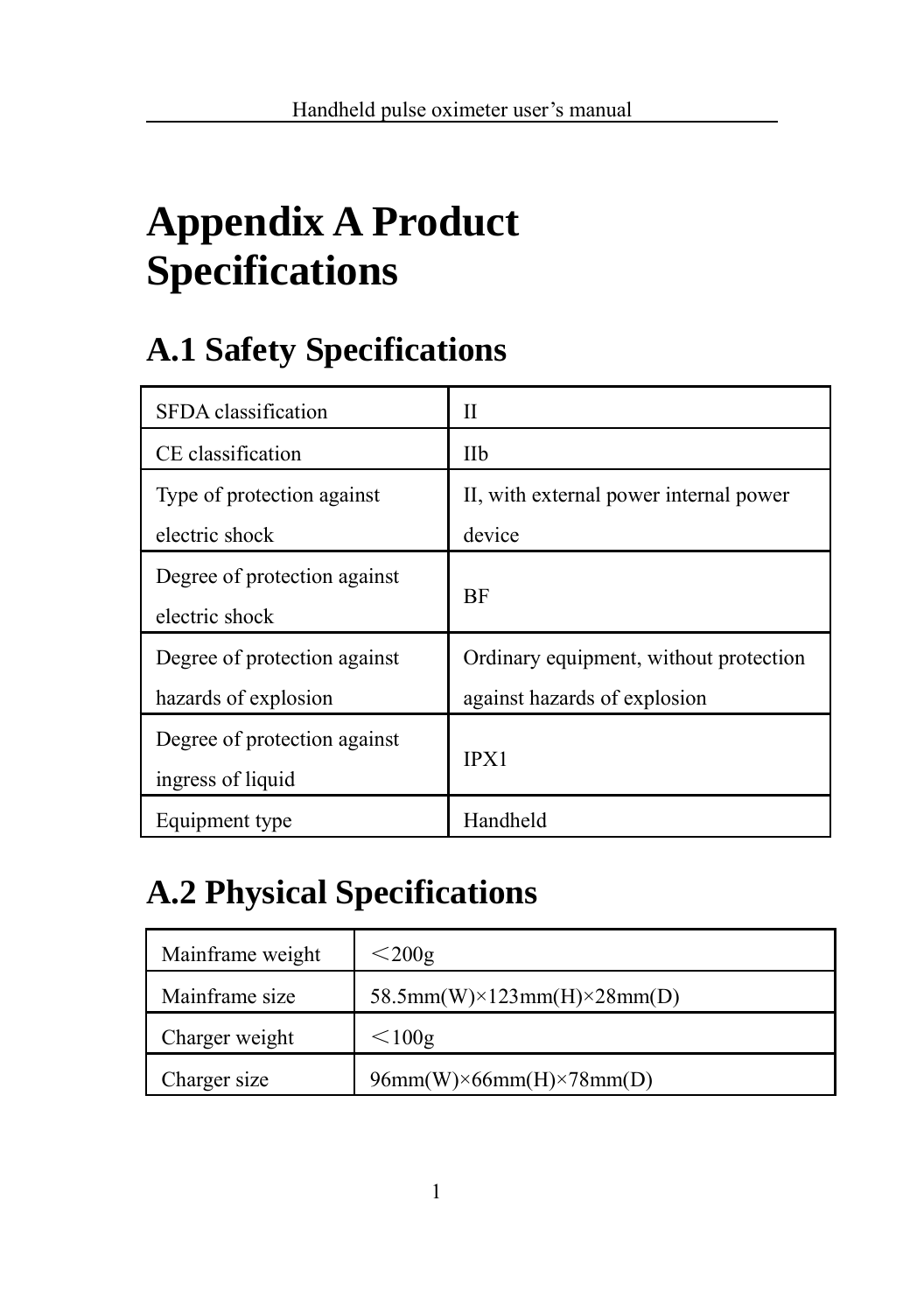| AC-DC adapter<br>weight | $<$ 200g                                |
|-------------------------|-----------------------------------------|
| AC-DC adapter size      | $41.5mm(W)\times 90mm(H)\times 32mm(D)$ |

# **A.3 Environmental Specifications**

| Temperature | Operating: $0^{\circ}$ to $+40^{\circ}$ ; |
|-------------|-------------------------------------------|
|             | Storage: $-20^{\circ}$ to $+50^{\circ}$ . |
| Atmospheric | Operating: 860hPa to 1060hPa;             |
| pressure    | Storage: 500hPa to 1060hPa;               |
| Humidity    | Operating: 15% to 85% (non condensing)    |
|             | Storage: 10% to 93% (non condensing)      |

# **A.4 Charging Specifications**

### **A.4.1 AC-DC Adapter (Optional)**

| Input  | $100 \sim 240$ VAC, $50/60$ Hz |
|--------|--------------------------------|
| Output | 1.5A                           |

# **A.4.2 Battery Specification**

| <b>Standard</b> |                                          |
|-----------------|------------------------------------------|
| vpe             | Lithium ion rechargeable battery         |
| Size            | $50$ mm $\times$ 46.5 mm $\times$ 13.5mm |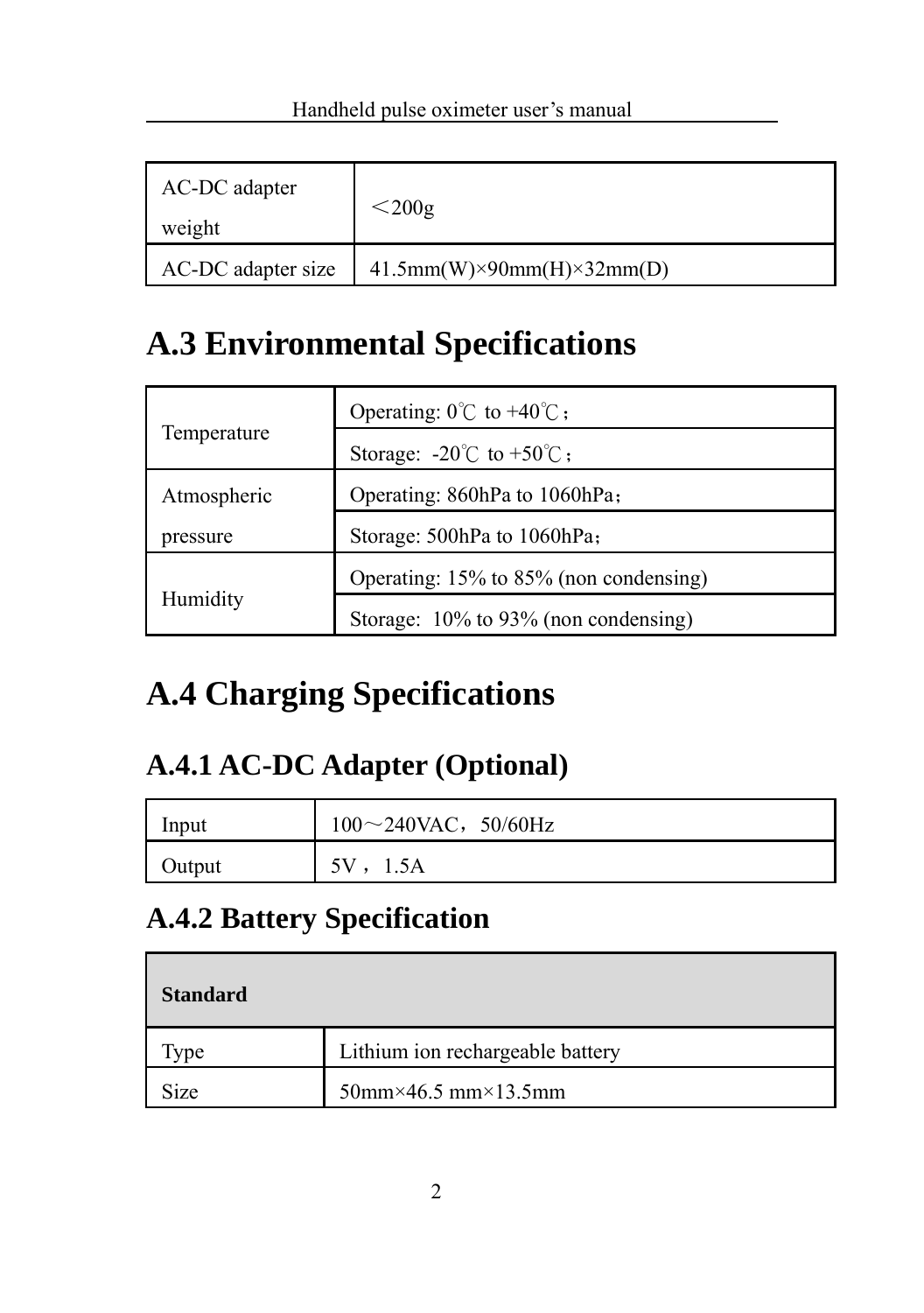| Weight         | 50 <sub>g</sub>                                                |
|----------------|----------------------------------------------------------------|
| Quantity       | 1                                                              |
| Rated voltage  | 3.7 VDC                                                        |
| Capacity       | 1600 mAh                                                       |
| Run time       | $>14$ hours                                                    |
|                | With SpO <sub>2</sub> monitored continuously, Audio indicators |
|                | off and backlight brightness set to minimum and using          |
|                | new, full power batteries at ambient temperature 25°C.         |
| Charge time    | 3 hours to 90%                                                 |
|                | 4 hours to $100\%$                                             |
| Shutdown delay | 10min (After the first "low battery" alarm)                    |
| Optional       |                                                                |
| Type           | 1.5V, AA alkaline battery                                      |
| Capacity       | 2000mAh                                                        |
| Quantity       | 3                                                              |
| Run time       | $>14$ hours                                                    |
|                | With SpO <sub>2</sub> monitored continuously, Audio indicators |
|                | off and backlight brightness set to minimum and using          |
|                | new, full power batteries at ambient temperature 25°C.         |
| Shutdown delay | 10 min (After the first "low battery" alarm)                   |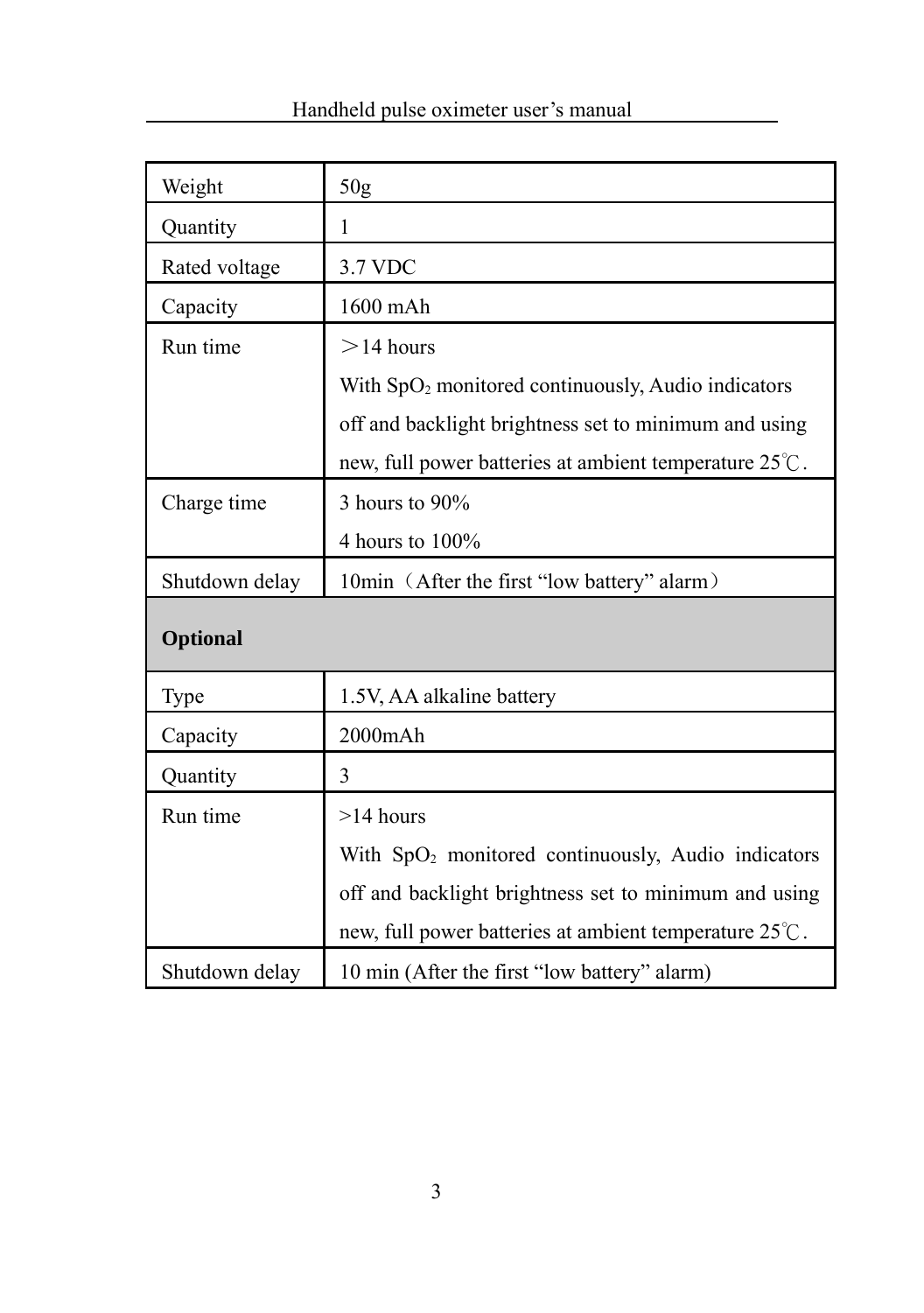# **A.5 Hardware Specifications**

### **A.5.1 Display**

| vpe             | <b>OLED</b>           |
|-----------------|-----------------------|
| Size (diagonal) | $2.4$ inch            |
| Resolution      | $320\times240$ pixels |

### **A.5.2 Indicating LED**

| <b>Mainframe LED</b>        |                                                       |
|-----------------------------|-------------------------------------------------------|
| Alarm indicating            | 1 (Yellow/Red)                                        |
| lamp                        |                                                       |
| Battery charging            | 1 (Orange)                                            |
|                             | When charged, it lights orange.                       |
| indicating lamp             | When fully charged or not charged, it does not light. |
| <b>Charger LED</b>          |                                                       |
| AC power<br>indicating lamp | 1 (Green)                                             |
|                             | When connecting to the AC-DC adapter, it lights       |
|                             | green;                                                |
|                             | When disconnecting from the AC-DC adapter, it does    |
|                             | not light.                                            |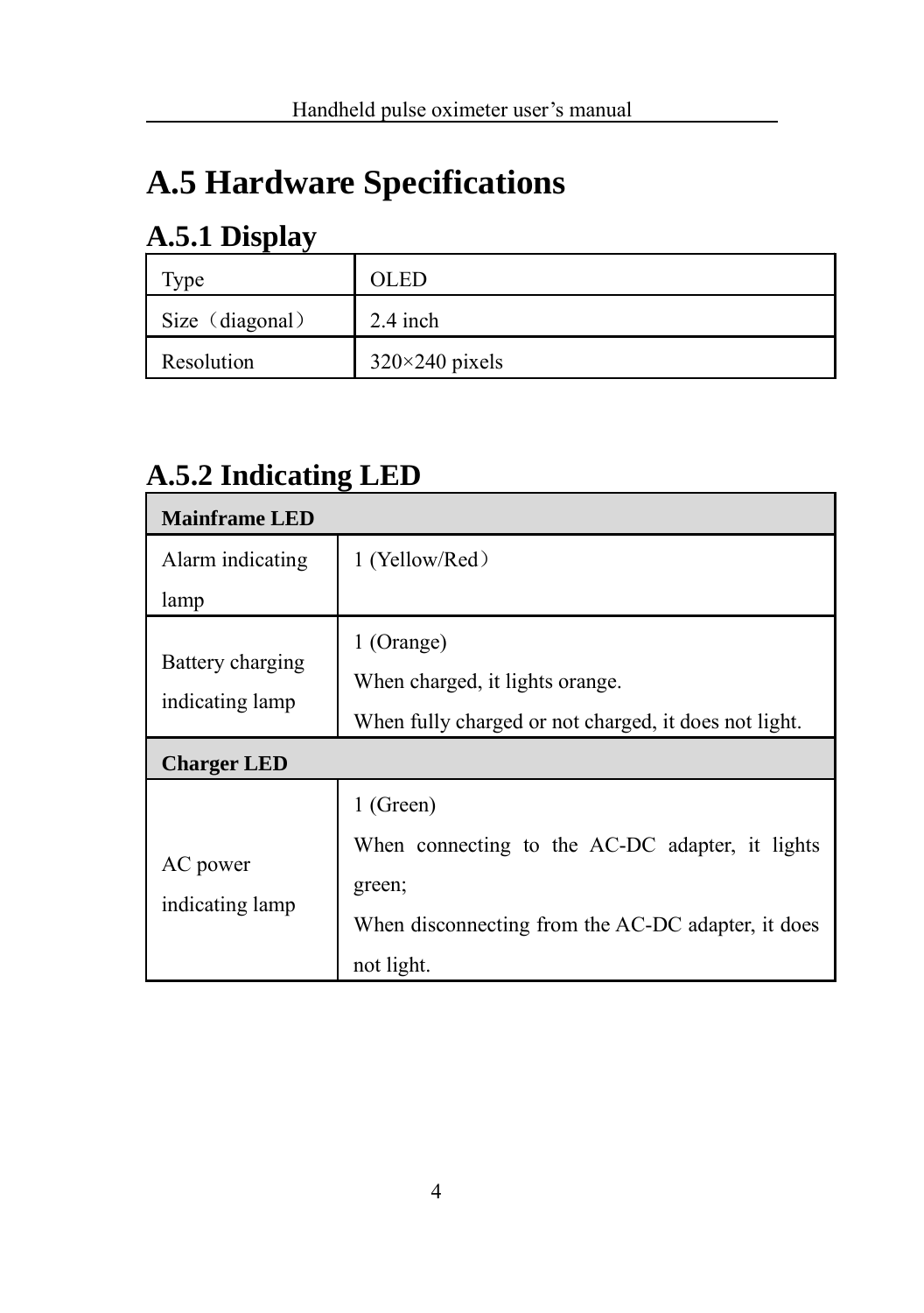| Speaker        | Gives audible alarm, button tone and beep tone     |
|----------------|----------------------------------------------------|
|                | Supports Pitch Tone and multi-level volume;        |
|                | Alarm tones meet the requirement of IEC 60601-1-8. |
| Alarm pressure | 45 dB to 85 dB, Testing place is 1 meter from the  |
|                | tone.                                              |

### **A.5.3 Audio Indicating**

### **A.5.4 Buttons**

| Ouantity  | 6                                                  |
|-----------|----------------------------------------------------|
| Functions | Power button, Up button, Down button, Left button, |
|           | Right button, and Alarm pause button.              |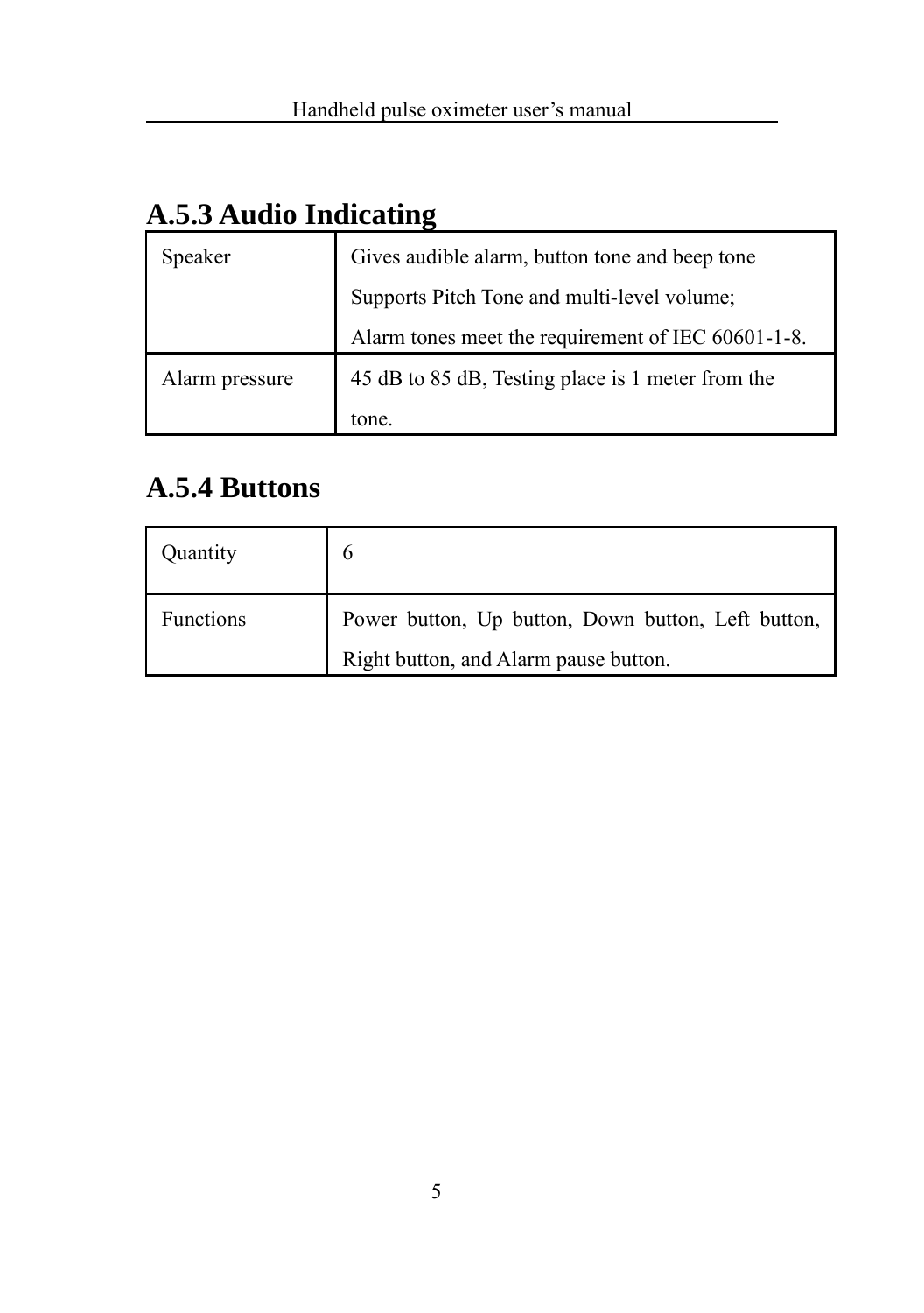### **A.5.5 Sensors**

| Wavelength | Pulse oximetry sensors contain LEDs that emit red light<br>at a wavelength of approximately 660 nm and infrared<br>light at a wavelength of approximately 905 nm.<br>The total optical output power of the sensor LEDs is less<br>than 15 mW.<br>This information may be useful to clinicians, such as<br>those performing photodynamic therapy. |
|------------|--------------------------------------------------------------------------------------------------------------------------------------------------------------------------------------------------------------------------------------------------------------------------------------------------------------------------------------------------|
|------------|--------------------------------------------------------------------------------------------------------------------------------------------------------------------------------------------------------------------------------------------------------------------------------------------------------------------------------------------------|

# **A.6 Data Storage**

The changing trends of  $SpO<sub>2</sub>$  and PR data will be shown in the oximeter:

| Displaying way  | Trend tabular                                                                                                             |
|-----------------|---------------------------------------------------------------------------------------------------------------------------|
| Trend interval  | 2 seconds to 30 minutes                                                                                                   |
| Trend parameter | PR, SpO <sub>2</sub>                                                                                                      |
| Trend data      | Spot-check: ID from 1 to 99, 300 groups can be stored<br>for each ID.<br>Continuous: ID is 0, 60000 groups can be stored. |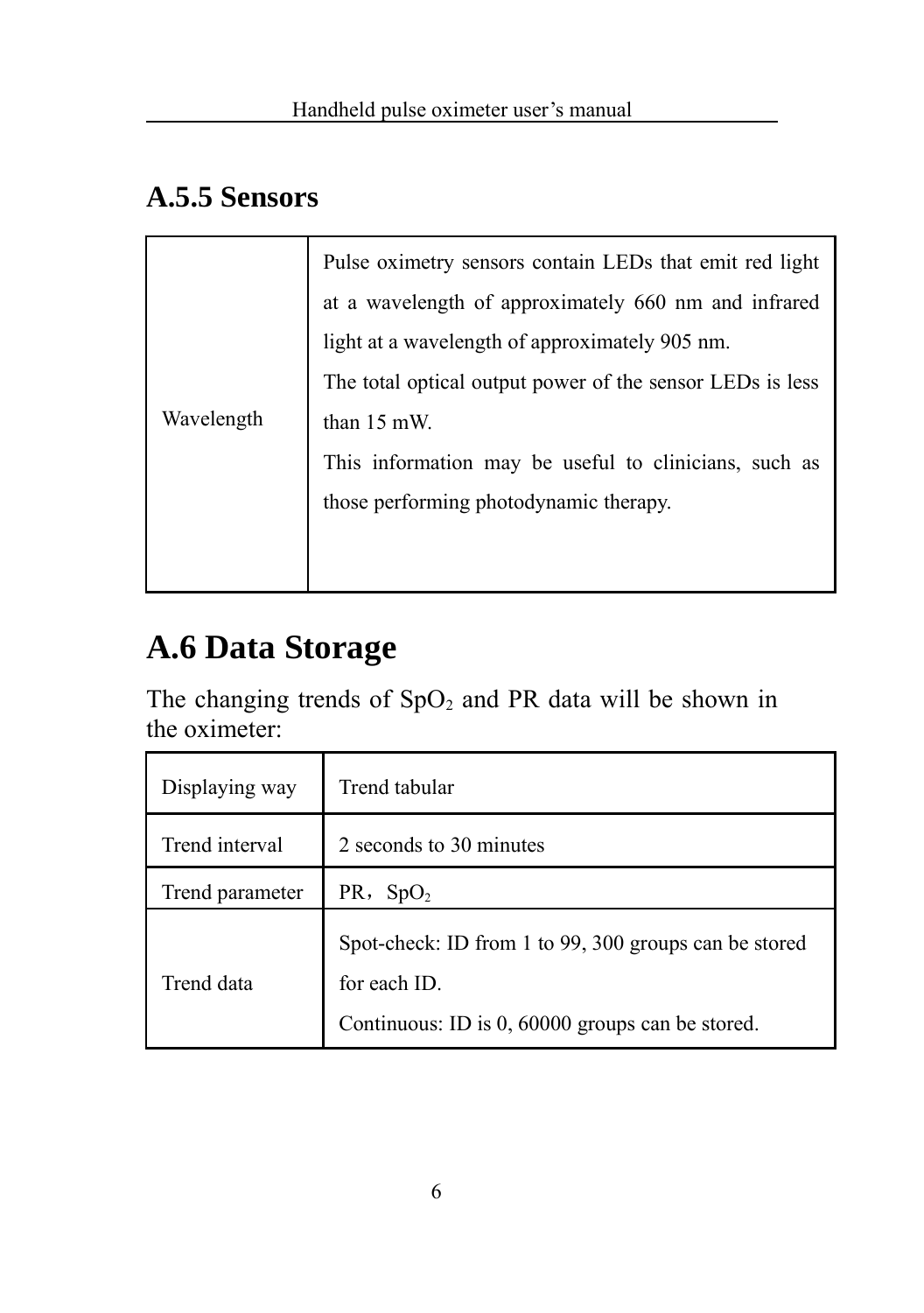# **A.7 Measurement Specifications**

## **A.7.1 Digital SpO2**

| SpO <sub>2</sub> |                                                    |
|------------------|----------------------------------------------------|
| Technic          | Digital SpO <sub>2</sub> technic                   |
| Range            | $0 - 100\%$                                        |
| Resolution       | 1%                                                 |
| Accuracy         | 70% to 100%: $\pm 2\%$<br>0% to 69%: unspecified   |
| Refreshing rate  | $\leq$ 13 seconds                                  |
| Pitch Tone       | with                                               |
| <b>PR</b>        |                                                    |
| Range            | 25 bpm to 250 bpm                                  |
| Resolution       | 1 bpm                                              |
| Accuracy         | $\pm 2\%$ or $\pm 1$ bpm, whichever is the greater |
| Refreshing rate  | $\leq$ 13 seconds                                  |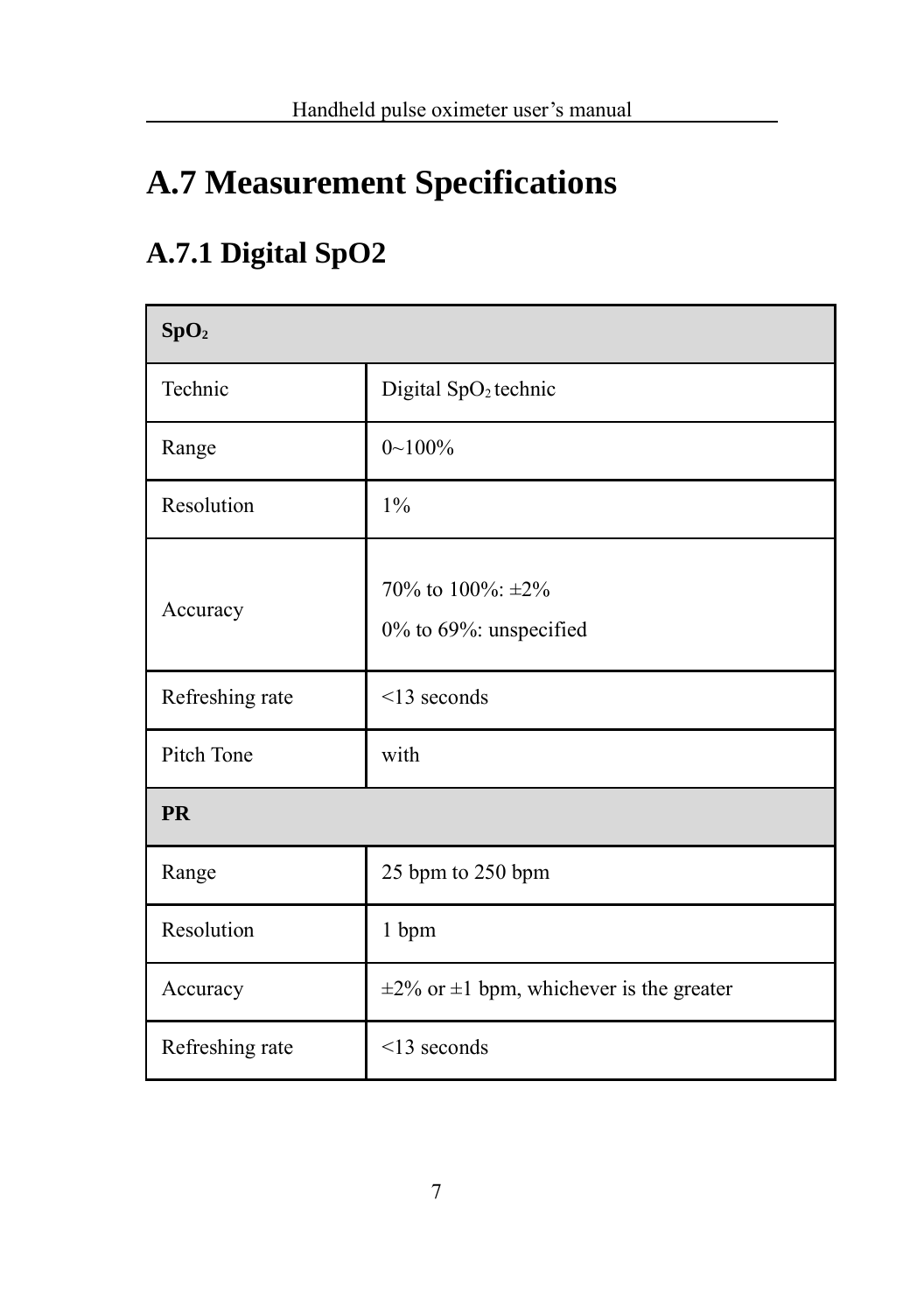## **A.7.2 Nellcor SpO2**

| SpO <sub>2</sub> |                                              |
|------------------|----------------------------------------------|
| Range            | $0\%$ to $100\%$                             |
| Resolution       | $1\%$                                        |
|                  | 70% to $100\%$ : $\pm 2\%$ (adult/pediatric) |
|                  | 70\% to 100\%; $\pm 3\%$ (neonate)           |
| Accuracy         | 70% to 100%: $\pm 2\%$ (low perfusion)       |
|                  | $0\%$ to 69%, unspecified                    |
| Refreshing rate  | 7s                                           |
| Pitch Tone       | with                                         |
| <b>PR</b>        |                                              |
| Range            | 25 bpm to 250 bpm                            |
| Resolution       | 1 bpm                                        |
| Accuracy         | $\pm$ 3 bpm                                  |
| Refreshing rate  | 7s                                           |

### **A.7.3 Alarm Limit Specifications**

| <b>Alarm limits</b>                               | Range $(\% )$            | Step $(\% )$ |
|---------------------------------------------------|--------------------------|--------------|
| $\sum_{n=1}^{\infty}$ SpO <sub>2</sub> high limit | (low limit $+1$ ) to 100 |              |
| $\sum$ SpO <sub>2</sub> low limit                 | Desat to (high limit -1) |              |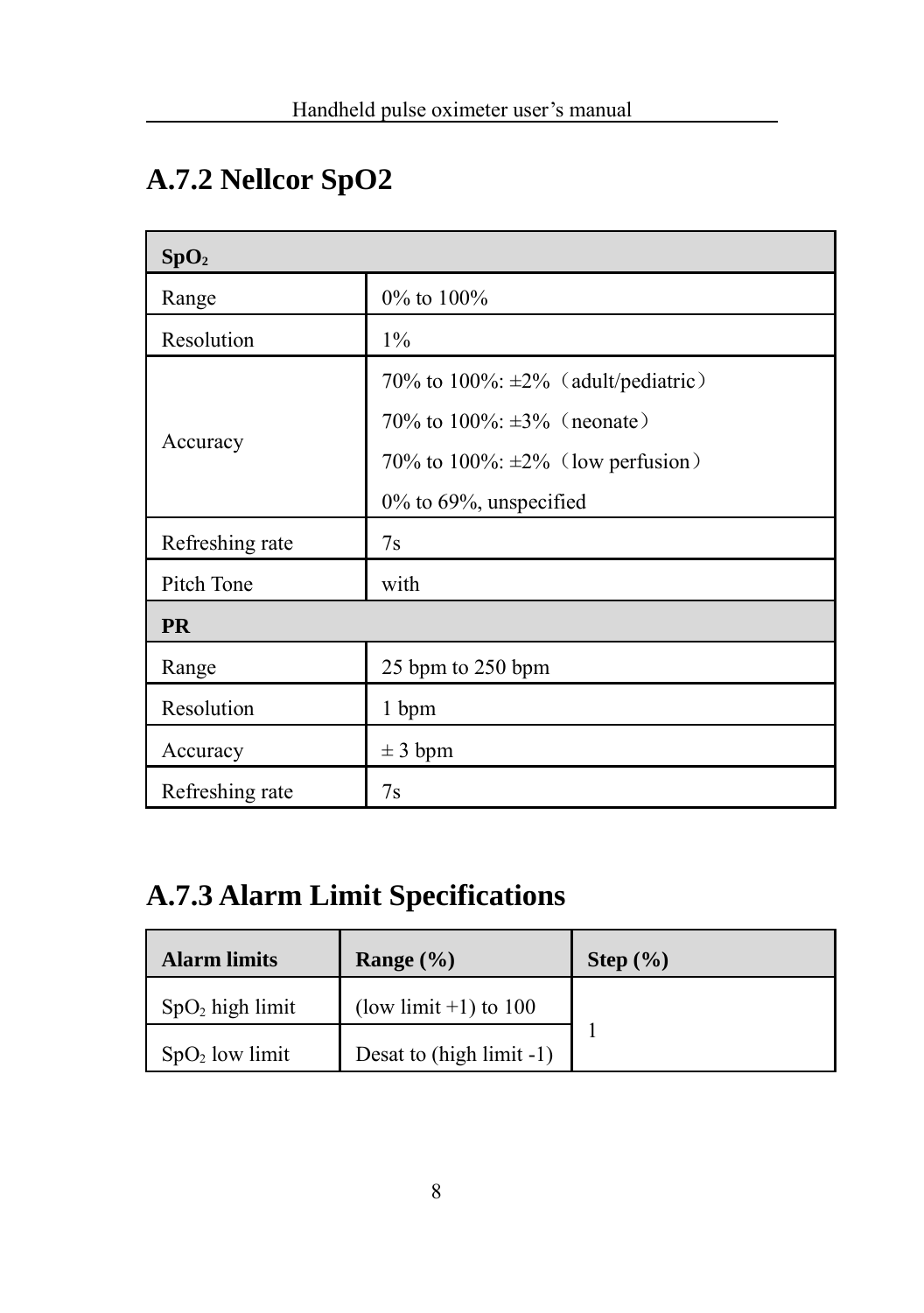| <b>Alarm limits</b> | Range (bpm)              | Step (bpm) |
|---------------------|--------------------------|------------|
| PR high limit       | (low limit $+1$ ) to 250 |            |
| PR low limit        | $20$ to (high limit -1)  |            |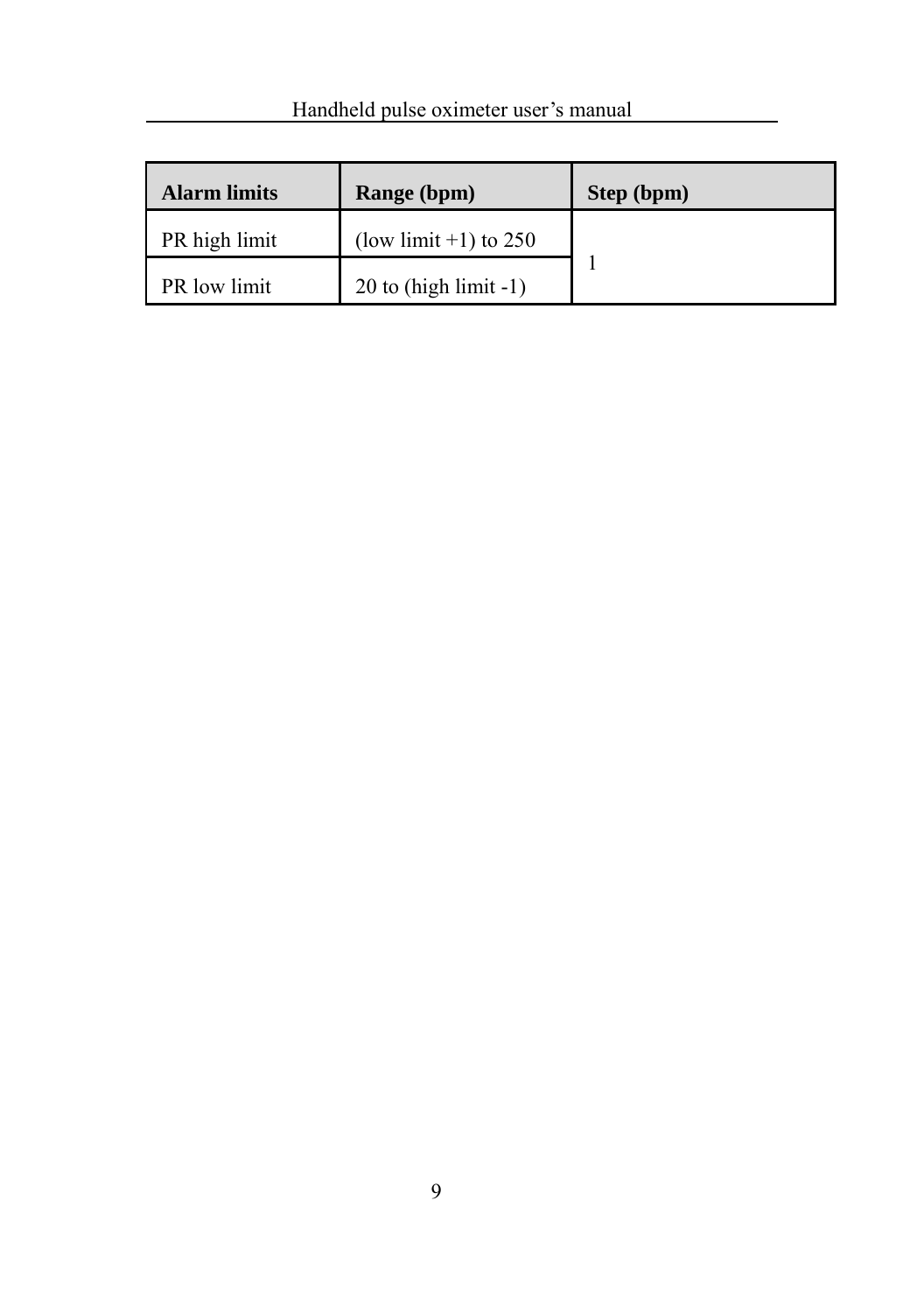# **Appendix B EMC**

#### **Guidance and manufacturer's declaration – electromagnetic emission**

The device is intended for use in the electromagnetic environment specified below. The customer or the user of the device should make certain that they are in such an environment when operating it.

| <b>Emissions test</b>                                         | Compliance | Electromagnetic environment - guidance                                                                                                                                                   |
|---------------------------------------------------------------|------------|------------------------------------------------------------------------------------------------------------------------------------------------------------------------------------------|
| Radio frequency<br>(RF) emissions<br>CISPR <sub>11</sub>      | Group 1    | The device only uses RF energy for its internal<br>function. Therefore, its RF emissions are very<br>low and are not likely to cause any<br>interference in nearby electronic equipment. |
| Radio frequency<br>RF emissions<br>CISPR <sub>11</sub>        | Class B    | The device is suitable for use in all                                                                                                                                                    |
| Harmonic<br>emissions<br>IEC 61000-3-2                        | N/A        | establishments, including domestic<br>establishments and those directly connected to<br>the public low-voltage power supply network                                                      |
| Voltage<br>fluctuations/flicker<br>emissions<br>IEC 61000-3-3 | N/A        | that supplies buildings used for domestic<br>purposes.                                                                                                                                   |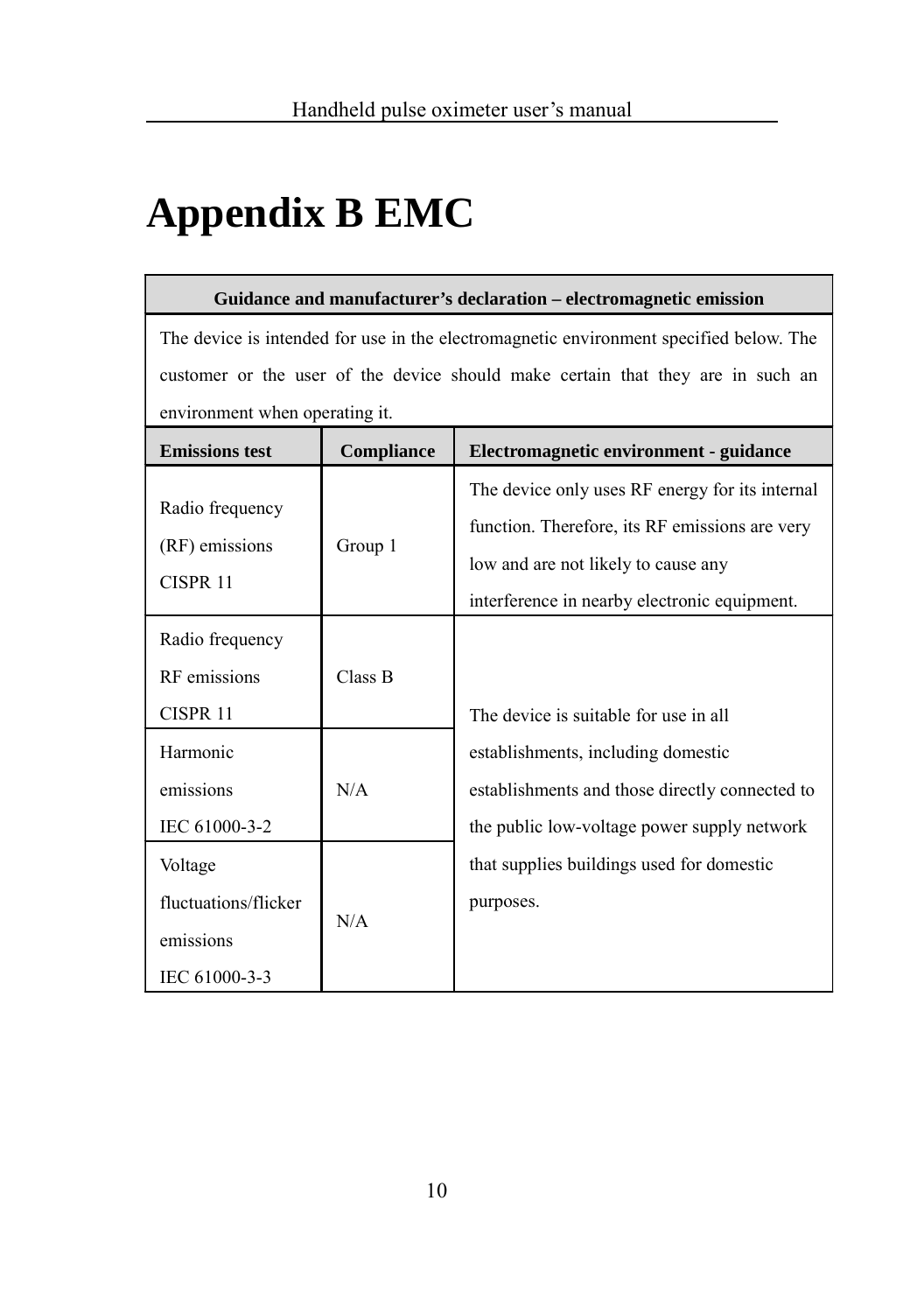г

| <b>Guidance and Declaration - Electromagnetic Immunity</b>                                                               |                                      |                                      |                                                                                                                                                                                          |
|--------------------------------------------------------------------------------------------------------------------------|--------------------------------------|--------------------------------------|------------------------------------------------------------------------------------------------------------------------------------------------------------------------------------------|
| The device is suitable for use in the electromagnetic environment specified below. The                                   |                                      |                                      |                                                                                                                                                                                          |
| customer or the user of the device should make certain that they are in such an                                          |                                      |                                      |                                                                                                                                                                                          |
| environment when operating it.                                                                                           |                                      |                                      |                                                                                                                                                                                          |
| <b>Immunity</b> test                                                                                                     | <b>IEC 60601</b><br>test level       | Compliance<br>level                  | <b>Electromagnetic environment</b><br>-guidance                                                                                                                                          |
| Electrostatic<br>discharge (ESD)<br>IEC 61000-4-2                                                                        | $+6$ kV<br>contact<br>$\pm 8$ kV air | $+6$ kV<br>contact<br>$\pm 8$ kV air | Floors should be wood, concrete<br>or ceramic tile. If floors are<br>covered with synthetic material,<br>the relative humidity should be<br>at least $30\%$ .                            |
| Electrical fast<br>transient / burst<br>(EFT)<br>IEC 61000-4-4                                                           | N/A                                  | N/A                                  | N/A                                                                                                                                                                                      |
| Surge IEC<br>61000-4-5                                                                                                   | N/A                                  | N/A                                  | N/A                                                                                                                                                                                      |
| Voltage dips,<br>short<br>interruptions and<br>voltage<br>variations on<br>power supply<br>input lines<br>IEC 61000-4-11 | N/A                                  | N/A                                  | N/A                                                                                                                                                                                      |
| Power frequency<br>(50/60 Hz)<br>magnetic field<br>IEC 61000-4-8                                                         | 3 A/m                                | 3 A/m                                | Power frequency magnetic The<br>power frequency of magnetic<br>fields should be at levels<br>characteristic of a typical<br>location in a typical commercial<br>or hospital environment. |
| Note: $U_T$ is the AC mains voltage prior to application of the test level.                                              |                                      |                                      |                                                                                                                                                                                          |

٦

Note:  $U_T$  is the AC mains voltage prior to application of the test level.

#### **Guidance and Declaration – electromagnetic Immunity**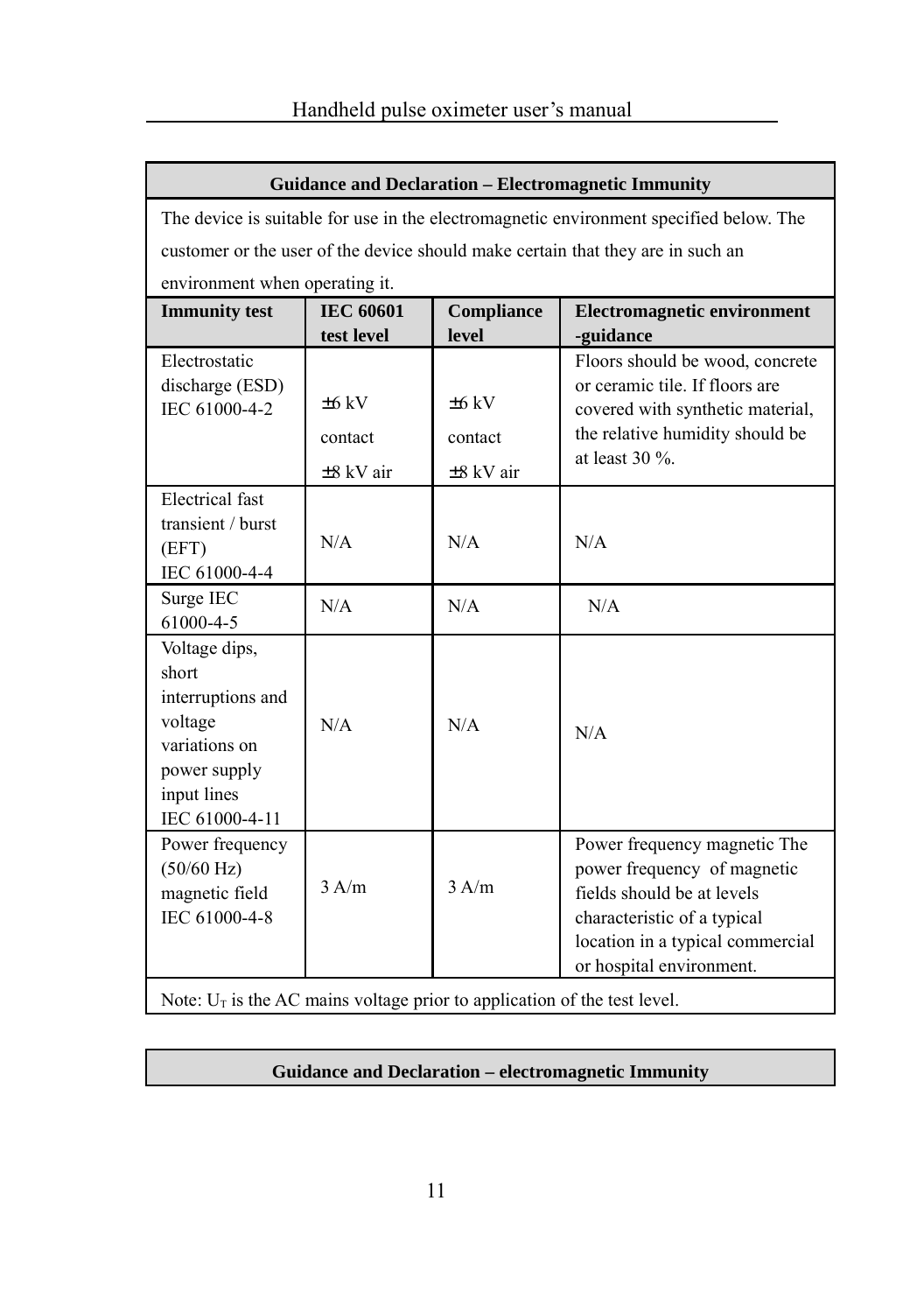| The device is suitable for use in the electromagnetic environment specified below.<br>The customer or the user of device should make certain that they are in such an |                            |                         |  |
|-----------------------------------------------------------------------------------------------------------------------------------------------------------------------|----------------------------|-------------------------|--|
| environment when operating it.                                                                                                                                        |                            |                         |  |
| <b>Immunity test</b>                                                                                                                                                  | IEC 60601 test level       | <b>Compliance level</b> |  |
| Conducted RF                                                                                                                                                          | N/A                        | N/A                     |  |
| IEC 61000-4-6                                                                                                                                                         |                            |                         |  |
| Radiated RF<br>IEC 61000-4-3                                                                                                                                          | 3 V/m<br>80 MHz to 2.5 GHz | 3 V/m                   |  |

#### **Electromagnetic environment - guidance**

Portable and mobile RF communications equipment should not be used closer to any part of the device, including cables, than the recommended separation distance. This is calculated from the equation applicable to the frequency of the transmitter.

$$
d = \left[\frac{3.5}{V_1}\right] \sqrt{P}
$$
  
\n
$$
d = \left[\frac{3.5}{E_1}\right] \sqrt{P}
$$
  
\n
$$
d = \left[\frac{7}{E_1}\right] \sqrt{P}
$$
  
\n80 MHz to 800 MHz  
\n2.5 GHz

Where P is the maximum output power rating of the transmitter in watts (W) according to the transmitter manufacturer and d is the recommended separation

distance in meters (m).

Field strengths from fixed RF transmitters, as determined by an electromagnetic site

survey<sup>a</sup>, should be less than the compliance level in each frequency range<sup>b</sup>.

Interference may occur in the vicinity of equipment marked with the following

symbol:

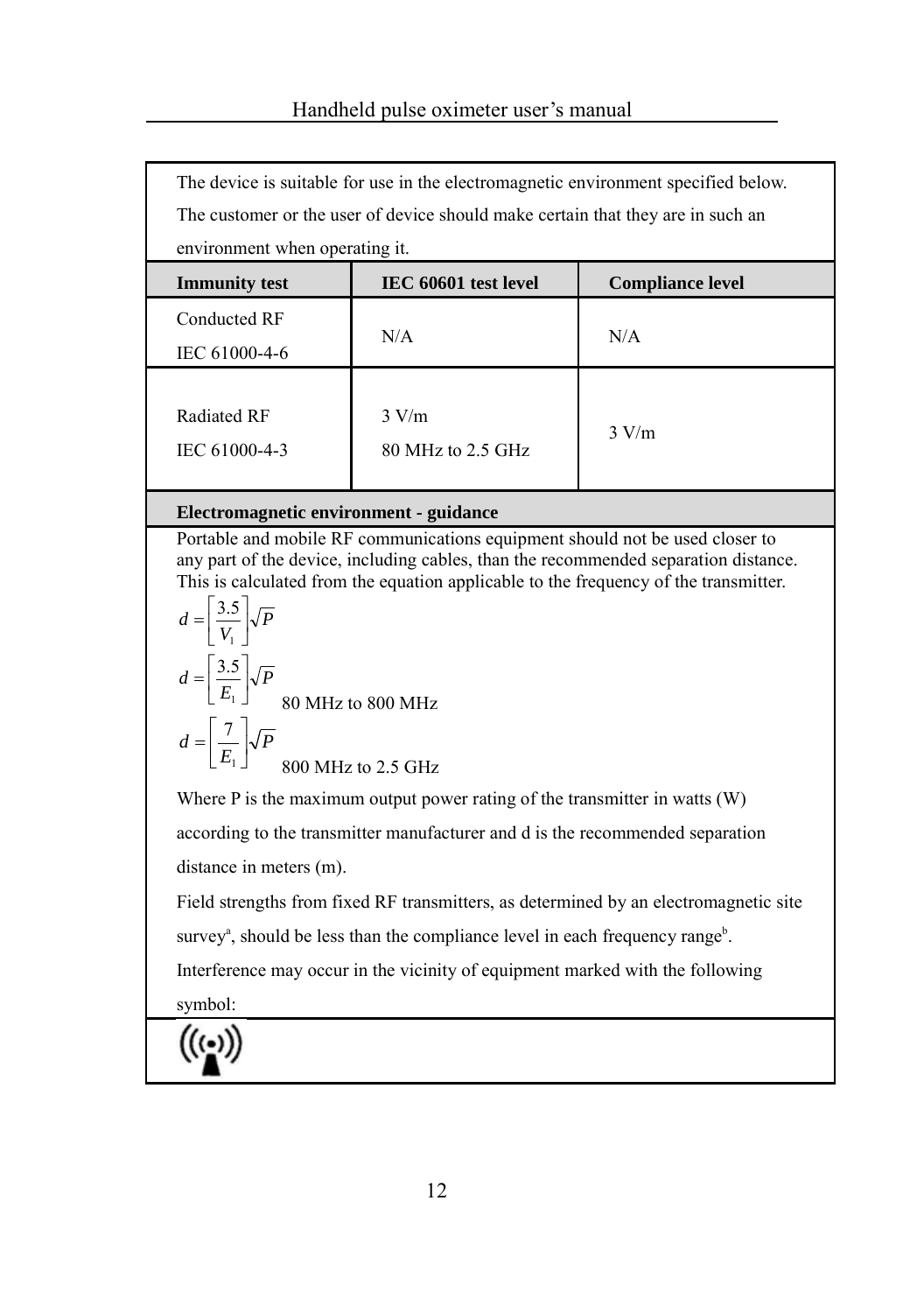NOTE 1 At 80 MHz and 800 MHz, the higher frequency range applies.

NOTE 2 These guidelines may not apply in all situations. Electromagnetic propagation is affected by absorption and reflection from structures, objects and people.

- Field strengths from fixed transmitters, such as base stations for radio (cellular/cordless) telephones and land mobile radios, amateur radio, AM and FM radio broadcast and TV broadcast cannot be predicted theoretically with accuracy. To assess the electromagnetic environment due to fixed RF transmitters, an electromagnetic site survey should be considered. If the measured field strength in the location in which the device is used exceeds the applicable RF compliance level above, the device should be observed to verify normal operation. If abnormal performance is observed, additional measures may be necessary, such as reorienting or relocating the device.
- b Over the frequency range 150 kHz to 80 MHz, field strengths should be less than 3 V/m.

### **Recommended Separation Distances between Portable and Mobile RF Communications Equipment and the SL-F SL Series Anti-decubitus Mattress**

The device is intended for use in an electromagnetic environment in which radiated RF disturbances are controlled. The customer or the user of the device can help prevent electromagnetic interference by maintaining a minimum distance between portable and mobile RF communications equipment (transmitters) and the device as recommended below, according to the maximum output power of the communications equipment.

|                 |               |               | Separation distance according to frequency of transmitter(m) |
|-----------------|---------------|---------------|--------------------------------------------------------------|
| Rated maximum   | 150 kHz to 80 | 80 MHz to 800 | 800 MHz to 2.5 GHz                                           |
| output power of | MHz           | MHz           |                                                              |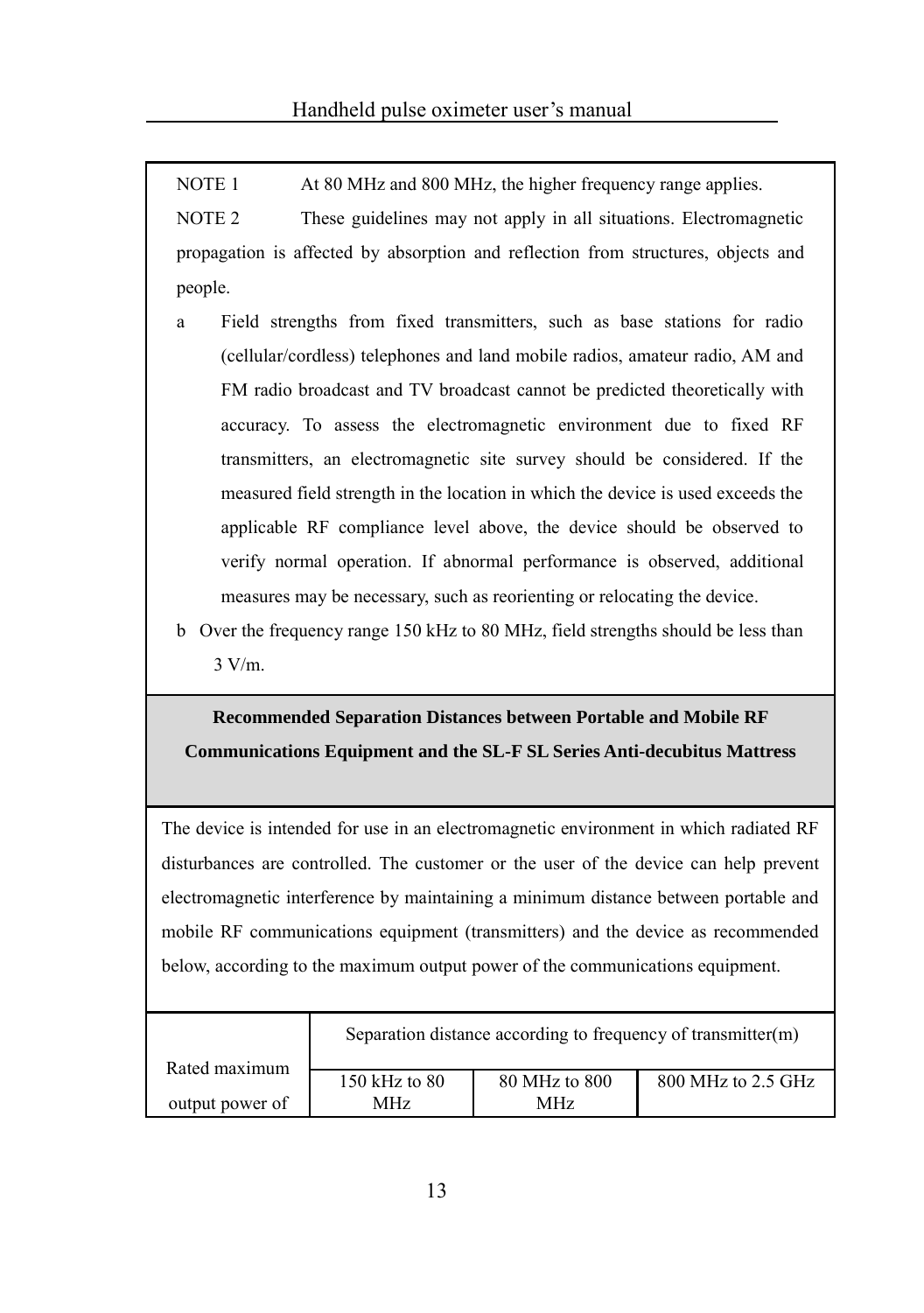|  |  | Handheld pulse oximeter user's manual |
|--|--|---------------------------------------|
|--|--|---------------------------------------|

| transmitter<br>(W) | $d = \left[\frac{3.5}{V_1}\right] \sqrt{P}$ | $d = \left[\frac{3.5}{E_1}\right] \sqrt{P}$ | $d = \left[\frac{7}{E_1}\right] \sqrt{P}$ |
|--------------------|---------------------------------------------|---------------------------------------------|-------------------------------------------|
| 0.01               | 1.2                                         | 0.12                                        | 0.23                                      |
| 0.1                | 3.8                                         | 0.38                                        | 0.73                                      |
|                    | 12                                          | 1.2                                         | 2.3                                       |
| 10                 | 38                                          | 3.8                                         | 7.3                                       |
| 100                | 120                                         | 12                                          | 23                                        |

For transmitters rated at a maximum output power not listed above, the recommended separation distance d in metres (m) can be estimated using the equation applicable to the frequency of the transmitter, where P is the maximum output power rating of the transmitter in watts (W) according to the transmitter manufacturer.

NOTE 1 At 80 MHz and 800 MHz, the separation distance for the higher frequency range applies.

NOTE 2 These guidelines may not apply in all situations. Electromagnetic propagation is affected by absorption and reflection from structures, objects and people.

# **Appendix C Factory Defaults**

This section lists the most important factory default settings. These settings can be adjusted and you can load the factory defaults if you need.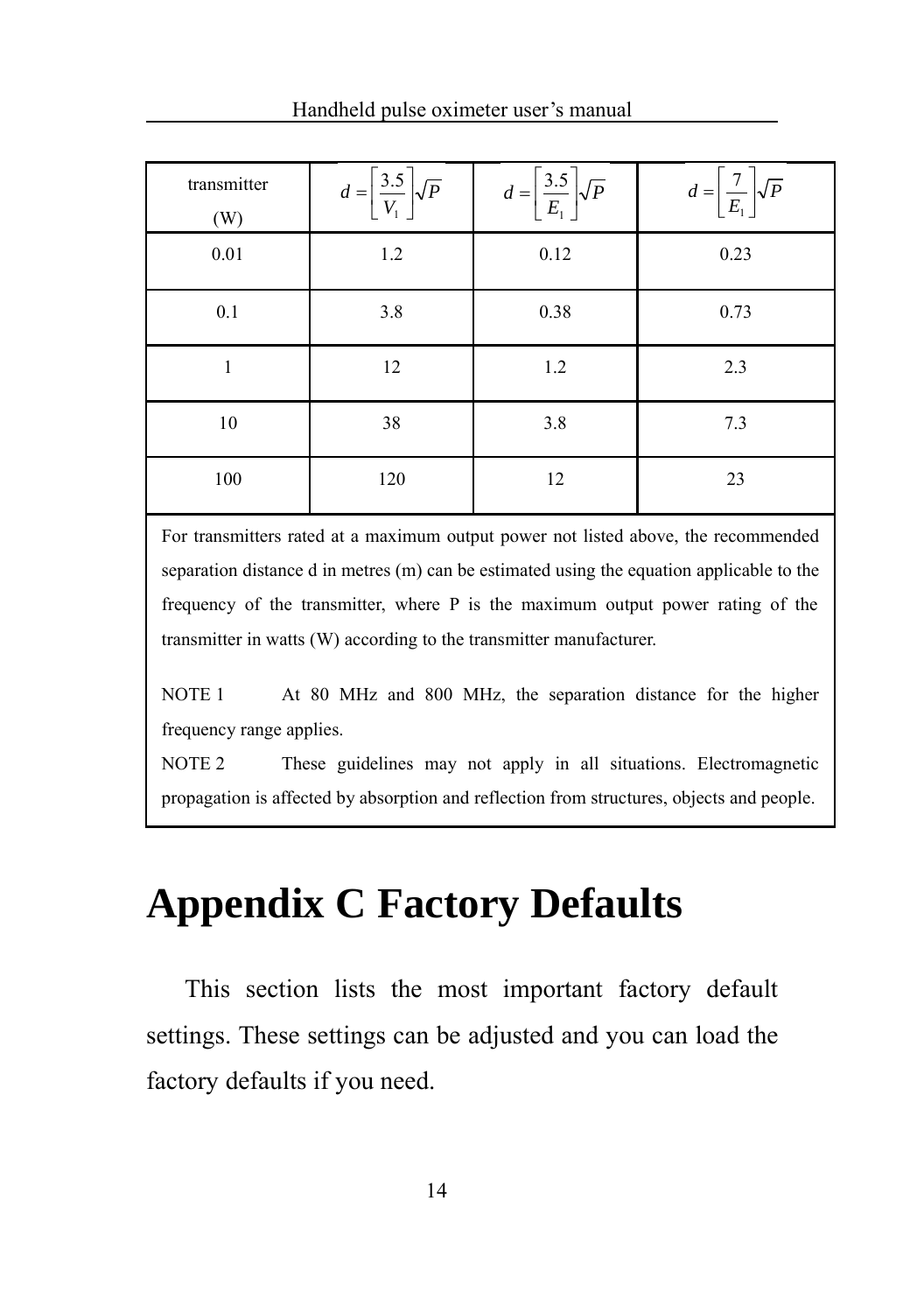# **C.1 Alarm Setup**

| Alarm Setup            | <b>Factory Default</b> |
|------------------------|------------------------|
| Alarm Vol              | 2                      |
| $\log_{2}$ Alarm Level | Med                    |
| <b>PR Alarm Level</b>  | Med                    |

## **C.2 System Setup**

| <b>System Setup</b> | <b>Factory Default</b> |
|---------------------|------------------------|
| Beep Vol            | $\overline{2}$         |
| Key Vol             | $\overline{2}$         |
| <b>Brightness</b>   | ٦                      |
| Scan Speed          | 25 <sub>mm/s</sub>     |

# **C.3 SpO2 Setup**

| $SpO2$ Setup    | Adult | Pediatric | Neonate |
|-----------------|-------|-----------|---------|
| SpO2 High Limit | 100   | 100       | 95      |
| SpO2 Low Limit  | 90    | 90        | 90      |
|                 |       |           |         |
| PR Setup        | Adult | Pediatric | Neonate |
| PR High Limit   | 120   | 160       | 200     |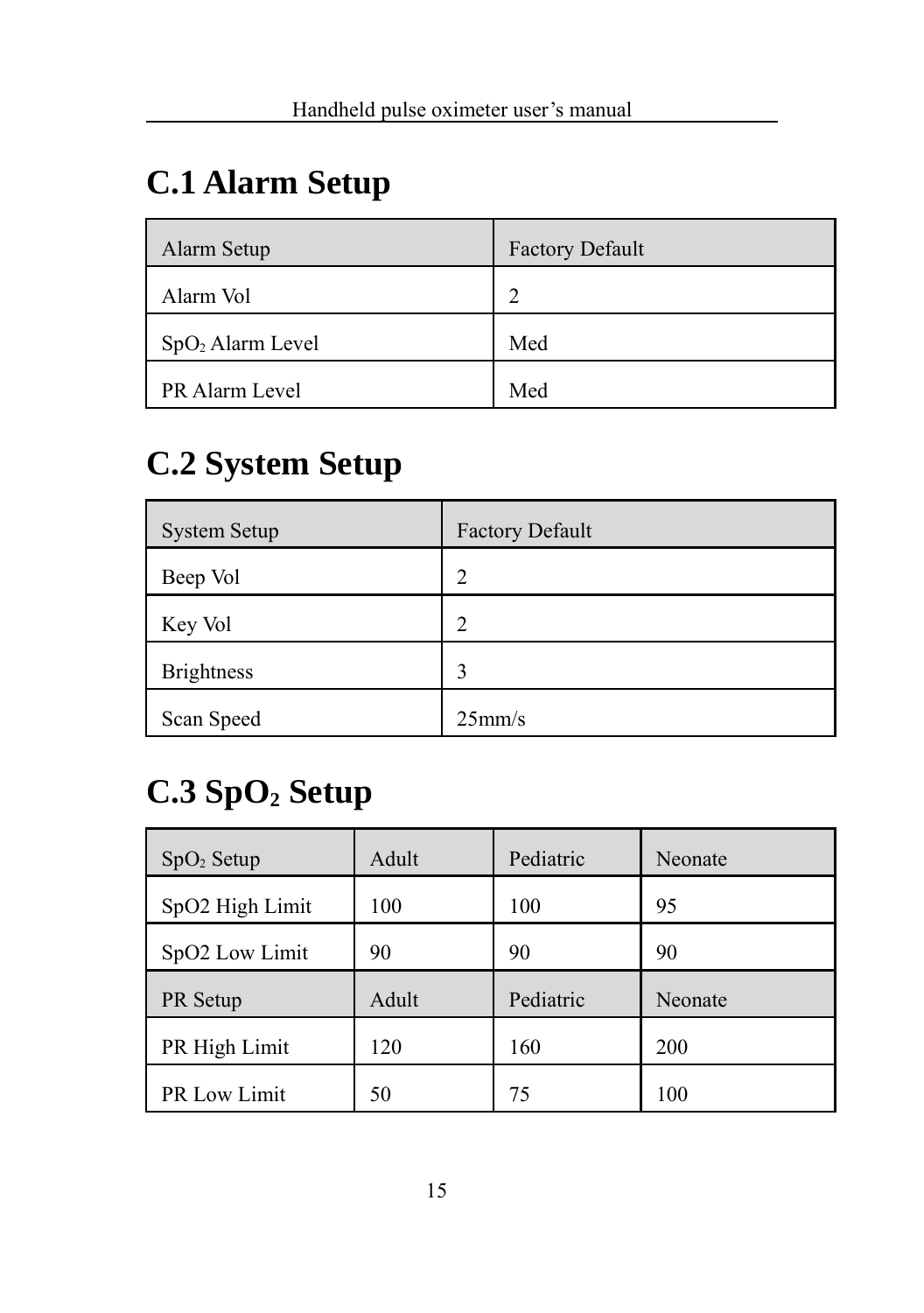# **C.4 Trend Setup**

| Trend Setup | <b>Factory Default</b> |
|-------------|------------------------|
| Interval    | 30s                    |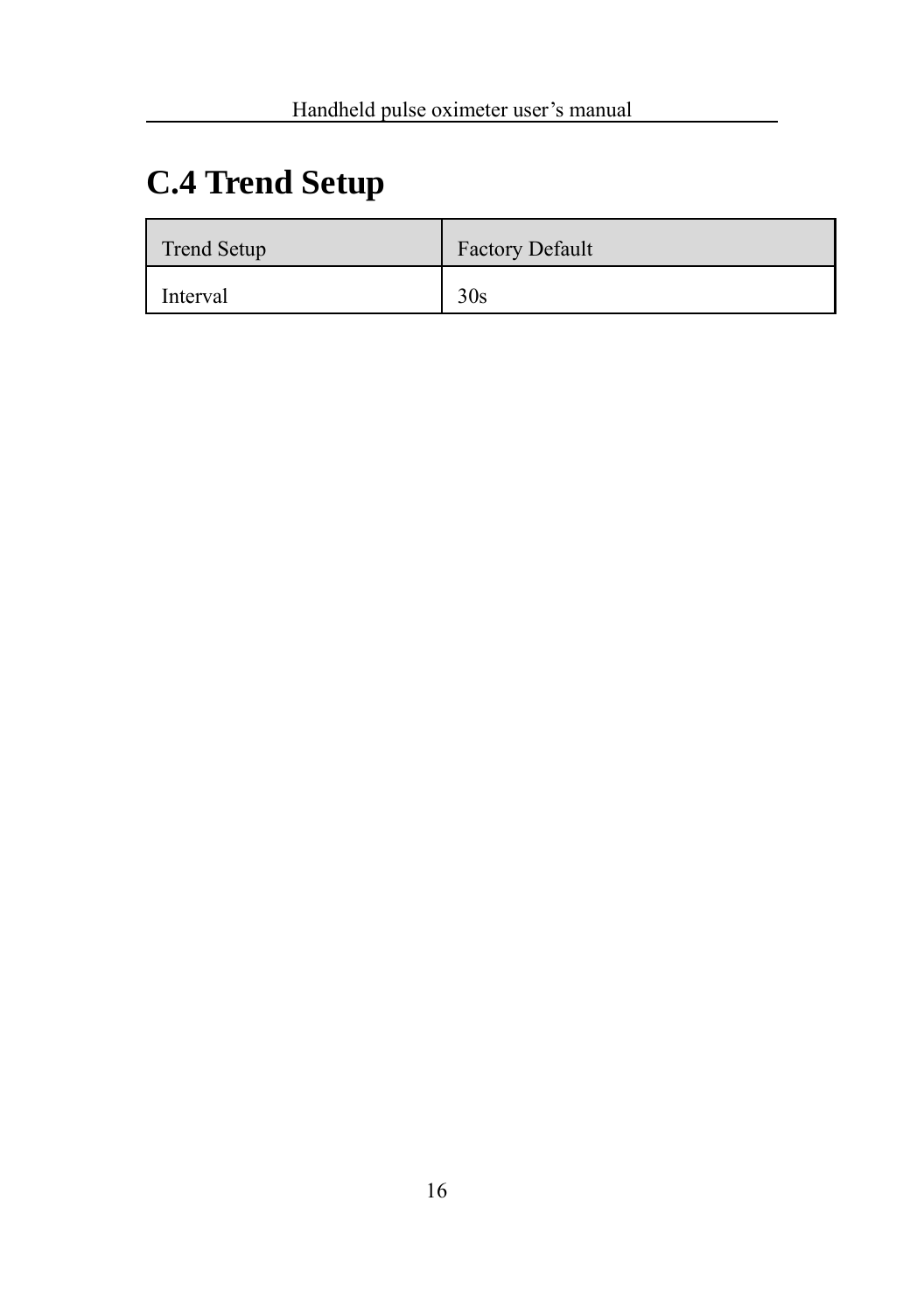# **Appendix D Alarm Message**

This section lists some important alarm message. In the tables below, "\*" means the alarm level is user-adjustable.

| <b>Messages</b>  | Cause                            | Level  |
|------------------|----------------------------------|--------|
| $SpO2$ Too High* | A measurement has risen above    |        |
| $SpO2$ Too Low*  | the high alarm limit or fallen   | Medium |
|                  | below the low alarm limit.       |        |
| $SpO2$ Desat     | $SpO2$ measurement has fallen    |        |
|                  | below the $SpO2$ desat limit.    | High   |
| PR Too High*     | A measurement has risen above    |        |
| PR Too Low*      | the high alarm limit or fallen   | Medium |
|                  | below the low alarm limit.       |        |
| No Pulse         | The pulse signal was too weak to |        |
|                  | be analyzed.                     | High   |

## **D.1 Physiological alarm**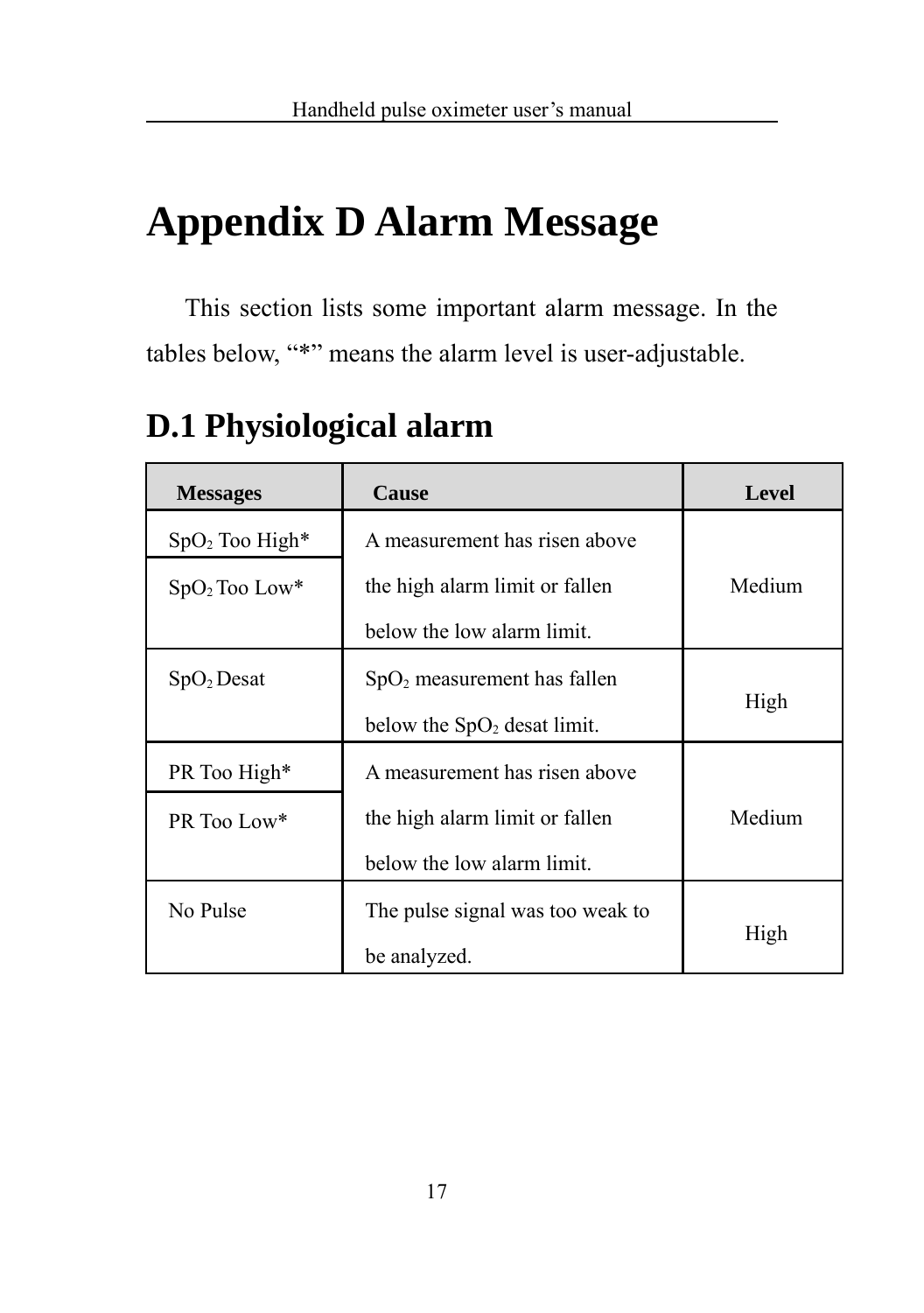# **D.2 Technical alarm**

| <b>Messages</b>    | Cause                                                      | Level  |
|--------------------|------------------------------------------------------------|--------|
| Sensor Off         | The $SpO2$ sensor detached the<br>patient or the oximeter. | Medium |
| <b>Battery Low</b> | The battery power is low.                                  | Medium |
| $SpO2$ Low Perf    | The signal detected is weak.                               | Medium |